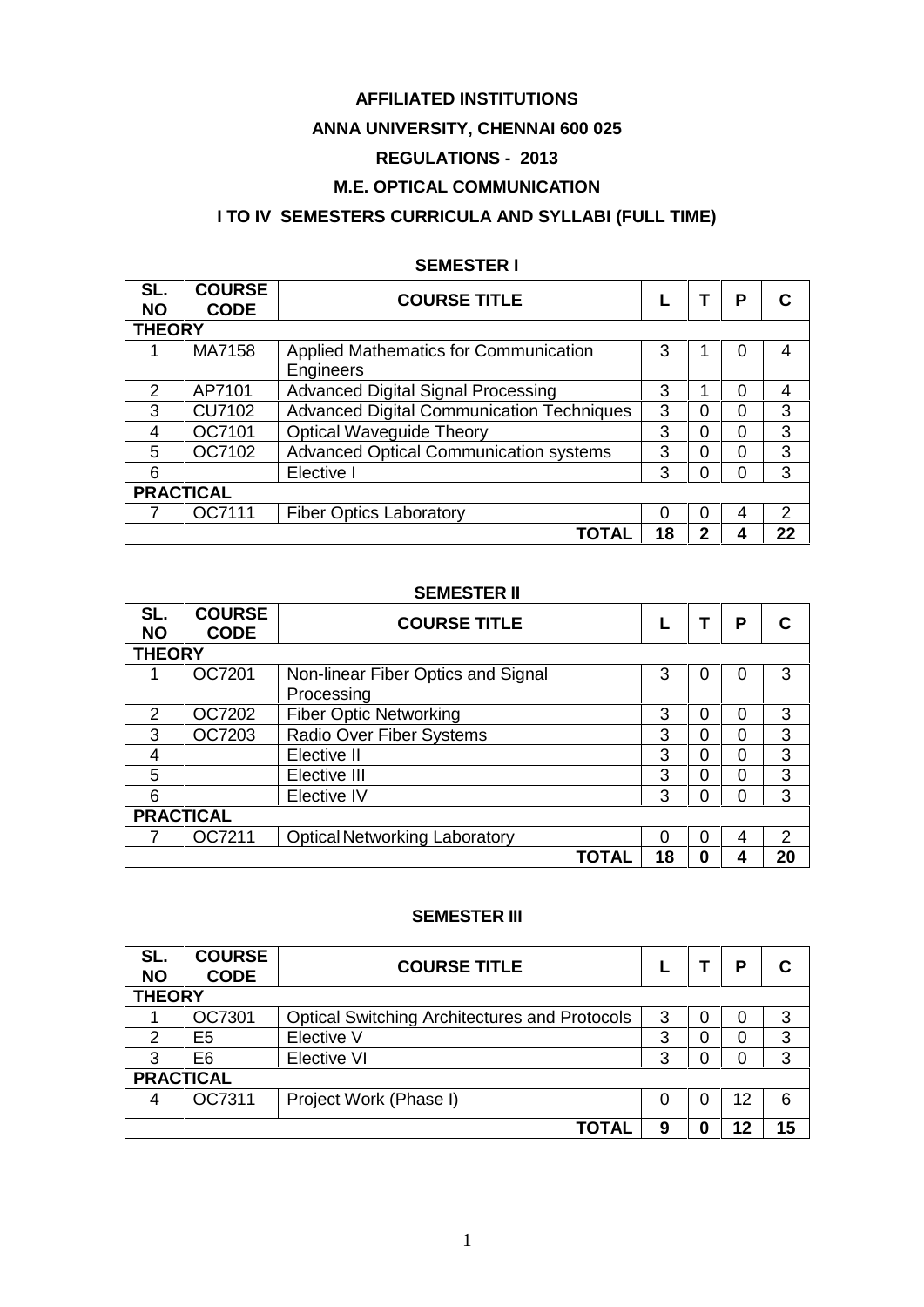### **SEMESTER IV**

| SL.<br><b>NO</b> | <b>COURSE</b><br><b>CODE</b> | <b>COURSE TITLE</b>     |  |    |    |
|------------------|------------------------------|-------------------------|--|----|----|
| <b>PRACTICAL</b> |                              |                         |  |    |    |
|                  | OC7411                       | Project Work (Phase II) |  | 24 | 10 |
|                  |                              | <b>TOTAL</b>            |  |    | 12 |

# **TOTAL NO.OF CREDITS : 69**

# **LIST OF ELECTIVES**

#### **ELECTIVE I**

| SL.<br><b>NO</b> | <b>COURSE</b><br><b>CODE</b> | <b>COURSE TITLE</b>               |   | D |   |
|------------------|------------------------------|-----------------------------------|---|---|---|
|                  | AP7103                       | Advanced Microprocessor and       | 3 |   | 3 |
|                  |                              | Microcontroller                   |   |   |   |
|                  | OC7001                       | <b>MEMS</b>                       |   |   | 3 |
| 3.               | <b>CU7001</b>                | <b>Real Time Embedded Systems</b> | 3 |   | 3 |
| 4.               | OC7002                       | <b>Mixed Signal VLSI</b>          | າ |   | 3 |

#### **ELECTIVE II**

| SL.<br><b>NO</b> | <b>COURSE</b><br><b>CODE</b> | <b>COURSE TITLE</b>                                |   | D |   |
|------------------|------------------------------|----------------------------------------------------|---|---|---|
| $\mathbf 1$ .    | <b>NC7102</b>                | Communication Networks Modeling and<br>Simulation  | 3 |   | 3 |
| 2.               | <b>CU7003</b>                | <b>Digital Communication Receivers</b>             | 3 |   | 3 |
| 3.               | AP7301                       | Electro Magnetic Interference and<br>Compatability | 3 |   | 3 |
| 4.               | <b>CU7004</b>                | Detection and Estimation theory                    | 3 |   | 3 |
| 5.               | <b>CU7005</b>                | <b>Cognitive Radio</b>                             | 3 |   | 3 |

#### **ELECTIVE III**

| SL.<br><b>NO</b> | <b>COURSE</b><br><b>CODE</b> | <b>COURSE TITLE</b>                        |   | D |   |
|------------------|------------------------------|--------------------------------------------|---|---|---|
| 1.               | OC7003                       | Digital Speech Signal Processing           | 3 |   | 3 |
| 2.               | <b>NC7002</b>                | <b>Multimedia Compression Techniques</b>   | 3 |   | 3 |
| 3.               | <b>DS7201</b>                | <b>Advanced Digital Image Processing</b>   | 3 |   | 3 |
| 4.               | <b>CU7006</b>                | <b>Wavelet Transforms and Applications</b> | 3 |   | 3 |
| 5.               | <b>DS7101</b>                | <b>DSP Processor Architecture and</b>      | 3 |   | 3 |
|                  |                              | Programming                                |   |   |   |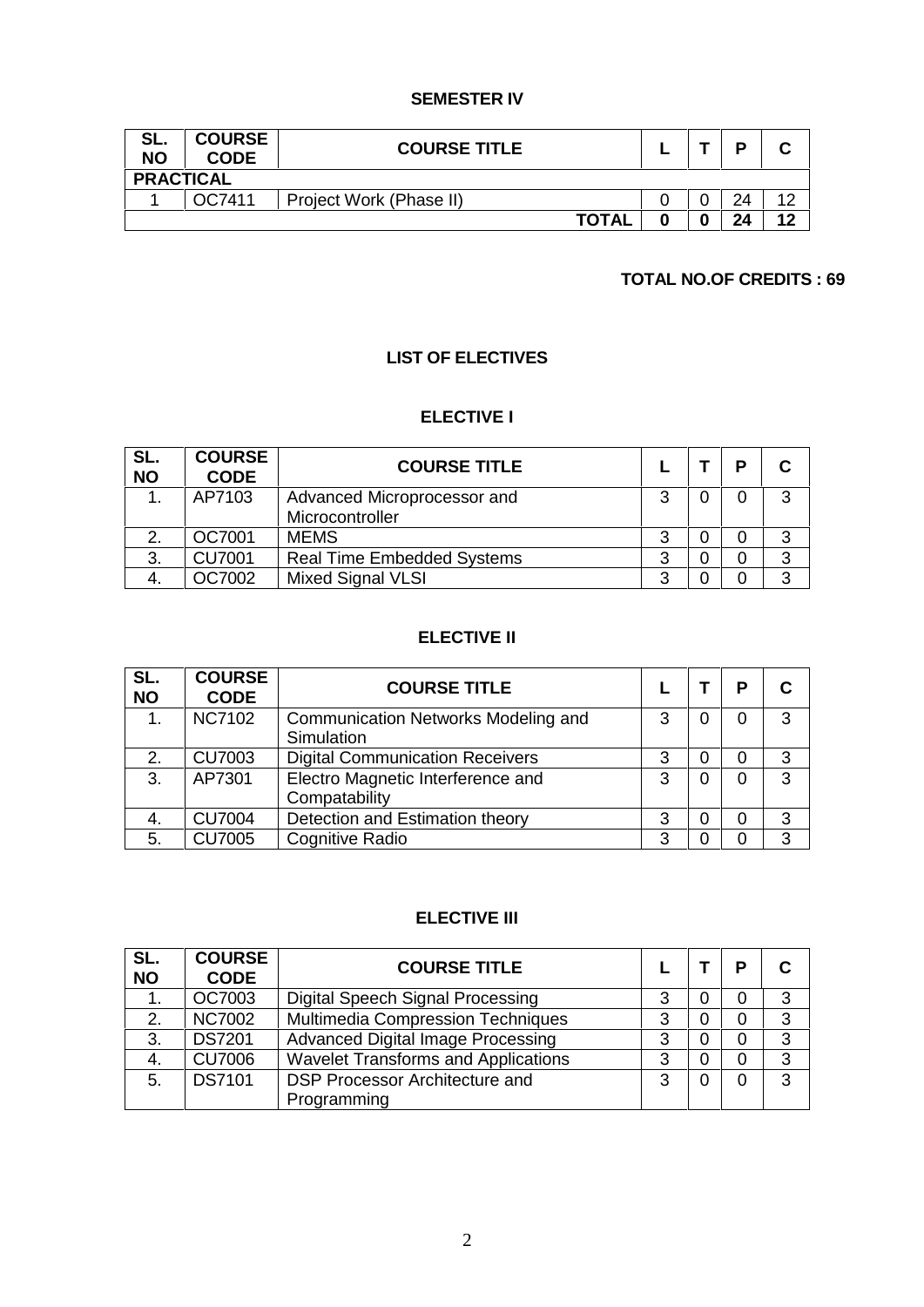# **ELECTIVE IV**

| SL.<br><b>NO</b> | <b>COURSE</b><br><b>CODE</b> | <b>COURSE TITLE</b>                       |   | D |   |
|------------------|------------------------------|-------------------------------------------|---|---|---|
|                  | <b>NC7001</b>                | <b>Network Routing Algorithms</b>         | 3 |   | 3 |
| 2.               | <b>NC7201</b>                | <b>Communication Network Security</b>     | 3 |   | 3 |
| 3.               | <b>NC7202</b>                | <b>Wireless Adhoc and Sensor Networks</b> | 3 |   | 3 |
| 4.               | <b>NE7007</b>                | Network Management                        | 3 |   | 3 |
| 5.               | <b>CU7007</b>                | Internetworking Multimedia                | 3 |   | 3 |

# **ELECTIVE V**

| SL.<br>NO. | <b>COURSE</b><br><b>CODE</b> | <b>COURSE TITLE</b>                       |   | D |  |
|------------|------------------------------|-------------------------------------------|---|---|--|
|            | OC7004                       | <b>Integrated Optics</b>                  |   |   |  |
|            | OC7005                       | High Speed Photonics and Opto Electronics |   |   |  |
| 3.         | AP7005                       | <b>Quantum Electronics</b>                |   |   |  |
| 4.         | <b>DC7006</b>                | Laser Communications                      | ົ |   |  |

#### **ELECTIVE VI**

| SL.<br>NO. | <b>COURSE</b><br><b>CODE</b> | <b>COURSE TITLE</b>                 |   | D |   |
|------------|------------------------------|-------------------------------------|---|---|---|
|            | AP7014                       | <b>Optical Computing</b>            | 3 |   | ົ |
| 2.         | AP7007                       | <b>Fiber Optic Sensors</b>          | 3 |   | ◠ |
| 3.         | OC7007                       | <b>Broad Band Access Networks</b>   | ર |   | ົ |
| -4.        | OC7008                       | <b>Optical devices and Circuits</b> | າ |   | ົ |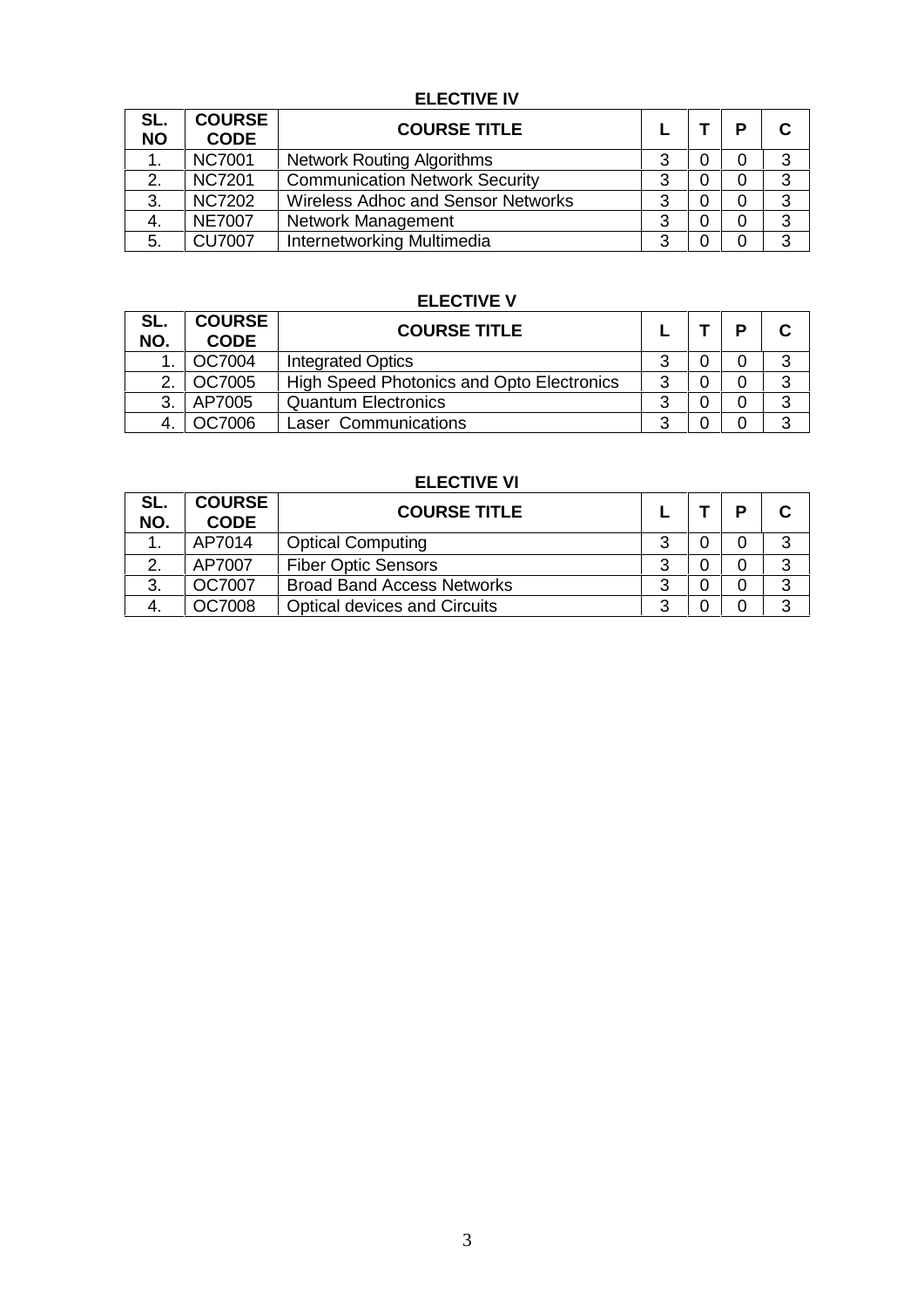#### **MA7158 APPLIED MATHEMATICS FOR COMMUNICATION ENGINEERS L T P C**

#### **OBJECTIVES:**

- To develop the ability to use the concepts of Linear algebra and Special functions for solving problems related to Networks.
- To formulate and construct a mathematical model for a linear programming problem in real life situation;
- To expose the students to solve ordinary differential equations by various techniques.

#### **OUTCOMES:**

- To achieve an understanding of the basic concepts of algebraic equations and method of solving them.
- To familiarize the students with special functions and solve problems associated with Engineering applications.

#### **UNIT I LINEAR ALGEBRA 12**

Vector spaces – norms – Inner Products – Eigen values using QR transformations – QR factorization - generalized eigenvectors – Canonical forms – singular value decomposition and applications - pseudo inverse – least square approximations --Toeplitz matrices and some applications.

#### **UNIT II LINEAR PROGRAMMING 12**

Formulation – Graphical solution – Simplex method – Two phase method - Transportation and Assignment Models

#### **UNIT III ORDINARY DIFFERENTIAL EQUATIONS 12**

Runge Kutta Methods for system of IVPs, numerical stability, Adams-Bashforth multistep methop, solution of stiff ODEs, shooting method, BVP: Finite difference method, orthogonal collocation method, orthogonal collocation with finite element method, Galerkin finite element method.

#### **UNIT IV TWO DIMENSIONAL RANDOM VARIABLES 12**

Joint distributions – Marginal and Conditional distributions – Functions of two dimensional random variables – Regression Curve – Correlation**.**

#### **UNIT V QUEUEING MODELS 12**

Poisson Process – Markovian queues – Single and Multi-server Models – Little's formula - Machine Interference Model – Steady State analysis – Self Service queue.

#### **TOTAL: 45+15:60 PERIODS**

#### **REFERENCES:**

- 1. Richard Bronson, Gabriel B.Costa, "Linear Algebra", Academic Press, Second Edition, 2007.
- 2. Richard Johnson, Miller & Freund, "Probability and Statistics for Engineers", 7<sup>th</sup> Edition, Prentice – Hall of India, Private Ltd., New Delhi (2007).
- 3. Taha H.A., "Operations Research: An introduction", Pearson Education Asia, New Delhi, Ninth Edition, 2012.
- 4. Donald Gross and Carl M. Harris, "Fundamentals of Queueing Theory", 2<sup>nd</sup> edition, John Wilev and Sons, New York (1985).
- 5. Moon, T.K., Sterling, W.C., Mathematical methods and algorithms for signal processing, Pearson Education, 2000.

# **3 1 0 4**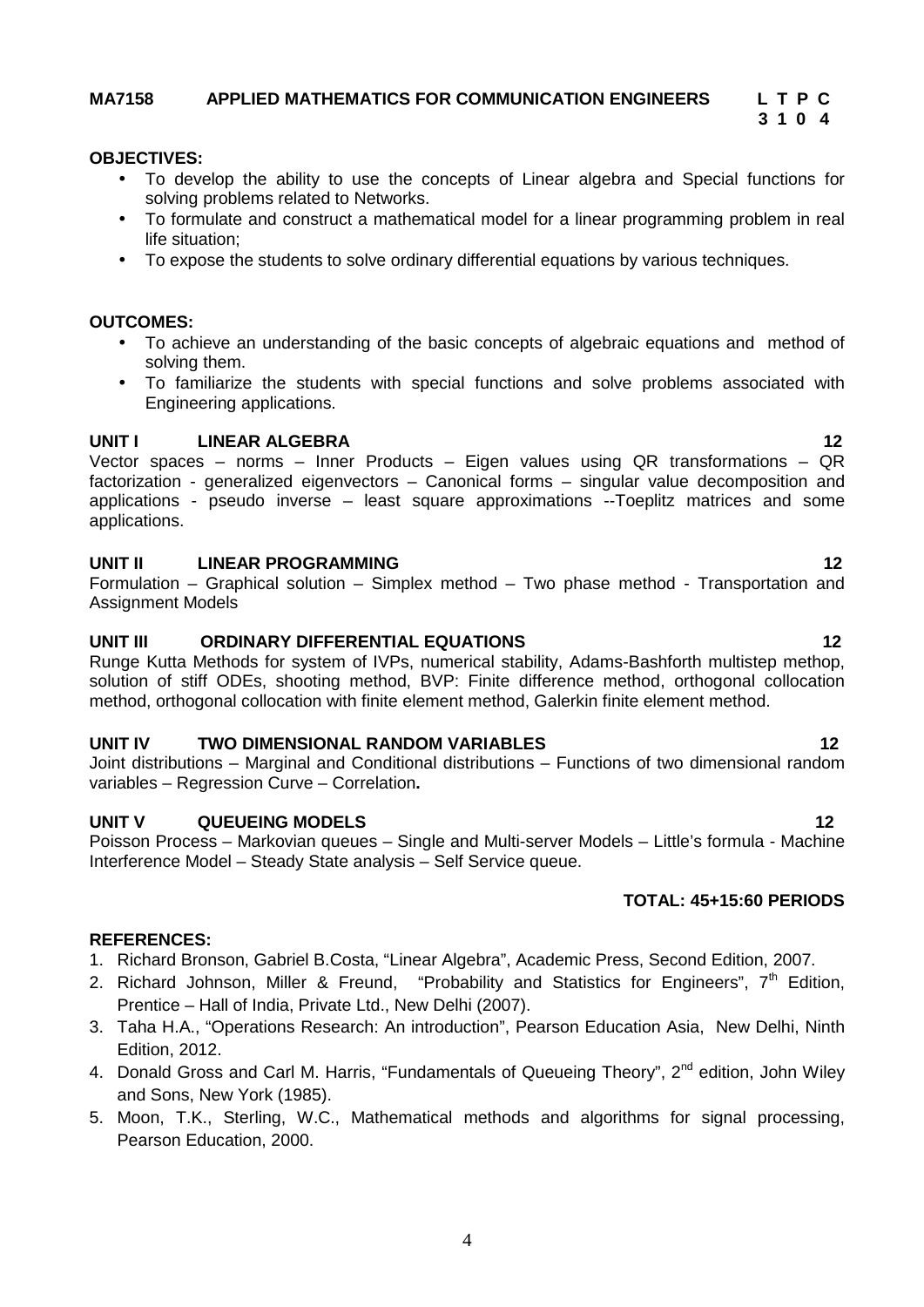### **AP7101 ADVANCED DIGITAL SIGNAL PROCESSING L T P C**

**3 1 0 4**

#### **OBJECTIVES:**

The purpose of this course is to provide in-depth treatment on methods and techniques in

- Discrete-time signal transforms, digital filter design, optimal filtering
	- Power spectrum estimation, multi-rate digital signal processing
	- DSP architectures which are of importance in the areas of signal processing, control and communications.

#### **OUTCOMES:**

Students should be able to:

- To design adaptive filters for a given application
- To design multirate DSP systems.

#### **UNIT I DISCRETE RANDOM SIGNAL PROCESSING 9**

Weiner Khitchine relation - Power spectral density – filtering random process, Spectral Factorization Theorem, special types of random process – Signal modeling-Least Squares method, Pade approximation, Prony's method, iterative Prefiltering, Finite Data records, Stochastic Models.

#### **UNIT II SPECTRUM ESTIMATION 9**

Non-Parametric methods - Correlation method - Co-variance estimator - Performance analysis of estimators – Unbiased consistent estimators - Periodogram estimator - Barlett spectrum estimation - Welch estimation - Model based approach - AR, MA, ARMA Signal modeling - Parameter estimation using Yule-Walker method.

#### **UNIT III LINEAR ESTIMATION AND PREDICTION 9**

Maximum likelihood criterion - Efficiency of estimator - Least mean squared error criterion - Wiener filter - Discrete Wiener Hoff equations - Recursive estimators - Kalman filter - Linear prediction, Prediction error - Whitening filter, Inverse filter - Levinson recursion, Lattice realization, Levinson recursion algorithm for solving Toeplitz system of equations.

#### **UNIT IV ADAPTIVE FILTERS 9**

FIR Adaptive filters - Newton's steepest descent method - Adaptive filters based on steepest descent method - Widrow Hoff LMS Adaptive algorithm - Adaptive channel equalization - Adaptive echo canceller - Adaptive noise cancellation - RLS Adaptive filters - Exponentially weighted RLS - Sliding window RLS - Simplified IIR LMS Adaptive filter.

#### **UNIT V MULTIRATE DIGITAL SIGNAL PROCESSING 9**

Mathematical description of change of sampling rate - Interpolation and Decimation - Continuous time model - Direct digital domain approach - Decimation by integer factor - Interpolation by an integer factor - Single and multistage realization - Poly phase realization - Applications to sub band coding - Wavelet transform and filter bank implementation of wavelet expansion of signals.

#### **L +T= 45+15=60 PERIODS**

#### **REFERENCES:**

- 1. Monson H. Hayes, "Statistical Digital Signal Processing and Modeling", John Wiley and Sons Inc., New York, 2006.
- 2. Sophoncles J. Orfanidis, "Optimum Signal Processing ", McGraw-Hill, 2000.
- 3. John G. Proakis, Dimitris G. Manolakis, "Digital Signal Processing", Prentice Hall of India, New Delhi, 2005.
- 4. Simon Haykin, "Adaptive Filter Theory", Prentice Hall, Englehood Cliffs, NJ1986.
- 5. s. kay," Modern Spectrum Estimation Theory and Application", Prentice Hall, Englehood Cliffs, NJ1988.
- 6. P. P. Vaidyanathan, "Multirate Systems and Filter Banks", Prentice Hall, 1992.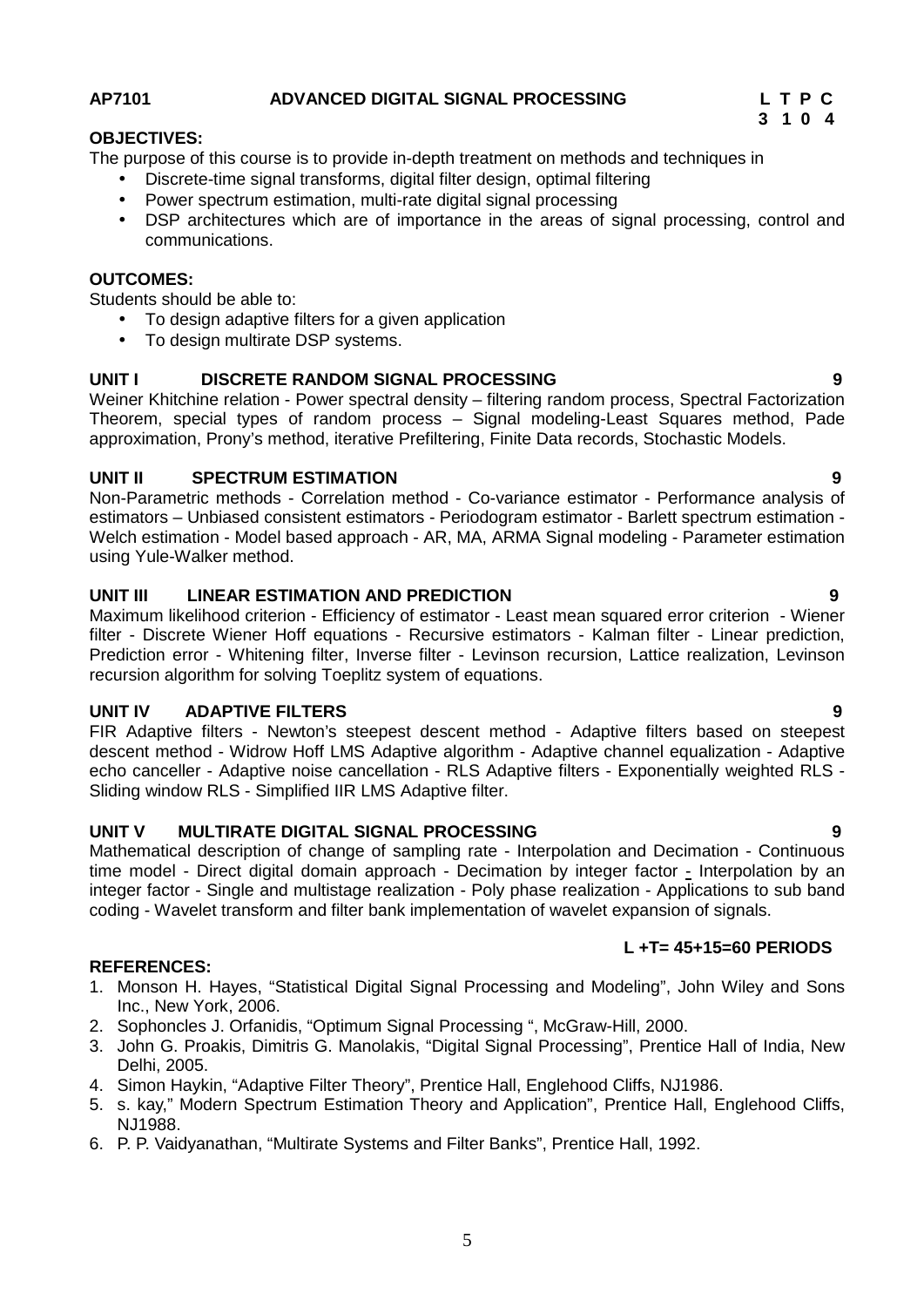### **CU7102 ADVANCED DIGITAL COMMUNICATION TECHNIQUES L T P C**

### **OBJECTIVES:**

- To understand the basics of signal-space analysis and digital transmission.
- To understand the coherent and noncoherent receivers and its impact on different channel characteristics.
- To understand Orthogonal Frequency Division Multiplexing.
- To understand the different block coded and convolutional coded digital communication systems.
- To understand the different Equalizers.

#### **UNIT I COHERENT AND NON-COHERENT COMMUNICATION 9**

Coherent receivers – Optimum receivers in WGN – IQ modulation & demodulation – Noncoherent receivers in random phase channels; MFSK receivers – Rayleigh and Rician channels – Partially coherent receivers – DPSK; M-PSK; M-DPSK--BER Performance Analysis. Carrier Synchronization- Bit synchronization.

### **UNIT II EQUALIZATION TECHNIQUES 9**

Band Limited Channels- ISI – Nyquist Criterion- Controlled ISI-Partial Response signals- Equalization algorithms – Viterbi Algorithm – Linear equalizer – Decision feedback equalization – Adaptive Equalization algorithms.

### **UNIT III BLOCK CODED DIGITAL COMMUNICATION 9**

Architecture and performance – Binary block codes; Orthogonal; Biorthogonal; Transorthogonal – Shannon's channel coding theorem; Channel capacity; Matched filter; Concepts of Spread spectrum communication – Coded BPSK and DPSK demodulators– Linear block codes; Hammning; Golay; Cyclic; BCH ; Reed – Solomon codes - Space time block codes

### **UNIT IV CONVOLUTIONAL CODED DIGITAL COMMUNICATION 9**

Representation of codes using Polynomial, State diagram, Tree diagram, and Trellis diagram – Decoding techniques using Maximum likelihood, Viterbi algorithm, Sequential and Threshold methods – Error probability performance for BPSK and Viterbi algorithm, Turbo Coding.

### **UNIT V OFDM 9**

Generation of sub-carriers using the IFFT; Guard Time and Cyclic Extension; Windowing; OFDM signal processing; Peak Power Problem: PAP reduction schemes- Clipping, Filtering, Coding and Scrambling.-

### **TOTAL: 45 PERIODS**

### **OUTCOMES:**

Upon Completion of the course, the students will be able to

- Develop the ability to understand the concepts of signal space analysis coherent and non coherent receivers.
- Comprehend the generation of OFDM signals and the processing of the signals.
- Possess knowledge on different block codes and convolutional codes.
- Conceptually appreciate different Equalization techniques.

#### **REFERENCES:**

- 1. M.K.Simon, S.M.Hinedi and W.C.Lindsey, Digital communication techniques; Signalling and detection, Prentice Hall India, New Delhi. 1995.
- 2. Simon Haykin, Digital communications, John Wiley and sons, 1998
- 3. Bernard Sklar., 'Digital Communications', second edition, Pearson Education, 2001.
- 4. John G. Proakis., 'Digital Communication', 4 th edition, Mc Graw Hill Publication, 2001
- 5. Theodore S.Rappaport., 'Wireless Communications', 2nd edition, Pearson Education, 2002.
- 6. Stephen G. Wilson., 'Digital Modulation and Coding', First Indian Reprint, Pearson Education, 2003.
- 7. Richard Van Nee & Ramjee Prasad., 'OFDM for Multimedia Communications' Artech House Publication, 2001.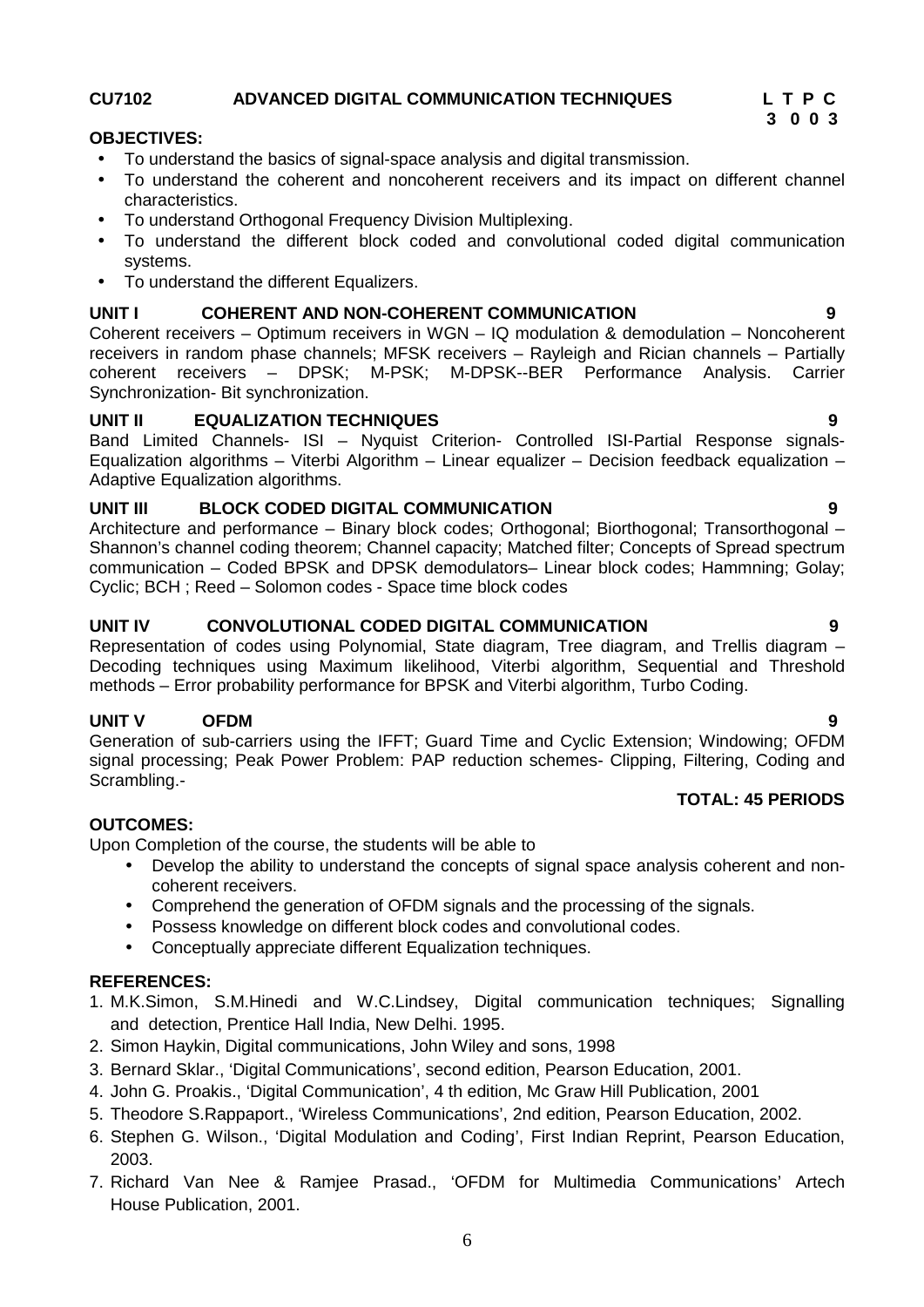#### **OC7101 OPTICAL WAVEGUIDE THEORY L T P C**

#### **UNIT I UNIFORM PLANE WAVES 9**

Plane wave propagation, reflection, scattering and absorption. Plane wave dispersion, Ray optics, Reflection at interfaces, Goos – Hanchen shift, Wave propagation in lossy media.

#### **UNIT II DIELECTRIC FILMS 9**

Film modes, guided modes of the symmetrical slab waveguide, filed solutions for guided modes, guided mode absorption, scattering, slabs and films with graded index.

#### **UNIT III PLANAR WAVEGUIDES 9**

Film lenses and lens guides, strip guides, strip loaded film guides, Rib guides. Modes of planar slab guides, planar guides with graded index profile, channel waveguides, periodic wave guides.

#### **UNIT IV CLADDED CORE FIBERS 9**

Ray picture, field solutions, guided modes for unlimited cladding, leaky modes, guided modes attenuation. Single and multimode fibers.

#### **UNIT V GRADED INDEX FIBERS 9**

Ray analysis, filed solutions for modes in parabolic profile, multimode graded index fibers, variational analysis, single mode operation, Delay difference and impulse responses.

#### **REFERENCES:**

- 1. Snyder & Love "Optical Waveguide Theory", Chapman and Hall, New York, 1983.
- 2. H.G. Unger, Planar Optical Waveguides and Fibers, Oxford University press, Oxford, 1980.
- 3. Tamir. T, Guided Wave Optoelectronics, Springer Verlag, Berlin, 1990.
- 4. G.Cancellieri, Single Mode Optical Fibers, Pergramon press, New York, 1991.
- 5. Kapany, N.S. and Burke T.T, Optical Wave guides, Academic press, New York, 1972.
- 6. D.Marcuse, Light transmission optics, Von Nostrand Publication, New York, 1972.
- 7. D.Marcuse, Theory of Dielectric Waveguides, Von Nostrand Publication, New York, 1975.

#### **OC7102 ADVANCED OPTICAL COMMUNICATION SYSTEMS L T P C**

#### **UNIT I MODULATION SCHEMES 9**

Noise sources, channel impairments, and optical transmission system, Advanced modulation formats, OFDM, polarization multiplexing, constrained coding, and coherent detection: - Multilevel modulation schemes - Orthogonal frequency-division multiplexing (OFDM) - Polarization multiplexing - Constrained (line or modulation) coding, and Coherent detection.

#### **UNIT II ERROR CORRECTION TECHNIQUES 9**

Forward error correction (FEC):a. Linear block codes and cyclic codes,b. BCH and RS codes, c. Concatenated codes, Turbo- and turbo-product codes, and LDPC codes. Coded modulation schemes: Multilevel coding. Bit-interleaved coded modulation, and Coded OFDM, Advanced chromatic dispersion compensation:- Signal pre-distortion compensation, . Post-detection compensation: feed-forward equalizer (FFE), decision - feedback equalizer (DFE), maximumlikelihood sequence estimation (MLSE) or Viterbi equalizer (VE), turbo equalization (TE);

#### **TOTAL: 45 PERIODS**

# **3 0 0 3**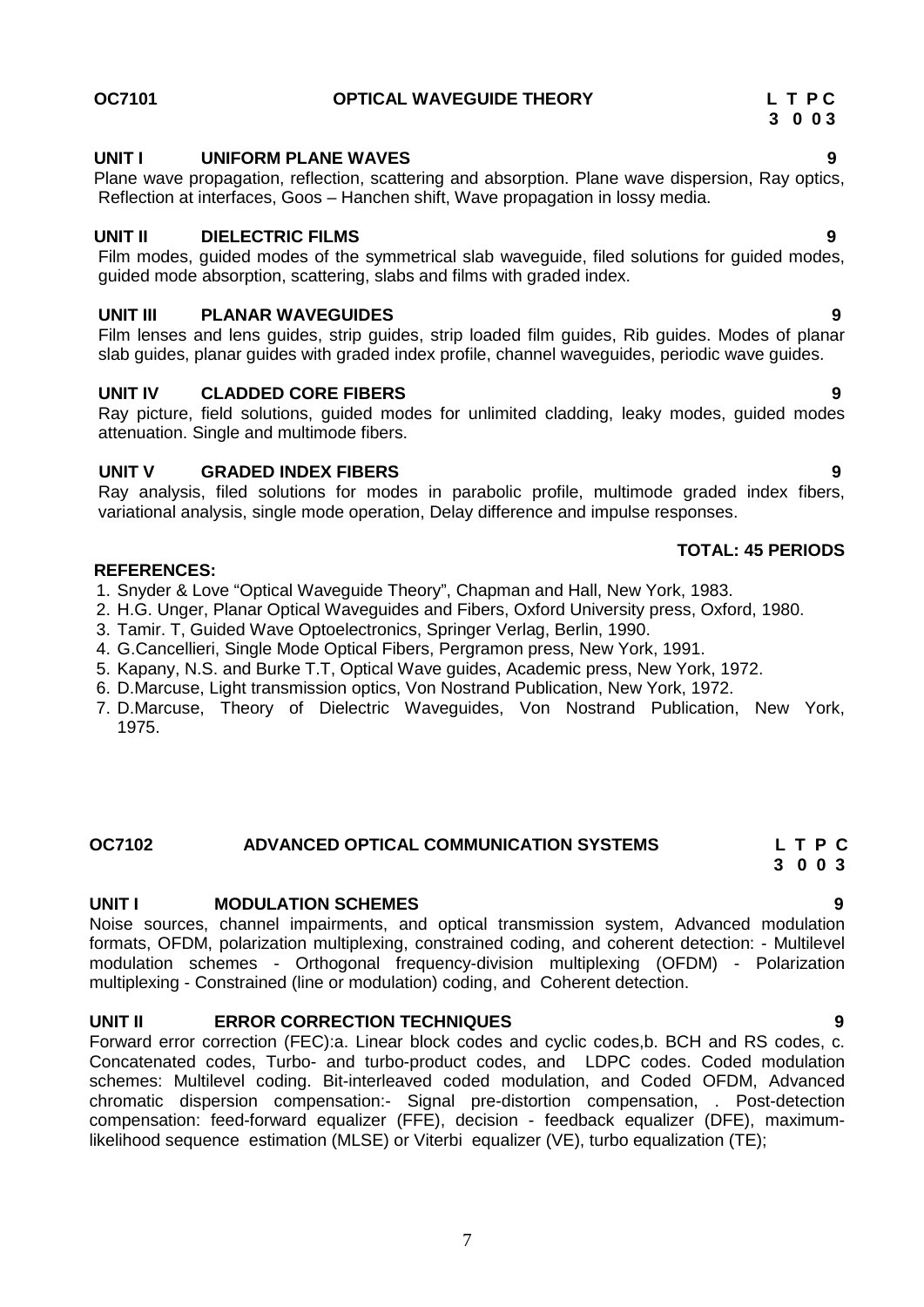### **UNIT III COMPENSATION TECHNIQUES 9**

Optical-phase conjugation based on highly-nonlinear fibers (HNLFs) and periodically-poled LiNbO3 (PPLN), and Compensation of chromatic dispersion by OFDM. Advanced PMD compensation:a. Optical compensation techniques,b. Electrical compensation techniques (FFE, DFE, VE, TE), and OFDM based techniques in PMD compensation. (vii)

#### **UNIT IV NONLINEARITY MANAGEMENT 9**

Compensation of intrachannel and interchannel nonlinearities, Compensation of nonlinear phase noise, Digital back-propagation method, and Turbo equalization.,Spatial-Domain-Based Multiplexing and Modulation.

### **UNIT V OPTICAL CHANNEL ESTIMATION 9**

(ix) Optical channel capacity,. Channel Capacity Preliminaries. Calculation of information Capacity, Information Capacity of Systems with Direct Detection,. Information Capacity of Multilevel Systems with Coherent Detection. Capacity of Optical OFDM Systems,. Channel Capacity of Optical MIMO MMF Systems,. Channel Capacity of Hybrid FSO – RF Channels ,Parametric processes and applications:. Parametric amplifiers,. All-optical regeneration, Wavelength conversion, and. Multibanded switching.(xi)

#### **TOTAL: 45 PERIODS**

#### **REFERENCES:**

- 1. M. Cvijetic, I. B. Djordjevic, Advanced Optical Communication Systems and Networks. Artech House, in print (to appear in Dec. 2012).
- 2. I.B.Djordjevic, W. Ryan and B. Vasic, Coding for Optical Channels. Springer, Mar.2010
- 3. W. Shieh and I. Djordjevic, OFDM for Optical Communications. Elsevier/Academic Press, Oct. 2009.

# **OC7111 FIBER OPTICS LABORATORY L T P C**

**0 0 4 2**

- 1. Fiber Connectorization / Splicing and Loss Characterization
- 2. Characterisation of Glass and Plastic Optical Fibers Measurement of Numerical Aperture and Attenuation, OTDR Principle
- 3. DC Characteristics of LEDs and PiN Photodiodes Determination of Source Conversion Efficiency and Detector Responsivity
- 4. P-I Characteristics of Laser Diode Sources Threshold Current Determination and Study of Temperature Effects
- 5. Gain Characteristics of APDs Determination of Threshold Voltage and Average gain estimation
- 6. Analog Transmission Characteristics of a Fiber Optic Link Determination of Operating Range and System Bandwidth for Glass and lastic fiber links
- 7. Determination of Capacity of a Digital Fiber Optic Link Maximum Bit Rate estimation for Glass and Plastic fiber links
- 8. Spectral Characterisation of Optical Sources Determination of Peak Emission Wavelength and Spectral Width
- 9. Rise-time and Power budget Estimation of Fiber Optic Link Using Simulation
- 10. Study of linear and non-linear effects in Optical Waveguides Using Simulation

# **TOTAL: 60 PERIODS**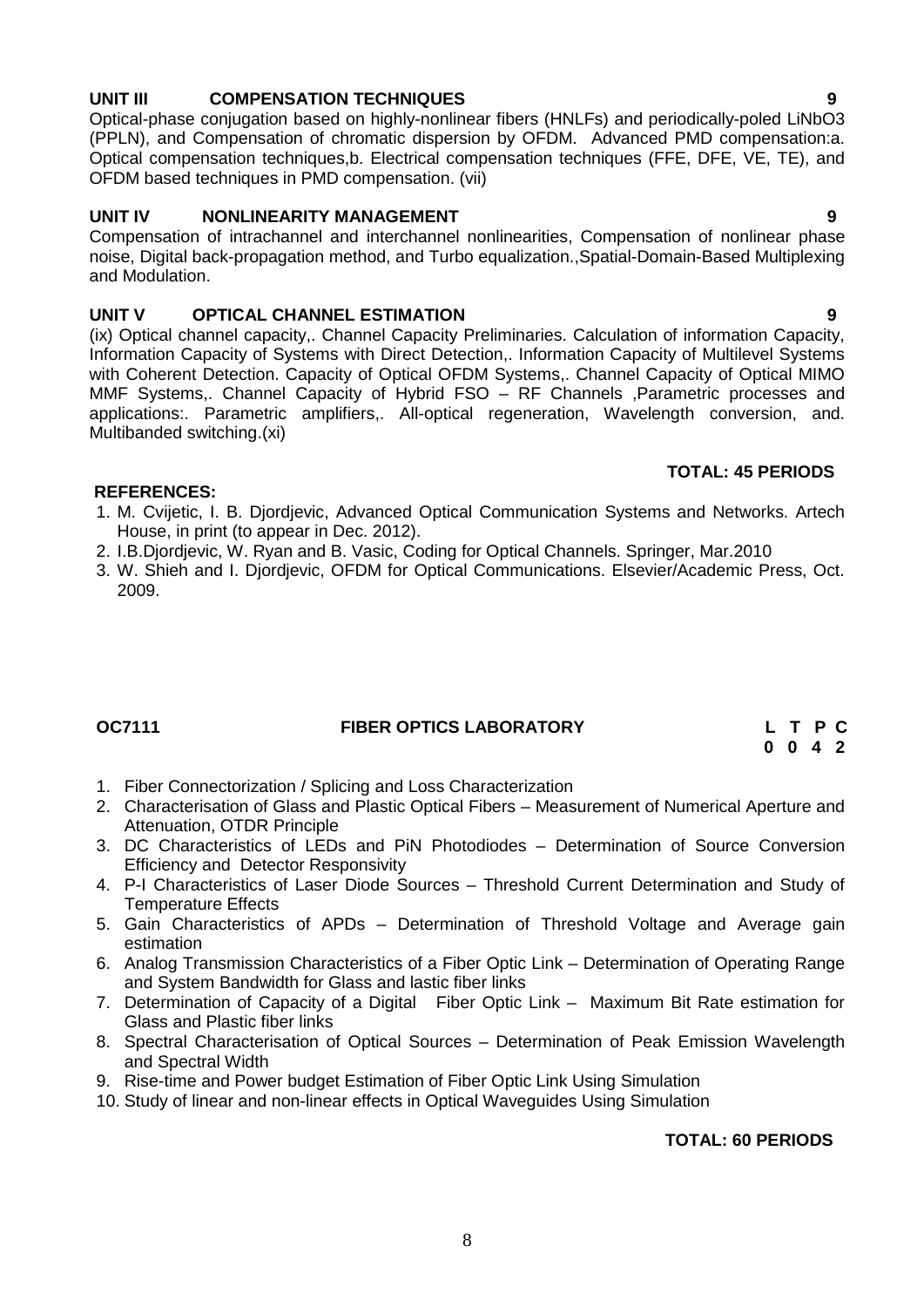### **LAB REQUIREMENTS:**

- 1. MM/SM Glass and plastic fiber patch chords with ST/SC/E2000 connectors
- 2. LEDs and LDs with ST / SC / E2000 receptacles 650 / 850 nm
- 3. PiN PDs and APDs with ST / SC / E2000 receptacles 650 / 850 nm
- 4. Stabilized current sources, Signal generators, Pulse generators, Oscilloscopes
- 5. Optical power meters and Spectrum Analyzers
- 6. WDM modules

#### **OC7201 NON LINEAR FIBER OPTICS AND SIGNAL PROCESSING L T P C 3 0 0 3**

### **UNIT I NONLINEAR PHENOMENA IN OPTICAL MATERIALS 9**

Optical power, wave length dependent nonlinearity, First, Second and Third order effects, Refractive index dependence on optical power, Chirping, Pulse compression, Solitons, Photon mixing, Faraday and Kerr effects, Optical phase conjugation.

#### **UNIT II SCATTERING 9**

Raman and Brillonin scattering, Four photon mixing, Parametric process, Stokes line generation.

#### **UNIT III SPATIAL FILTERING AND FILTERING SYSTEM 9**

Types of spatial filters, optical signal processing and filter generation, read out module, orientation and sequential search, applications of optical spatial filter.

#### **UNIT IV ACOUSTO-OPTIC DEVICES AND POWER SPECTRUM ANALYSIS 9**

Acousto-optic cells, spatial light modulators, Raman – Nath and Bragg mode, basic spectrum analyzer, aperture weighting, dynamic range and SNR, photo detector, geometric considerations, radiometer.

#### **UNIT V HOMODYNE AND HETERODYNE SPECTRUM ANALYSERS 9**

Overlapping of waves, photo detector size, optimum photo detector size for 1D and 2D structure, Optical radio, spatial and temporal frequencies. Distributed and local oscillator.Dynamic range comparison of heterodyne and power spectrum analyzers.

#### **REFERENCES:**

1. Govind P.Agarwal, Nonlinear Fiber Optics, AT&T – Academic Press, 1989.

2. Vanderlught, Optical Signal Processing, John Wiley & Sons, New York, 1992.

3. P.K. Das, Optical Signal Processing Fundamentals, Narosa Publishing NewDelhi,1991.

4. Signal Processing wing optics Bradley G. Boone, Oxford University Press, 1998.

### **OC7202 FIBER OPTIC NETWORKING L T P C**

#### **UNIT I OPTICAL SYSTEM COMPONENTS AND NETWORK DESIGN 9**

Optical System Components – Couplers, Isolators & Circulators, Multiplexers & Filters, Optical Amplifiers, Switches, Wavelength Converters; Transmission System Engineering – System model, Power penalty - transmitter, receiver, Optical amplifiers, crosstalk, dispersion; Wavelength stabilization; Overall design considerations.

#### **TOTAL: 45 PERIODS**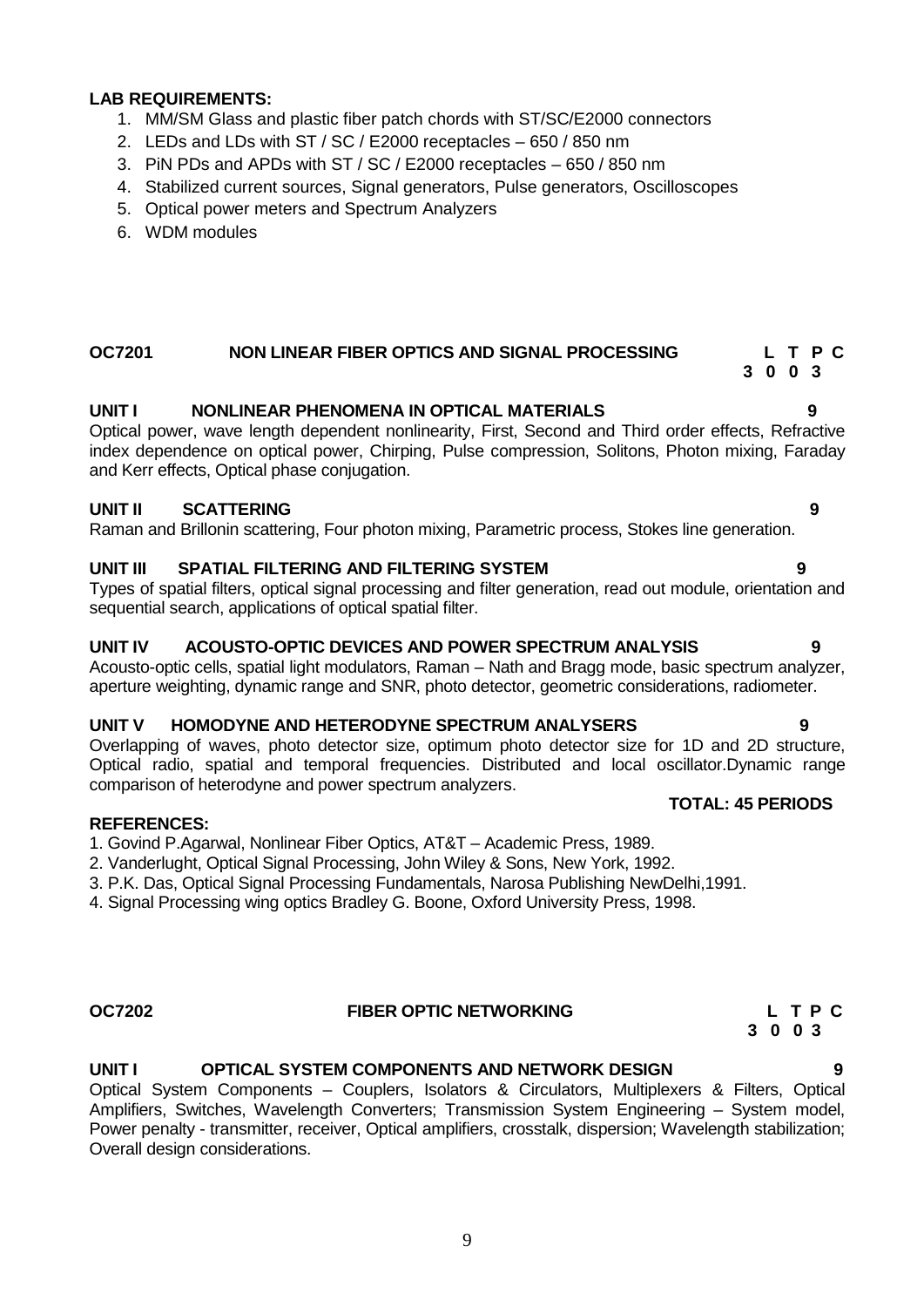# **UNIT II OPTICAL NETWORK ARCHITECTURES 9**

Introduction to Optical Networks; SONET / SDH, Metropoliton-Area Networks, Layered Architecture ; Broadcast and Select Networks – Topologies, Media-Access Control Protocols and Testbeds; Wavelength Routing Architecture.

### **UNIT III WAVELENGTH ROUTING NETWORKS 9**

WDM Network Elements; WDM Network Design - Cost tradeoffs, Virtual Topology Design, Routing and wavelength assignment, Statistical Dimensioning Models.

### **UNIT IV PACKET SWITCHING AND ACCESS NETWORKS 9**

Photonic Packet Switching – OTDM, Multiplexing and De-multiplexing, Synchronisation, Header Processing, Buffering, Burst Switching, Testbeds; Access Networks.

### **UNIT V NETWORK MANAGEMENT AND SURVIVABILITY 9**

Control and Management – Network management functions, Configuration management, Performance management, Fault management, Optical safety, Service interface; network Survivability- Protection in SONET / SDH and IP Networks, Optical layer Protection, Interworking between layers.

#### **REFERENCES:**

1. Rajiv Ramaswami and Kumar N. Sivarajan, "Optical Networks : A Practical

- 2. Perspective", Harcourt Asia Pte Ltd., Second Edition 2006.
- 3. C. Siva Ram Moorthy and Mohan Gurusamy, "WDM Optical Networks : Concept, Design and Algorithms", Prentice Hall of India, Ist Edition, 2002.
- 4. P.E. Green, Jr., "Fiber Optic Networks", Prentice Hall, NJ, 1993.
- 5. Biswanath Mukherjee, "Optical WDM Networks", Springer, 2006.

### **OC7203 RADIO OVER FIBER SYSTEMS L T P C 3 0 0 3**

# **UNIT I INTRODUCTION TO RADIO OVER FIBER 9**

Radio Over Fiber – applications, advantages, limitations, Microwave properties of optical links, Direct modulated optical links, Direct modulated optical links, external modulators, types, modulation transfer in microwave fiber optic links.

### **UNIT II ANALOG FIBER OPTIC LINKS 9**

Sub carrier Optical fiber transmission systems, Fiber optic transmission of 64-QAM, 256- QAM signals, Capacity of coaxial and fiber optic links, LASER diode and Photodiode nonlinearities.

#### **UNIT III COMPONENTS FOR ROF SYSTEMS 9**

Analog modulation of LASER diode, LASER diode fundamentals, Rate equation analysis, Intensity modulation, Frequency modulation, Low cost LASER diode driver, LASER diode noise and their influence on link performance.

#### **UNIT IV ROF TECHNOLOGY FOR THE CELLULAR APPLICATIONS 9**

3G cellular systems, cellular architecture, UMTS architecture, WCDMA ROF systems, Micro diversity, Macro diversity, Traffic estimation, Spectral efficiency, power level, multiple user interference, ROF for Hiper LAN2, Micro cellular communication networks.

**TOTAL: 45 PERIODS**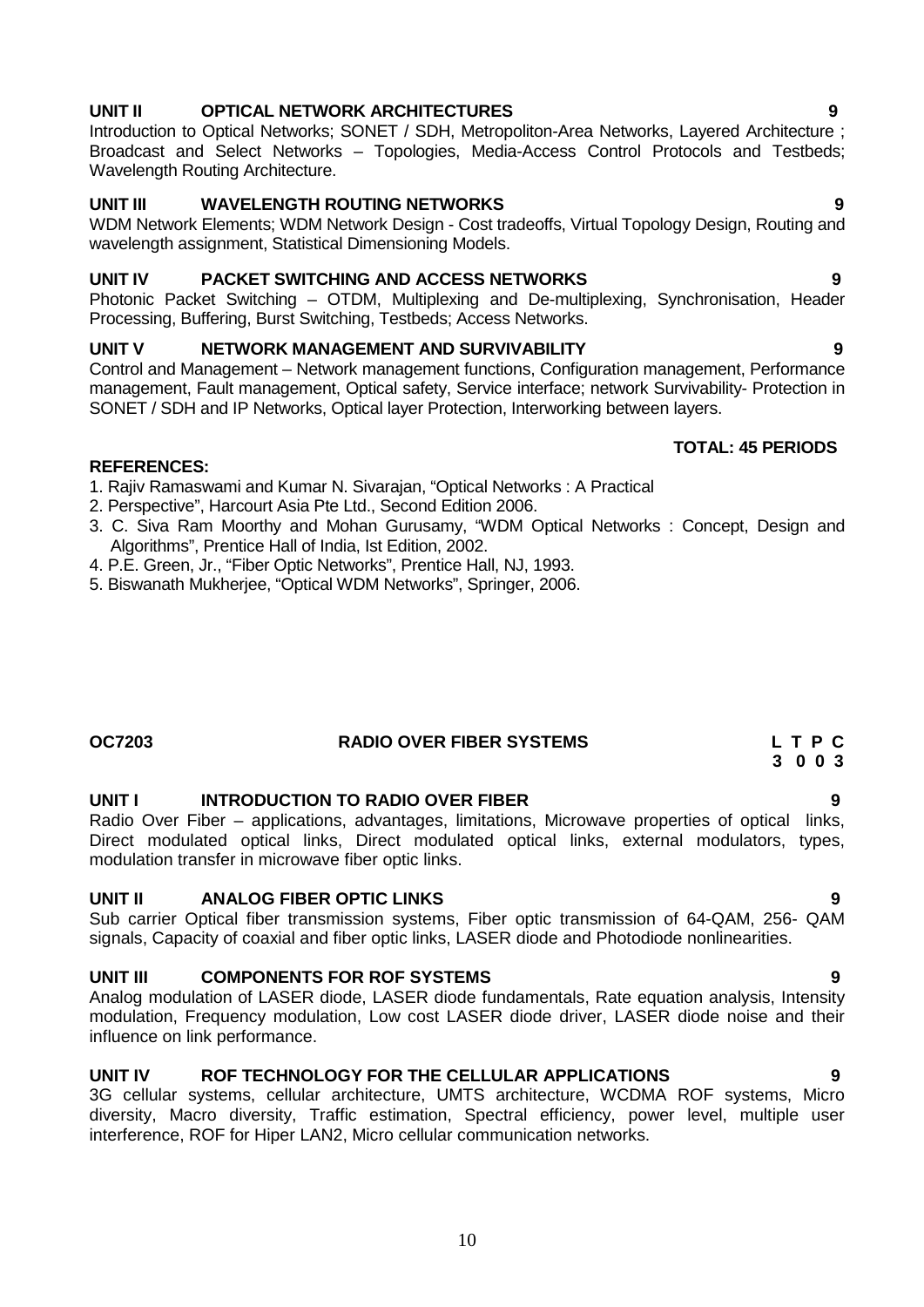#### **UNIT V FIBER OPTIC RADIO NETWORKS 9**

Introduction to radio highway – types of radio highway, Photonic TDMA Highway – Natural sampling of photonic TDMA, Photonic CDMA – Conventional CDMA, DOSCDMA, Photonic chirp multiple access – architecture and performance, routing networks, chirp multiplexing transform.

#### **TOTAL: 45 PERIODS**

#### **REFERENCES:**

- 1. Hameed Al-Raweshidy, Shozo Komaki, "Radio Over fiber technologies for mobile communication networks" Artech House publications, London. 2002.
- 2. William S.C.Chang, "RF Photonic technology in optical fiber links" Cambridge University press. 2002.

# **OC7211 OPTICAL NETWORKING LABORATORY L T P C**

**0 0 4 2**

#### **LIST OF EXPERIMENTS**

| SI.<br>No. | <b>Details of Experiment</b>                                                                            |                 | <b>Details of Equipment /</b><br><b>Instrument Required for a batch</b>                                  |             |  |  |
|------------|---------------------------------------------------------------------------------------------------------|-----------------|----------------------------------------------------------------------------------------------------------|-------------|--|--|
|            |                                                                                                         |                 | of 25 Students                                                                                           |             |  |  |
|            | <b>Name</b>                                                                                             | <b>Duration</b> | <b>Name</b>                                                                                              | Quantity    |  |  |
|            | Comparison of WDM Routing and                                                                           |                 |                                                                                                          |             |  |  |
| 1.         | Wavelength Assignment Algorithms Using<br>Simulation                                                    | $\overline{4}$  | <b>Optical Simulation Tool</b>                                                                           | $\mathbf 1$ |  |  |
| 2.         | Signal transmission and reception using<br>WDM and spectral characterization                            | $\overline{4}$  | <b>WDM Module, Optical</b><br>Spectrum Analyzer                                                          | 1           |  |  |
| 3.         | Characterization and Comparison of<br>Direct and External Modulation Schemes<br><b>Using Simulation</b> | $\overline{4}$  | <b>Optical Simulation Tool</b>                                                                           | $\mathbf 1$ |  |  |
| 4.         | Characterization of linear and non-linear<br>behavior of SMF, DSF and NZDSF Using<br>Simulation         | $\overline{4}$  | <b>Optical Simulation Tool</b>                                                                           | 1           |  |  |
| 5.         | Characterization and Comparison of<br><b>Optical Multiplexing techniques Using</b><br>Simulation        | $\overline{4}$  | <b>Optical Simulation Tool</b>                                                                           | 1           |  |  |
| 6.         | Characterization and Comparison of<br><b>Optical Filters Using Simulation</b>                           | $\overline{4}$  | <b>Optical Simulation Tool</b>                                                                           | 1           |  |  |
| 7.         | Characterization of Fiber Bragg Grating<br>Filter (Reflectivity, Insertion loss &<br>Crosstalk)         | 4               | <b>WDM Module with</b><br>circulator, FBG and<br>photo-detectors, MSO                                    | $\mathbf 1$ |  |  |
| 8.         | <b>Characterization of Add Drop Multiplexers</b>                                                        | 4               | <b>WDM Module with</b><br>circulator, FBG and<br>photo-detectors, MSO                                    | 1           |  |  |
| 9.         | Characterization and Comparison of<br><b>Optical Amplifiers Using Simulation</b>                        | $\overline{4}$  | <b>Optical Simulation Tool</b>                                                                           | $\mathbf 1$ |  |  |
| 10.        | Characterization of Erbium Doped Fiber<br>Amplifiers                                                    | $\overline{4}$  | <b>WDM Module with</b><br>circulator, WDM<br>Coupler, EDFA with<br>pump source, photo-<br>detectors, MSO | 1           |  |  |

#### **TOTAL: 60 PERIODS**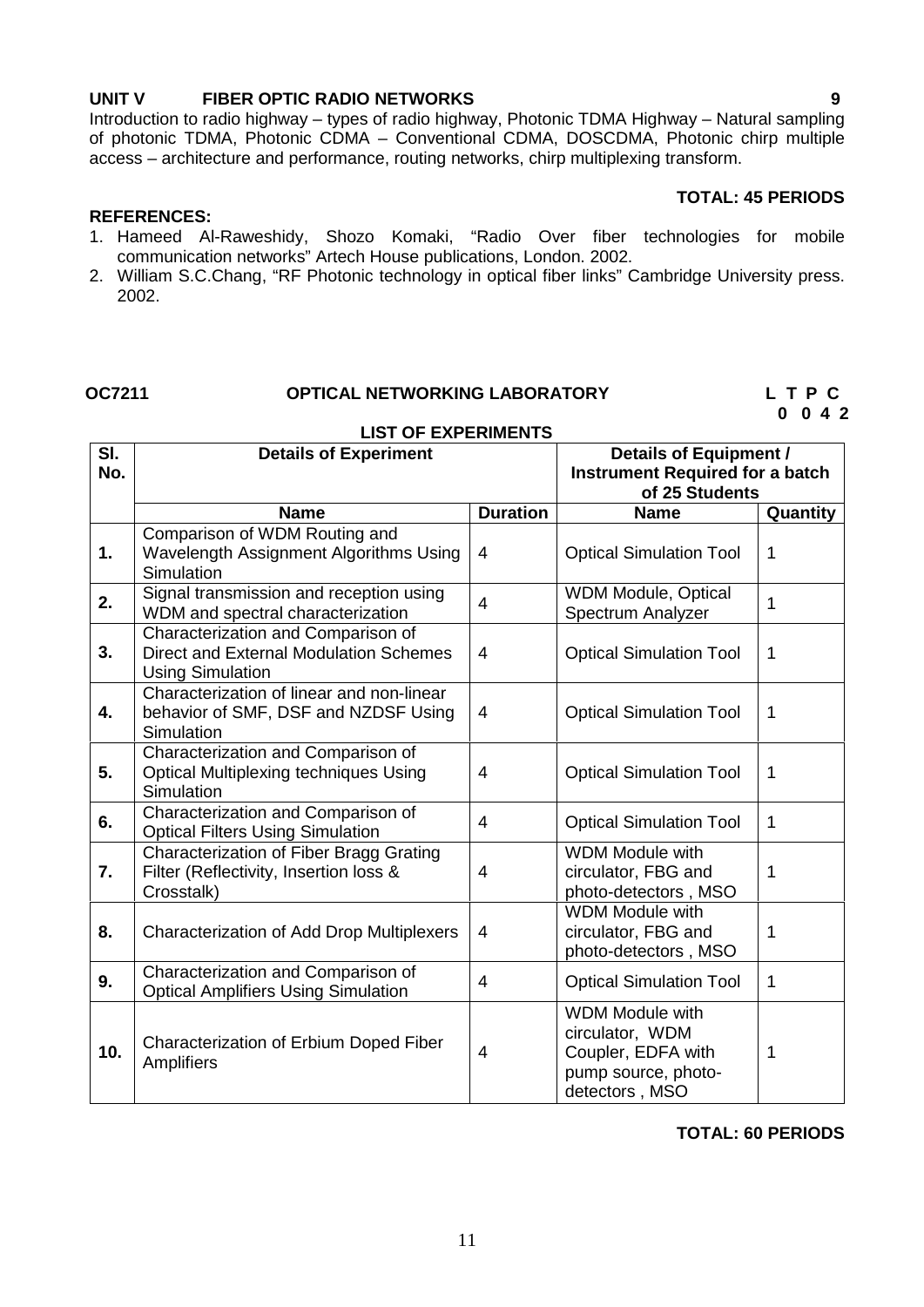# **OC7301 OPTICAL SWITCHING ARCHITECTURES AND PROTOCOLS L T P C**

## **UNIT I OPTICAL NETWORK ARCHITECTURES 9**

Introduction to Optical Networks; Layered Architecture- Spectrum partitioning, Network Nodes, Network Access Stations, Overlay Processor, Logical network overlays.

### **UNIT II OPTICAL SWITCHING 9**

Free-space optical switching – multistage optical interconnection networks- back plane optical interconnects, optical memory for switching – logic functionality – nonlinear fiber couplers, photonic switch architectures based on TDM, WDM, OCX, ATM.

### **UNIT III OPTICAL INTERNET NETWORKS 9**

Optical Circuit switching- Optical Burst switching- Optical packet switching – Unbuffered Networks, Buffering Startegies- MPLS in WDM Networks -Types MPLS Nodes – Multi protocol lambda switching – MPLS and Optical TE similarities – IP, MPLS and Optical control planes –LSP routing.

### **UNIT IV NETWORK CONNECTIONS AND THE CONTROL PLANE 9**

Connection Management and Control; Static and Wavelength Routed Networks; Linear Lightwave networks; Logically Routed Networks; Traffic Grooming; The Optical Control Plane- Architecture, Interfaces, Functions; Generalized Multiprotocol Label Switching – MPLS network and protocol stack, Link management, Routing and Signaling in GMPLS.

### **UNIT V ACCESS NETWORKS 9**

Network architecture overview - today's access networks - future Access networks - optical access<br>network architecture - application area – Passive optical networks- Broadcast Select PON – WRPON - Case study – SUCCESS HPON- Network topology – Media access control protocol – Scheduling algorithm- Ethernet based passive optical networks –QoS.

# **REFERENCES:**

- 1. Thomas E. Stern, Georgios Ellinas, Krishna Bala, "Multiwavelength Optical Networks Architecture, Design and control ", Cambridge University Press, 2<sup>nd</sup> Edition, 2009.
- 2. Rajiv Ramaswami and Kumar N. Sivarajan, "Optical Networks : A Practical Perspective", Harcourt Asia Pte Ltd., Second Edition 2006.
- 3. C. Siva Ram Moorthy and Mohan Gurusamy, "WDM Optical Networks : Concept, Design and Algorithms", Prentice Hall of India, Ist Edition, 2002.
- 4. Uyless Black, " Optical Network: Third Generation Transport System",Pearson Education, Ist edition,2002.
- 5. Hussein T.Mouftah and Jaafar M.H.Elmirghani, " Photonic Switching Technology Systems and Networks ",IEEE Press, New York -10016-5997,ISBN – 0-7803- 4707-2.
- 6. P.E. Green, Jr., "Fiber Optic Networks", Prentice Hall, NJ, 1993.
- 7. Biswanath Mukherjee, "Optical WDM Networks", Springer, 2006.
- 8. Bahaa E.A. Saleh, Malvin Carl Teich, "Fundamentals of Photonics" Wiley Interscience ; 1st edition, 2002.
- 9. http://www.wdm.stanford.edu/ snrc-access/

### **AP7103 ADVANCED MICROPROCESSOR AND MICROCONTROLLER L T P C**

**3 0 0 3**

#### **OBJECTIVES:**

- To familiarize the fundamental concepts of microprocessor architecture.
- To gain knowledge about high performance CISC and RISC architectures.
- To study about 8 bit Microcontrollers viz. 68HC11 and PIC.

### **TOTAL : 45 PERIODS**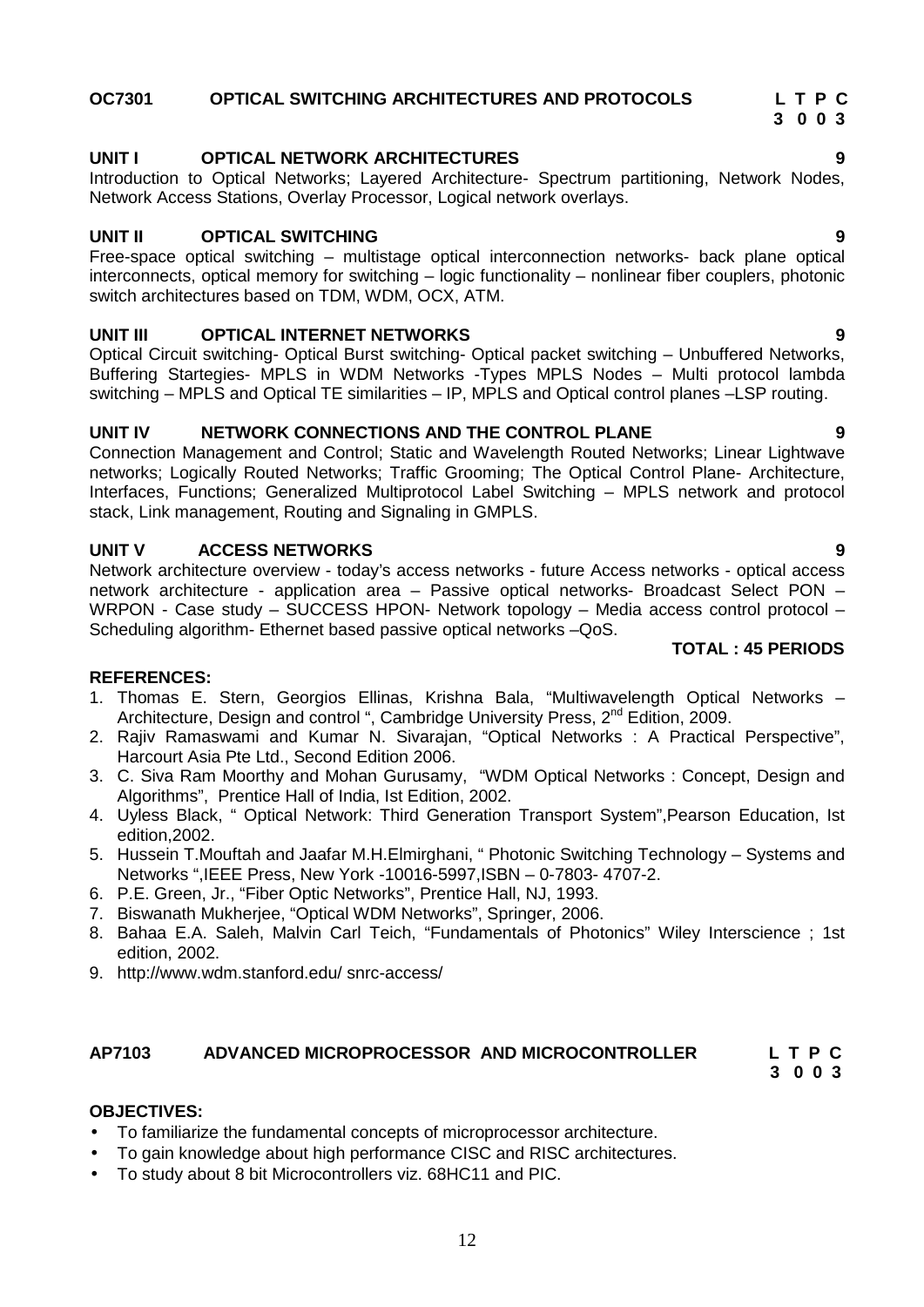# **UNIT I OVERVIEW 9**

Generic Architecture--Instruction Set – Data formats –Addressing modes – Memory hierarchy – register file –Cache – Virtual memory and paging – Segmentation- pipelining –the instruction pipeline – pipeline hazards – instruction level parallelism – reduced instruction set –Computer principles – RISC versus CISC.

### **UNIT II HIGH PERFORMANCE CISC ARCHITECTURE – PENTIUM 9**

CPU Architecture- Bus Operations – Pipelining – Brach predication – floating point unit-Operating Modes –Paging – Multitasking – Exception and Interrupts – Instruction set –addressing modes – Programming the Pentium processor.

#### **UNIT III HIGH PERFORMANCE RISC ARCHITECTURE – ARM 9**

Organization of CPU – Bus architecture –Memory management unit - ARM instruction set- Thumb Instruction set- addressing modes – Programming the ARM processor.

#### **UNIT IV MOTOROLA 68HC11 MICROCONTROLLERS 9**

Instruction set addressing modes – operating modes- Interrupt system- RTC-Serial Communication Interface – A/D Converter PWM and UART.

### **UNIT V PIC MICROCONTROLLER 9**

CPU Architecture – Instruction set – interrupts- Timers- I2C Interfacing – UART- A/D Converter –PWM and introduction to C-Compilers.

#### **REFERENCES:**

- 1. Daniel Tabak , '' Advanced Microprocessors" McGraw Hill.Inc., 1995
- 2. James L. Antonakos , " The Pentium Microprocessor '' Pearson Education , 1997.
- 3. Steve Furber, '' ARM System –On –Chip architecture "Addision Wesley , 2000.
- 4. Gene .H.Miller ." Micro Computer Engineering ," Pearson Education , 2003.
- 5. John .B.Peatman , " Design with PIC Microcontroller , Prentice hall, 1997.
- 6. James L.Antonakos ," An Introduction to the Intel family of Microprocessors '' Pearson Education 1999.
- 7. Barry.B.Breg," The Intel Microprocessors Architecture , Programming and Interfacing " , PHI, 2002.
- 8. Valvano "Embedded Microcomputer Systems" Thomson Asia PVT LTD first reprint 2001.

#### **UNIT I INTRODUCTION TO MEMS 9**

Principles of Microsystems, Nano and Microscale systems, devices, and structures, Microstructures, Axial stress and strain, Shear stress and strain, Static bending of beams

and thin plates, Mechanical vibration, Stiction issue, Scaling laws in miniaturization & Materials ;MEMS Materials: Substrates and Wafers, Active substrate materials, Silicon, Silicon compounds, Silicon Piezoresistors, Gallium Arsenide, Quartz, Polymers, Packaging materials**.**

#### **UNIT II ACTUATION MECHANISMS IN MEMS AND FABRICATION 9**

Electrostatic Actuators: charge control, voltage control, spring suspended C, pull-in voltage, linearization methods, comb drive actuators, levitation, equivalent circuits, Piezoelectric, Thermal, Magnetic actuators, gap closers, rotary finger pull up, Electronics Interface, Feedback systems, Noise, circuit and system issues.MEMS Fabrication: Bulk micromachining, Surface micromachining, Thin-film depositions (LPCVD, Sputtering, Evaporation), LIGA, Electroplating, Wet and dry etching, Packaging: Microsystems packaging, Interfaces in microsystem packaging, Essential packaging technologies, 3D packaging, Assembly of Microsystems, Selection of packaging materials, Current and future trends for NEMS

**OC7001 MEMS L T P C**

# **3 0 0 3**

**TOTAL:45 PERIODS**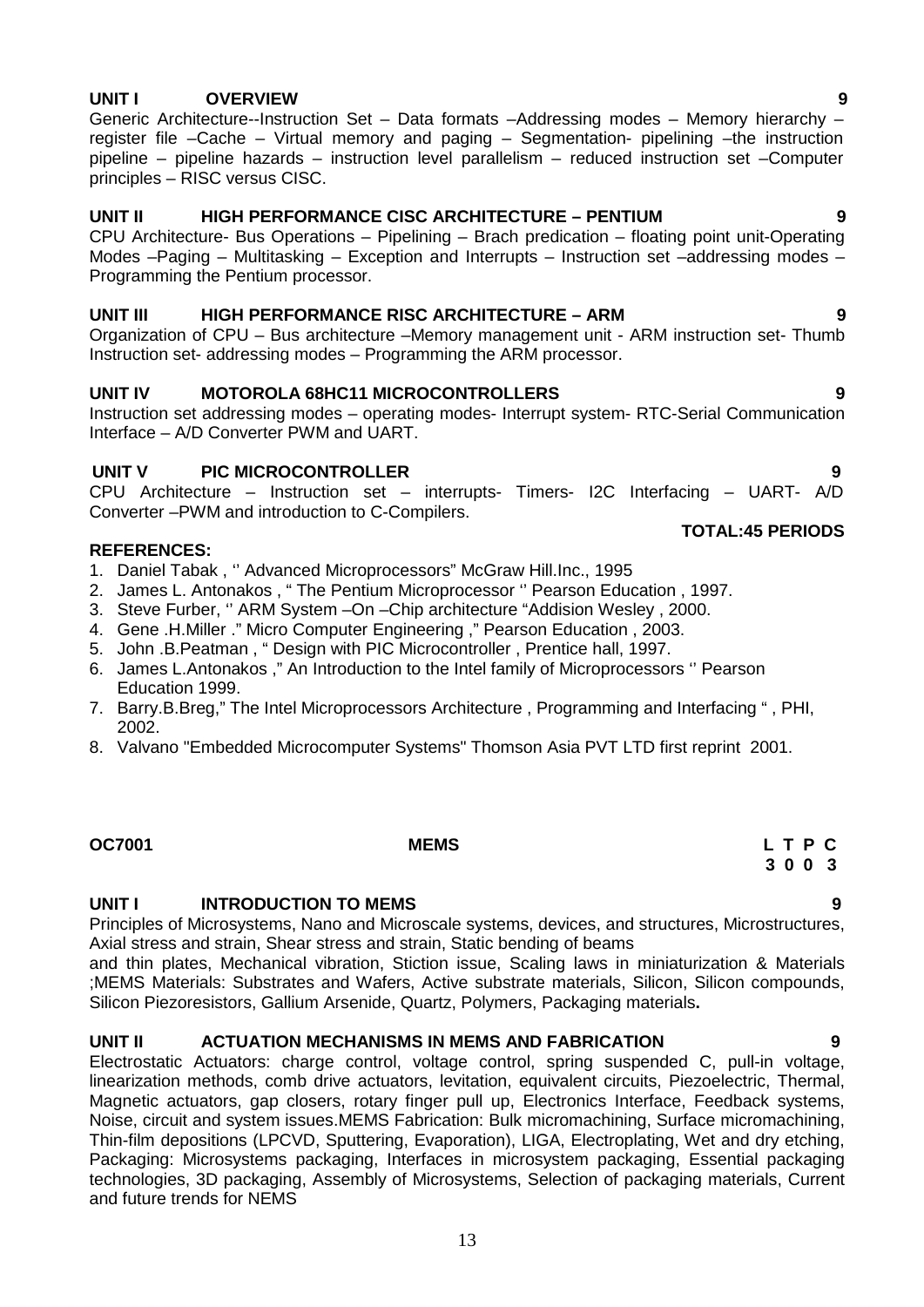**UNIT III RF MEMS 9** Introduction to RF MEMS, general concepts in high frequency effects, RF MEMS Switches- Intro, basic design guidelines, RF switch design case studies, RF filters with MEMS- Tunable Capacitors and Inductors, RF MEMS resonators and their applications, Comparison of electrostatic and piezoelectric resonators, Case Study: Micromachined Antennas, Microstrip antenna, Micromachining for antennas fabrication, Reconfigurable antennas, Example of RF MEMS switches and applications, design approaches**.**

### **UNIT IV MOEMS 9**

Digital Micro mirror Device, Grating Light Valve, Optical switches, optical filters, arrayed waveguide grating,, Electrostatic reflective light modulator, Torsion mirror (TI DMD) Micromachined optical structures ,Fiber-optic couplers, Refractive lenses, Diffractive lenses, Waveguide optical systems, MEMS deformable mirrors Case study: Grating Light Valve

### **UNIT V MODELLING OF MEMS SYSTEMS 9**

Circuit Modeling of MEMS: resonator equivalent circuits, thermal circuits, fluidic circuits, general filter topologies, insertion loss , shape factor, resonator and couplers, circuit modeling of coupled resonators, systematic micromechanical filter design procedure, Electro statically actuated micro mirror, design of optical filters, case studies.

### **REFERENCES:**

- 1. Gregory T.A. Kovacs, Micromachined Transducers Sourecbook, The McGraw-Hill, Inc.1998
- 2. Stephen D. Senturia, Microsystem Design, Kluar Publishers, 2001
- 3. Nadim Maluf, An Introduction to Microelectromechanical Systems Engineering, Artech House, 2000.
- 4. Vijay Varadan, K. J. Vinoy, K.A. Jose, .RF MEMS and their applications,Wiley,2002.
- 5. N.P.Mahalik, MEMS, TataMcGraw hill, 2007.
- 6. Tai Ran Hsu ,MEMS and Microsystems Design and Manufacture, Tata McGraw hill, 2002

### **CU7001 REAL TIME EMBEDDED SYSTEMS L T P C**

### **UNIT I INTRODUCTION TO EMBEDDED COMPUTING 9**

Complex systems and microprocessors – Design example: Model train controller – Embedded system design process – Formalism for system design – Instruction sets Preliminaries – ARM Processor – CPU: Programming input and output – Supervisor mode, exception and traps – Coprocessor – Memory system mechanism – CPU performance – CPU power consumption.

### **UNIT II COMPUTING PLATFORM AND DESIGN ANALYSIS 9**

CPU buses – Memory devices – I/O devices – Component interfacing – Design with microprocessors – Development and Debugging – Program design – Model of programs – Assembly and Linking – Basic compilation techniques – Analysis and optimization of execution time, power, energy, program size – Program validation and testing.

### **UNIT III PROCESS AND OPERATING SYSTEMS 9**

Multiple tasks and multi processes – Processes – Context Switching – Operating Systems – Scheduling policies - Multiprocessor – Inter Process Communication mechanisms – Evaluating operating system performance – Power optimization strategies for processes.

### **UNIT IV HARDWARE ACCELERATES & NETWORKS 9**

Accelerators – Accelerated system design – Distributed Embedded Architecture – Networks for Embedded Systems – Network based design – Internet enabled systems.

**3 0 0 3**

**TOTAL: 45 PERIODS**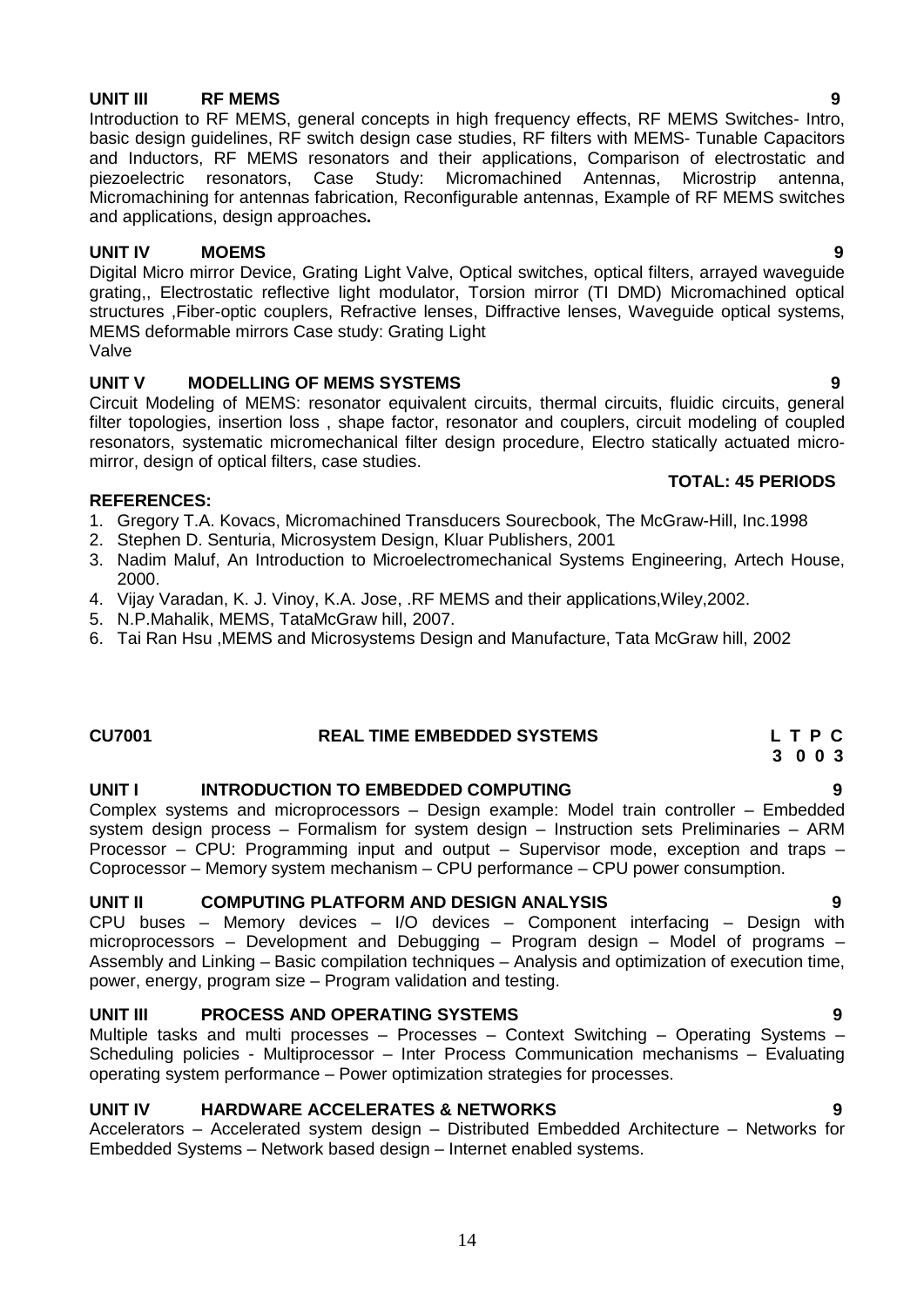# **UNIT V CASE STUDY 9**

Hardware and software co-design - Data Compressor - Software Modem – Personal Digital Assistants – Set–Top–Box. – System-on-Silicon – FOSS Tools for embedded system development.

#### **TOTAL: 45 PERIODS**

#### **REFERENCES:**

- 1. Wayne Wolf, "Computers as Components Principles of Embedded Computer System Design", Morgan Kaufmann Publisher, 2006.
- 2. David E-Simon, "An Embedded Software Primer", Pearson Education, 2007.
- 3. K.V.K.K.Prasad, "Embedded Real-Time Systems: Concepts, Design & Programming", dreamtech press, 2005.
- 4. Tim Wilmshurst, "An Introduction to the Design of Small Scale Embedded Systems", Pal grave Publisher, 2004.
- 5. Sriram V Iyer, Pankaj Gupta, "Embedded Real Time Systems Programming", Tata Mc-Graw Hill, 2004.
- 6. Tammy Noergaard, "Embedded Systems Architecture", Elsevier, 2006.

### **OC7002 MIXED SIGNAL VLSI L T P C**

#### **UNIT I MOS TRANSISTOR PRINCIPLES 9**

MOS Technology and VLSI, Process parameters and considerations for, MOS and CMOS, Electrical properties of CMOS circuits and Device modeling. CMOS Inverter Scaling CMOS circuits, Scaling principles and fundamental limits.

#### **UNIT II OPERATIONAL AMPLIFIERS 9**

Concept of negative feedback, Effect of loading in feedback networks, operational amplifier performance parameters, One-stage Op Amps, Two-stage Op Amps, Input range limitations, Gain boosting, slew rate, power supply rejection, noise in Op Amps

#### **UNIT III OSCILLATOR FUNDAMENTALS AND PHASE LOCK LOOPS 9**

General considerations, LC oscillators, monolithic inductors, monolithic varactors, Quadrature oscillators, distributed oscillators, voltage controlled oscillators, mathematical model of VCOs. Basic PLL topology, Charge-Pump PLLs, nonideal effects in PLLs, Delay locked loops, Frequency multiplication and synthesis, skew reduction, Jitter reduction.

### **UNIT IV DSP IN VLSI 9**

Introduction To DSP Systems -Typical DSP algorithms; Iteration Bound – data flow graph representations, loop bound and iteration bound, Longest path Matrix algorithm; Pipelining and parallel processing – Pipelining of FIR digital filters, parallel processing, pipelining and parallel processing for low power.

#### **UNIT V TRANSCIEVER ARCHITECTURE AND ISSUES 9**

Receiver Architectures, Superheterodyne receiver, Image rejection receiver,-Hartley and Weaver, Zero IF receiver, Low IF receiver, Transmitter architecture, Superheterodyne transmitter, Direct up transmitter, Two-step-up transmitter, Transceiever architectures for modern wireless systems, Case study.

### **TOTAL: 45 PERIODS**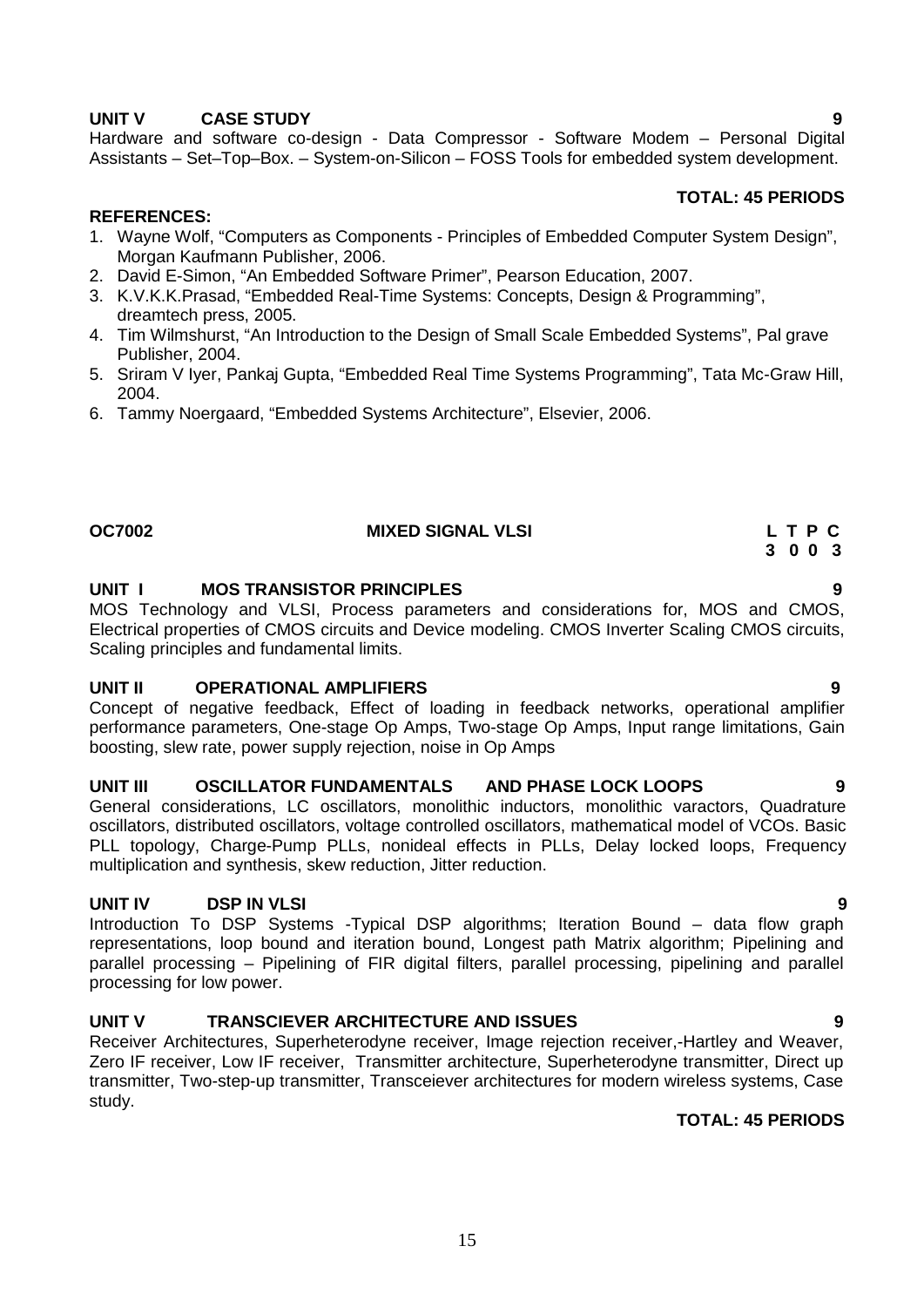#### **REFERENCES:**

- 1. Jan Rabaey, Anantha Chandrakasan, B Nikolic, " Digital Integrated Circuits: A Design Perspective". Second Edition, Feb 2003, Prentice Hall of India.
- 2. N.Weste, K. Eshraghian, " Principles of CMOS VLSI Design". Second Edition, 1993 Addision Wesley,
- 3. M J Smith, "Application Specific Integrated Circuits", Addisson Wesley, 1997
- 4. Anantha Chandrakasan, W.J, Bowhill and F.Fox, "Design of High Performance Microprocessor Circuits", John Wiley, 2000.
- 5. Emad N. Farag, Mohamed I. Elmasry, "Mixed signal VLSI Wireless design Circuits and systems", Kluwer Academic Publishers, 2002.
- 6. Wolfgang Eberle, "Wireless Transceiver Systems Design", Springer, 2008.
- 7. Keshab K.Parhi, " VLSI Digital Signal Processing systems, Design and implementation ", Wiley, Inter Science, 1999.
- 8. Michiel Steyaert , Arthur H. M. van Roermund, Herman Casier "Analog Circuit Design High speed Clock and Data Recovery, High-performance Amplifiers Power Management " springer, 2008.
- 9. Behzad Razavi, " Design of Integrated circuits for Optical Communications", Mc Graw Hill, 2003
- 10. Behzad Razavi, "Design of Analog CMOS Integrated Circuits", Tata McGraw Hill 2001
- 11. Willey M.C. Sansen, "Analog design essentials", Springer, 2006.
- 12. Grebene,"Bipolar and MOS Analog Integrated circuit design", John Wiley & sons, Inc., 2003.
- 13.Phillip E.Allen, DouglasR.Holberg, "CMOS Analog Circuit Design", Second edition,Oxford University Press, 2002

#### **NC7102 COMMUNICATION NETWORKS MODELLING AND SIMULATION L T P C 3 0 0 3**

#### **UNIT I INTRODUCTION TO MODELING AND SIMULATION 9**

Introduction, Discrete-event Simulation, Modeling for Computer Simulation, Tools and Methods for Network Simulation, The Simulation Platform, Simulation Framework, Tools and Modeling Approaches for Simulating Hardware.

#### **UNIT II MONTE CARLO SIMULATION 9**

Fundamental concepts, Application to communication systems, Monte Carlo integration, Semianalytic techniques, Case study: Performance estimation of a wireless system.

#### **UNIT III LOWER LAYER & LINK LAYER WIRELESS MODELING 9**

Physical Layer Modeling, Description of the Main Components of the PHY Layer, Accurate Simulation of Physical Layers, Physical Layer Modeling for Network Simulations, Link Layer Modeling, Medium Access Control (MAC) Protocols, Logical Link Control, Forward Error Detection and Correction, Backward Error Detection and Correction, Queueing and Processing Delay.

#### **UNIT IV CHANNEL MODELING & MOBILITY MODELING 9**

Channel Modeling :The Physics of Radiation, The Nature of Electromagnetic Radiation, Classification of Propagation Models, Deterministic Approaches by Classical Field Theory, Deterministic Geometric Optical Approaches, Empirical Path Loss Approaches, Stochastic Shadowing Models, Stochastic Fading Models, MIMO Channel Models.

Mobility modeling :Categorization of Mobility Models, Mobility Models, Random Walk Model, Random Waypoint Model, Random Direction Model, Gauss-Markov Model, Manhattan Model, Column Model , Pursue Model, Nomadic Community Model, Selection of Appropriate Mobility Models.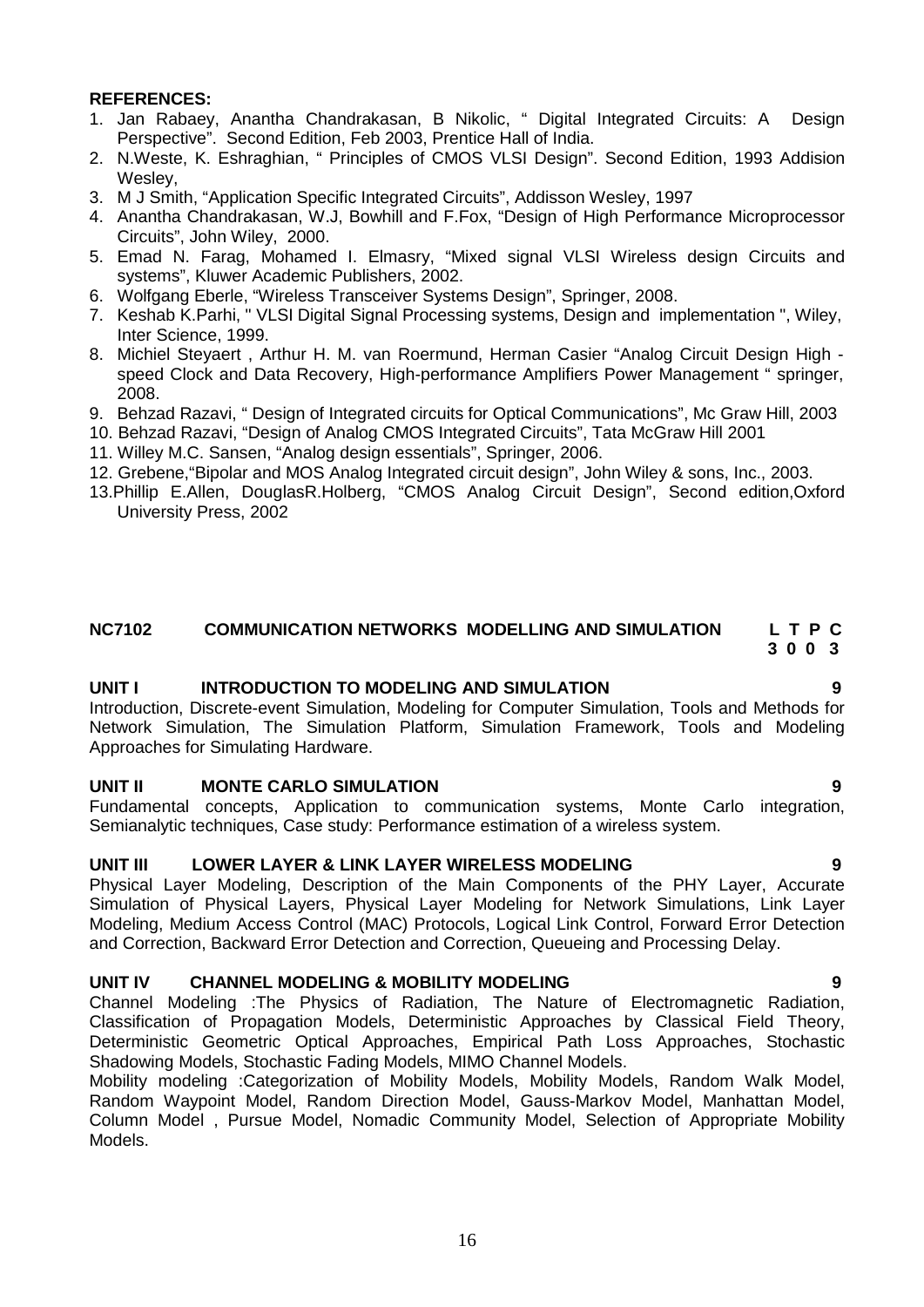### **UNIT V HIGHER LAYER MODELING & MODELING THE NETWORK TOPOLOGY 9**

Higher Layer Modeling :Modeling the Network Layer and Routing Protocols, Components of a Routing Protocol, Metrics, Virtual Routing on Overlays, Modeling Transport Layer Protocols, Modeling Application Traffic.

Modeling the Network Topology : Abstraction of Network Topologies by Graphs, Characterizing Graphs, Common Topology Models, Geometric Random Graphs – The Waxman Model, Hierarchical Topologies, Preferential Linking – The Barabási-Albert Model, Modeling the Internet.

#### **REFERENCES:**

- 1. K.Wehrie. Gunes, J.Gross, "Modeling and Tools for Network simulation", Springer, 2010.
- 2. Irene Karzela, "Modeling and Simulating Communications Networks", Prentice Hall India, 1998,
- 3. William.H.Tranter, K. Sam Shanmugam, Theodore. S. Rappaport, Kurt L. Kosbar, "Principles of Communication Systems Simulation", Pearson Education (Singapore) Pvt. Ltd, 2004.
- 4. M.C. Jeruchim, P.Balaban and K. Sam Shanmugam, "Simulation of Communication Systems: Modeling, Methodology and Techniques", Plenum Press, New York, 2001.
- 5. Nejat; Bragg, Arnold, "Recent Advances in Modeling and Simulation Tools for Communication Networks and Services", Springer, 2007

#### **UNIT I REVIEW OF DIGITAL COMMUNICATION TECHNIQUES 9**

Base band communication; signal space representation, linear and nonlinear modulation techniques, Error tracking and Spectral characteristics of digital modulation.

#### **UNIT II OPTIMUM RECEIVERS FOR AWGN CHANNEL 9**

Correlation demodulator, matched filter , maximum likelihood sequence detector, optimum receiver for CPM signals, M-ary orthogonal signals, envelope detectors for Mary and correlated binary signals.

#### **UNIT III RECEIVERS FOR FADING CHANNELS 9**

Characterization of fading multiple channels, statistical models, flat and frequency selective fading. diversity technique, Optimal receivers for data detection and synchronization parameter estimation, coded waveform for fading channel.

#### **UNIT IV SYNCHRONIZATION TECHNIQUES 9**

Carrier and signal synchronization, carrier phase estimation-PLL, Decision directed loops, symbol timing estimation, maximum likelihood and non-decision directed timing estimation, joint estimation.

#### **UNIT V ADAPTIVE EQUALIZATION 9**

Zero forcing algorithm, LMS algorithm, adaptive decision-feedback equalizer and Equalization of Trellis-coded signals. Kalman algorithm, blind equalizers and stochastic gradient algorithm.

# **TOTAL : 45 PERIODS**

#### **REFERENCES:**

- 1. Heinrich Meyer, Mare Moeneclacy, Stefan.A.Fechtel, " Digital communication receivers ", Vol I & Vol II, John Wiley, New York, 1997.
- 2. U.Mengali & A.N.D'Andrea, Synchronization Techniques for Digital Receivers, Kluwer, 1997.
- 3. John.G.Proakis, "Digital communication "4th Edition, McGraw-Hill, New York, 2001.

### **TOTAL: 45 PERIODS**

# **CU7003 DIGITAL COMMUNICATION RECEIVERS L T P C 3 0 0 3**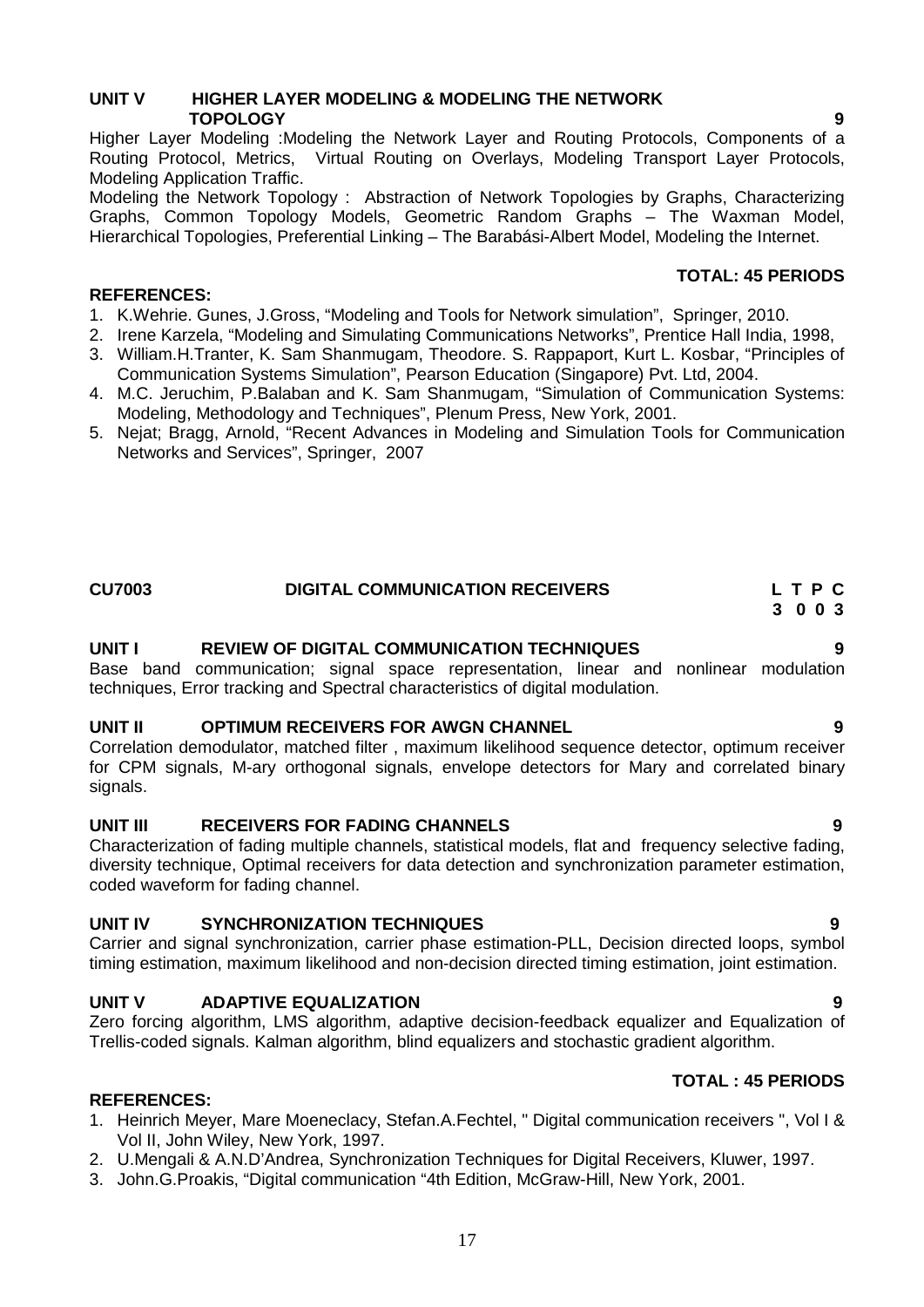- 4. E.A.Lee and D.G. Messerschmitt, "Digital communication ", 2nd Edition, Allied Publishers, New Delhi, 1994.
- 5. Simon Marvin, "Digital communication over fading channel; An unified approach to performance Analysis ", John Wiley, New York, 2000.
- 6. H.Meyr & G.Ascheid, Synchronization in Digital Communications, John Wiley, 1990.
- 7. R. G. Gallager, Principles of Digital Communication, Cambridge University Press, 2008.

# **AP7301 ELECTROMAGNETIC INTERFERENCE AND COMPATIBILITY L T P C**

## **3 0 0 3**

### **OBJECTIVES:**

- To understand the basics of EMI
- To study EMI Sources
- To understand EMI problems
- To understand Solution methods in PCB
- To understand Measurement technique for emission
- To understand Measurement technique for immunity

### **UNIT I EMI/EMC CONCEPTS 9**

EMI-EMC definitions and Units of parameters; Sources and victim of EMI; Conducted and Radiated EMI Emission and Susceptibility; Transient EMI, ESD; Radiation Hazards.

### **UNIT II EMI COUPLING PRINCIPLES 9**

Conducted, radiated and transient coupling; Common ground impedance coupling ; Common mode and ground loop coupling ; Differential mode coupling ; Near field cable to cable coupling, cross talk ; Field to cable coupling ; Power mains and Power supply coupling.

### **UNIT III EMI CONTROL TECHNIQUES 9**

Shielding- Shielding Material-Shielding integrity at discontinuities, Filtering- Characteristics of Filters-Impedance and Lumped element filters-Telephone line filter, Power line filter design, Filter installation and Evaluation, Grounding- Measurement of Ground resistance-system grounding for EMI/EMC-Cable shielded grounding, Bonding, Isolation transformer, Transient suppressors, Cable routing, Signal control. EMI gaskets

### **UNIT IV EMC DESIGN OF PCBS 9**

EMI Suppression Cables-Absorptive, ribbon cables-Devices-Transient protection hybrid circuits ,Component selection and mounting; PCB trace impedance; Routing; Cross talk control- Electromagnetic Pulse-Noise from relays and switches, Power distribution decoupling; Zoning; Grounding; VIAs connection; Terminations.

### **UNIT V EMI MEASUREMENTS AND STANDARDS 9**

Open area test site; TEM cell; EMI test shielded chamber and shielded ferrite lined anechoic chamber; Tx /Rx Antennas, Sensors, Injectors / Couplers, and coupling factors; EMI Rx and spectrum analyzer; Civilian standards-CISPR, FCC, IEC, EN; Military standards-MIL461E/462. Frequency assignment - spectrum conversation. British VDE standards, Euro norms standards in japan - comparisons. EN Emission and Susceptibility standards and Specifications.

### **TOTAL: 45PERIODS**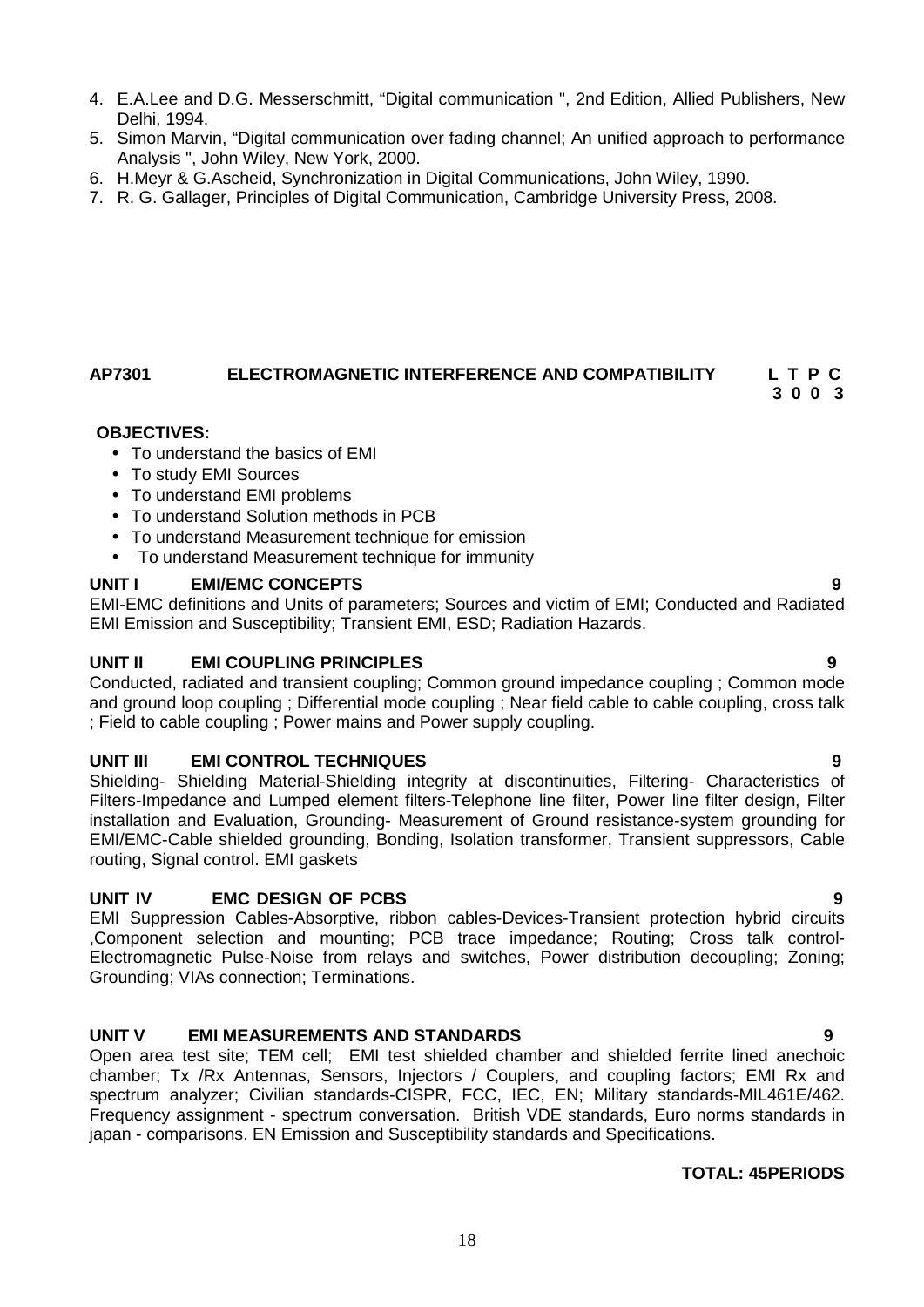### **OUTCOMES:**

Upon Completion of the course, the students will be able to

- To design a EMI free system
- To reduce system level crosstalk
- To design high speed Printed Circuit board with minimum interference
- To make our world free from unwanted electromagnetic environment

#### **REFERENCES:**

- 1. V.P.Kodali, "Engineering EMC Principles, Measurements and Technologies", IEEE Press, Newyork, 1996
- 2. Clayton R.Paul," Introduction to Electromagnetic Compatibility", John Wiley Publications, 2008
- 3. Henry W.Ott.,"Noise Reduction Techniques in Electronic Systems", A Wiley Inter Science Publications, John Wiley and Sons, New york, 1988.
- 4. Bemhard Keiser, "Principles of Electromagnetic Compatibility", 3<sup>rd</sup> Ed, Artech house, Norwood, 1986.
- 5. Don R.J.White Consultant Incorporate, "Handbook of EMI/EMC", Vol I-V, 1988.

#### **CU7004 DETECTION AND ESTIMATION THEORY L T P C**

#### **OBJECTIVES:**

- To enable the student to understand the basic principles of random signal processing , spectral estimation methods and their applications.
- To enable the student to understand the different signal detection and estimation methods used in communication system design and the implications of proper synchronization methods for proper functioning of the system.

#### **UNIT I DISCRETE RANDOM SIGNAL PROCESSING 9**

Discrete Random Processes- Ensemble Averages, Stationary processes, Bias and Estimation, Autocovariance, Autocorrelation, Parseval's theorem, Wiener-Khintchine relation, White noise, Power Spectral Density, Spectral factorization, Filtering Random Processes, Special types of Random Processes – ARMA, AR, MA – Yule-Walker equations.

#### **UNIT II SPECTRAL ESTIMATION 9**

Estimation of spectra from finite duration signals, Nonparametric methods – Periodogram, Modified periodogram, Bartlett, Welch and Blackman-Tukey methods, Parametric methods – ARMA, AR and MA model based spectral estimation, Solution using Levinson-Durbin algorithm.

### **UNIT III DETECTION AND ESTIMATION CRITERIA 9**

Detection criteria : Bayes detection techniques, MAP, ML,– detection of M-ary signals, Neyman Peason, minimax decision criteria. Estimation: linear estimators, non-linear estimators, Bayes, MAP,ML, properties of estimators, phase and amplitude estimation.

#### **UNIT IV SYNCHRONIZATION 9**

Signal parameter estimation, carrier phase estimation, symbol timing estimator, joint estimation of carrier phase and symbol timing.

#### **UNIT V RECEIVERS FOR AWGN AND FADING CHANNELS 9**

Optimum receivers for AWGN channel -Correlation demodulator, matched filter, maximum likelihood sequence detector, envelope detectors for M-ary signals; Characterization of fading multipath channels, RAKE demodulator, Multiuser detection techniques.

**TOTAL: 45 PERIODS**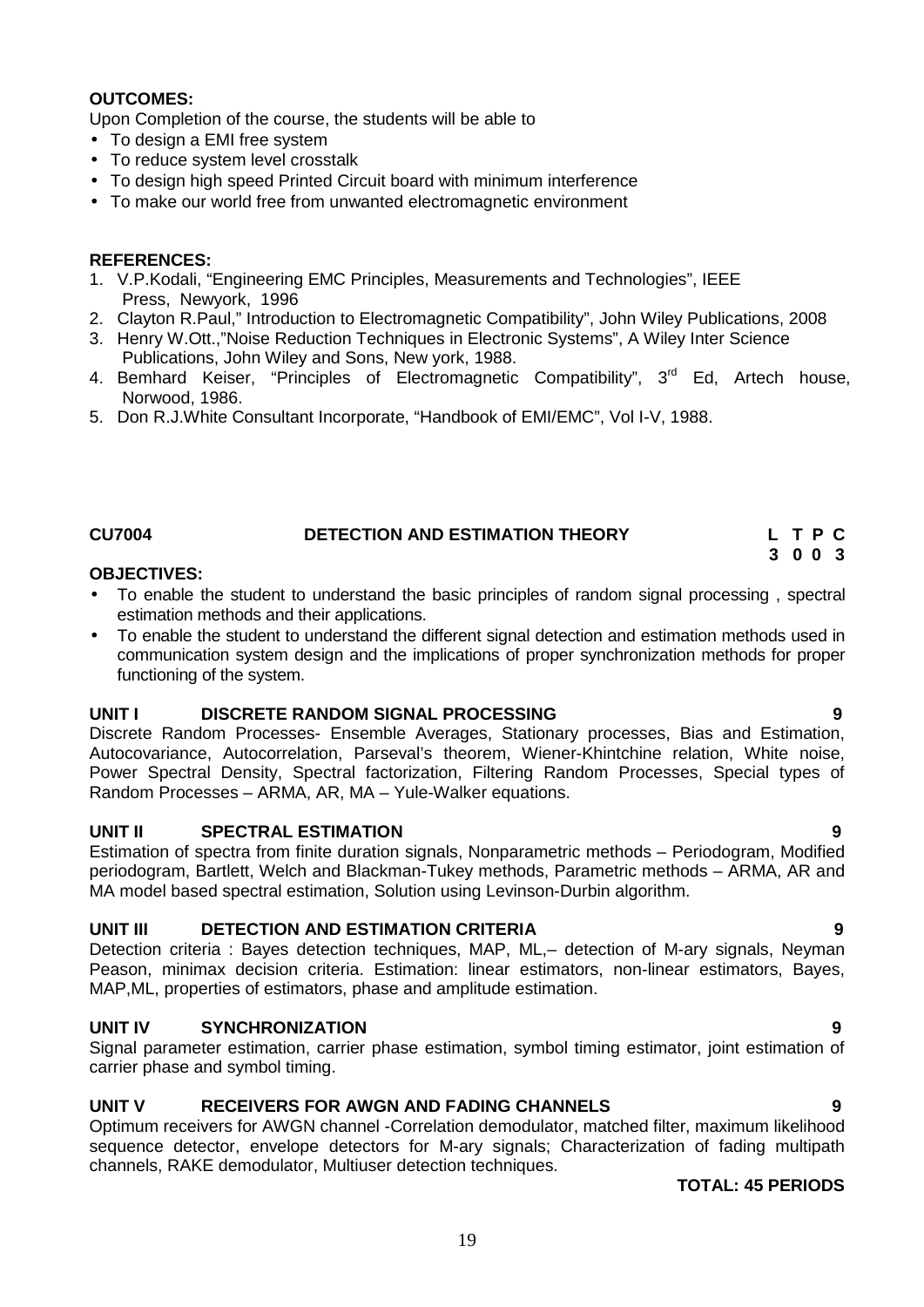#### **REFERENCES:**

- 1. Monson H. Hayes, 'Statistical Digital Signal Processing and Modeling", John Wiley and Sons, Inc, Singapore, 2002
- 2. John J. Proakis, Dimitris G. Manolakis, : Digital Signal Processing', Pearson Education, 2002.
- 3. John G. Proakis., 'Digital Communication', 4 th edition, Mc Graw Hill Publication, 2001.
- 4. Bernard Sklar and Pabitra Kumar Roy, Digital Communications: Fundamentals & Applications, 2/E, Pearson Education India, 2009
- 5. John G. Proakis, Masoud Salehi, "Communication Systems Engineering", Prentice Hall, 1994.

#### **OUTCOMES:**

- The student would be able to demonstrate an understanding of the basic principles of random signal processing, spectral estimation methods and their applications.
- The student would be able to demonstrate an understanding of the different signal detection and estimation methods used in communication system design and the implications of proper synchronization methods for proper functioning of the system.
- The student would be in a position to apply his knowledge for designing a baseband system addressing the channel impairments.
- Heinrich Meyer, Mare Moeneclacy, Stefan.A.Fechtel, " Digital communication receivers ", Vol I & Vol II, John Wiley, New York, 1997.
- Sergio Verdu, "Multiuser Detection", Cambridge University Press, 1998.

## **CU7005 COGNITIVE RADIO L T P C**

#### **OBJECTIVES:**

- To enable the student to understand the evolving paradigm of cognitive radio communication and the enabling technologies for its implementation.
- To enable the student to understand the essential functionalities and requirements in designing software defined radios and their usage for cognitive communication.
- To expose the student to the evolving next generation wireless networks and their associated challenges.

#### **UNIT I INTRODUCTION TO SDR 9**

Definitions and potential benefits, software radio architecture evolution – foundations, technology tradeoffs and architecture implications, Antenna for Cognitive Radio.

#### **UNIT II SDR ARCHITECTURE 9**

Essential functions of the software radio, architecture goals, quantifying degrees of programmability, top level component topology, computational properties of functional components, interface topologies among plug and play modules, architecture partitions.

#### **UNITIII INTRODUCTION TO COGNITIVE RADIOS 9**

Marking radio self-aware, the cognition cycle, organization of congnition tasks, structuring knowledge for cognition tasks. Enabling location and environment awareness in cognitive radios – concepts, architecture, design considerations.

#### **UNIT IV COGNITIVE RADIO ARCHITECTURE 9**

Primary Cognitive Radio functions, Behaviors, Components, A–Priori Knowledge taxonomy, observe – phase data structures, Radio procedure knowledge encapsulation, components of orient, plan, decide phases, act phase knowledge representation, design rules.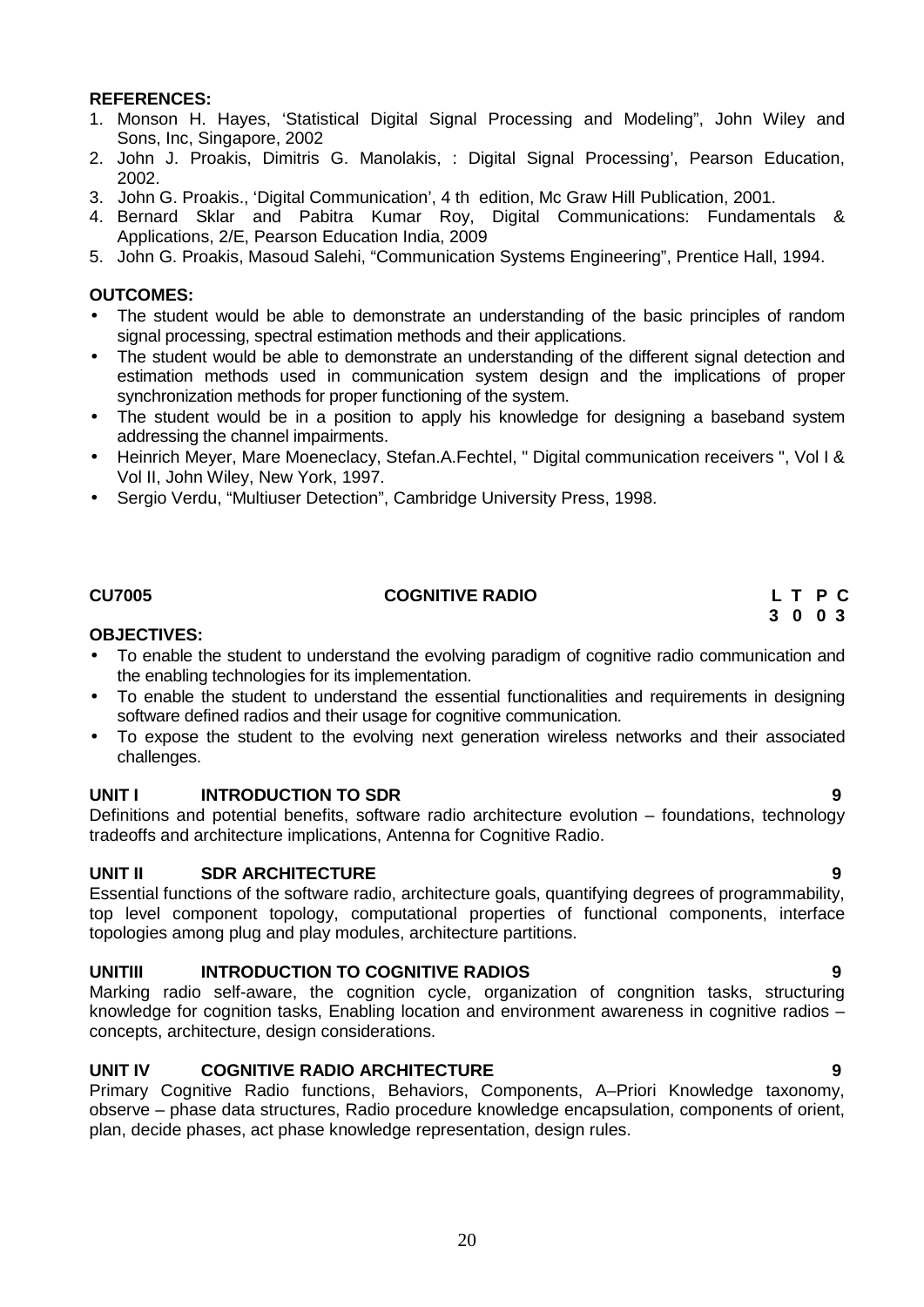#### **UNIT V NEXT GENERATION WIRELESS NETWORKS 9**

The XG Network architecture, spectrum sensing, spectrum management, spectrum mobility, spectrum sharing, upper layer issues, cross – layer design.

#### **REFERENCES:**

#### **TOTAL: 45 PERIODS**

- 1. Alexander M. Wyglinski, Maziar Nekovee, And Y. Thomas Hou, " Cognitive Radio Communications And Networks - Principles And Practice", Elsevier Inc. , 2010.
- 2. "E. Biglieri, A.J. Goldsmith., L.J. Greenstein, N.B. Mandayam, H.V. Poor, Principles of Cognitive Radio", Cambridge University Press, 2013.
- 3. Kwang-Cheng Chen and Ramjee Prasad, " Cognitive Radio Networks" , John Wiley & Sons, Ltd, 2009.
- 4. Khattab, Ahmed, Perkins, Dmitri, Bayoumi, Magdy, "Cognitive Radio Networks From Theory to Practice", Springer Series: Analog Circuits and Signal Processing, 2009.
- 5. J. Mitola, " Cognitive Radio: An Integrated Agent Architecture for software defined radio", Doctor of Technology thesis, Royal Inst. Technology, Sweden 2000.
- 6. Simon Haykin, "Cognitive Radio: Brain –empowered wireless communications", IEEE Journal on selected areas in communications, Feb 2005.
- 7. Ian F. Akyildiz, Won Yeol Lee, Mehmet C. Vuran, Shantidev Mohanty, " NeXt generation/dynamic spectrum access / cognitive radio wireless networks: A Survey Elsevier Computer Networks, May 2006.

#### **OUTCOMES:**

- 1. The student would be able to appreciate the motivation and the necessity for cognitive radio communication strategies.
- 2. The student would be able to evolve new techniques and demonstrate their feasibility using mathematical validations and simulation tools.
- 3. The student would be able to demonstrate the impact of the evolved solutions in future wireless network design.

#### **OC7003 DIGITAL SPEECH SIGNAL PROCESSING L T P C**

#### **UNIT I MECHANICS OF SPEECH 8**

Speech production mechanism – Nature of Speech signal – Discrete time modelling of Speech production – Representation of Speech signals – Classification of Speech sounds – Phones – Phonemes – Phonetic and Phonemic alphabets – Articulatory features. Music production – Auditory perception – Anatomical pathways from the ear to the perception of sound – Peripheral auditory system – Psycho acoustics

#### **UNIT II TIME DOMAIN METHODS FOR SPEECH PROCESSING 8**

Time domain parameters of Speech signal – Methods for extracting the parameters Energy, Average Magnitude – Zero crossing Rate – Silence Discrimination using ZCR and energy – Short Time Auto Correlation Function – Pitch period estimation using Auto Correlation Function

#### **UNIT III FREQUENCY DOMAIN METHOD FOR SPEECH PROCESSING 9**

Short Time Fourier analysis – Filter bank analysis – Formant extraction – Pitch Extraction – Analysis by Synthesis-Analysis synthesis systems-Phase vocoder— Channel Vocoder.

HOMOMORPHIC SPEECH ANALYSIS**:** Cepstral analysis of Speech – Formant and Pitch Estimation – Homomorphic Vocoders.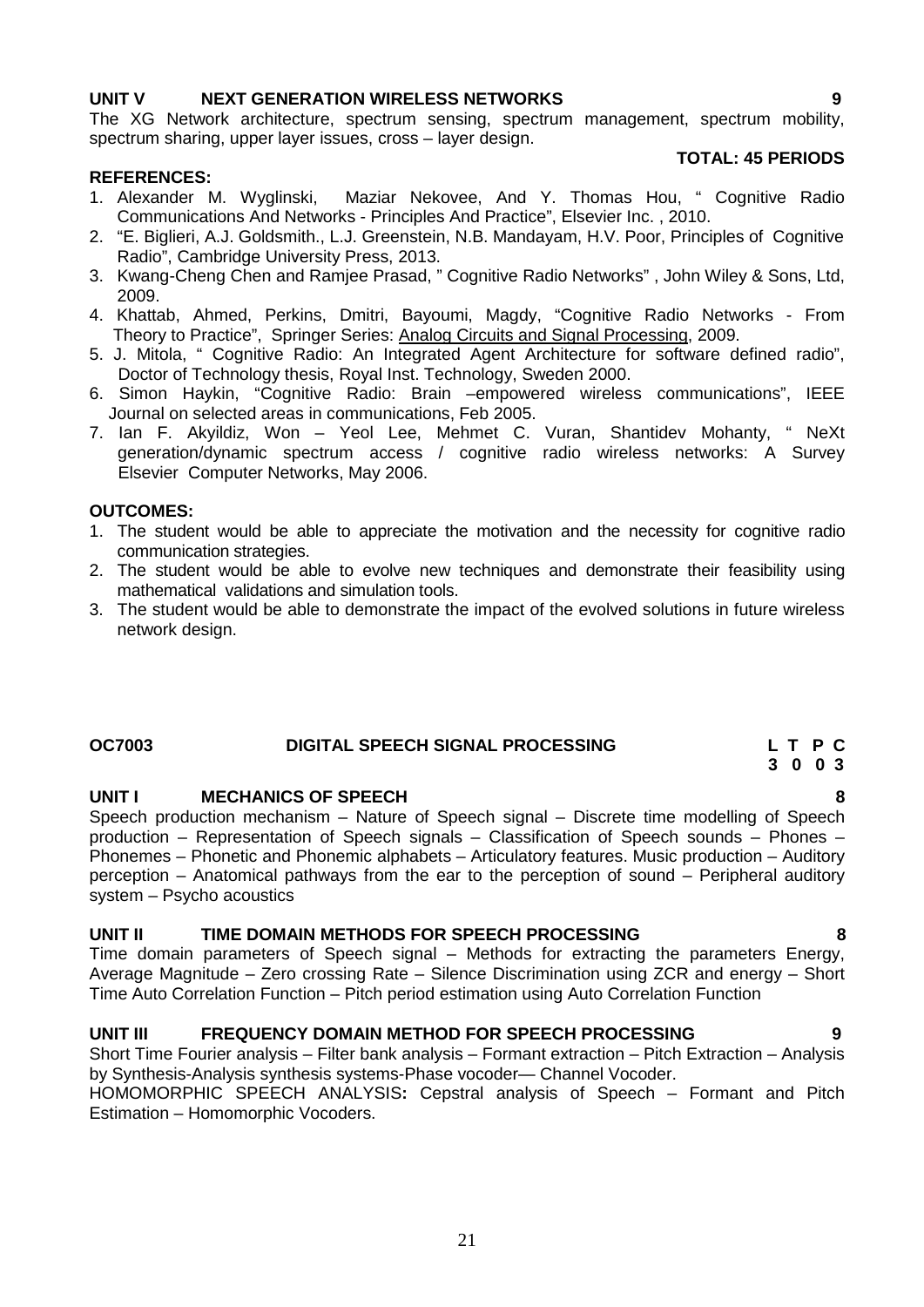### **UNIT IV LINEAR PREDICTIVE ANALYSIS OF SPEECH 10**

Formulation of Linear Prediction problem in Time Domain – Basic Principle – Auto correlation method – Covariance method – Solution of LPC equations – Cholesky method – Durbin's Recursive algorithm – lattice formation and solutions – Comparison of different methods – Application of LPC parameters – Pitch detection using LPC parameters – Formant analysis – VELP – CELP.

### **UNIT V APPLICATION OF SPEECH SIGNAL PROCESSING 10**

Algorithms: Spectral Estimation, dynamic time warping, hidden Markov model – Music analysis – Pitch Detection – Feature analysis for recognition –Automatic Speech Recognition – Feature Extraction for ASR – Deterministic sequence recognition – Statistical Sequence recognition – ASR systems – Speaker identification and verification – Voice response system – Speech Synthesis: Text to speech, voice over IP.

### **REFERENCES:**

- 1. Ben Gold and Nelson Morgan, Speech and Audio Signal Processing, John Wiley and Sons Inc. , Singapore, 2004
- 2. L.R.Rabiner and R.W.Schaffer Digital Processing of Speech signals Prentice Hall -1978 Quatieri – Discrete-time Speech Signal Processing – Prentice Hall – 2001.
- 3. J.L.Flanagan Speech analysis: Synthesis and Perception, 2 nd edition, Berlin 1972
- 4. I.H.Witten – Principles of Computer Speech Academic Press 1982

#### **NC7002 MULTIMEDIA COMPRESSION TECHNIQUES L T P C**

**3 0 0 3**

**TOTAL: 45 PERIODS**

#### **OBJECTIVES:**

To provide in-depth knowledge about

- Data Compression
- Text Compression and Audio Compression
- Image and Video Compression

### **OUTCOMES:**

Students will be able to

- Explain Scalar quantization theory and Rate distribution Theory
- Understand different coding techniques
- Describe Contour based compression and Motion estimation techniques

### **UNIT I INTRODUCTION 9**

Special features of Multimedia – Graphics and Image Data Representations - Fundamental Concepts in Video and Digital Audio – Storage requirements for multimedia applications -Need for Compression - Taxonomy of compression techniques – Overview of source coding, source models, scalar and vector qua ntization theory – Evaluation techniques – Error analysis and methodologies

#### **UNIT II TEXT COMPRESSION 9**

Compaction techniques – Huffmann coding – Adaptive Huffmann Coding – Arithmatic coding – Shannon-Fano coding – Dictionary techniques – LZW family algorithms.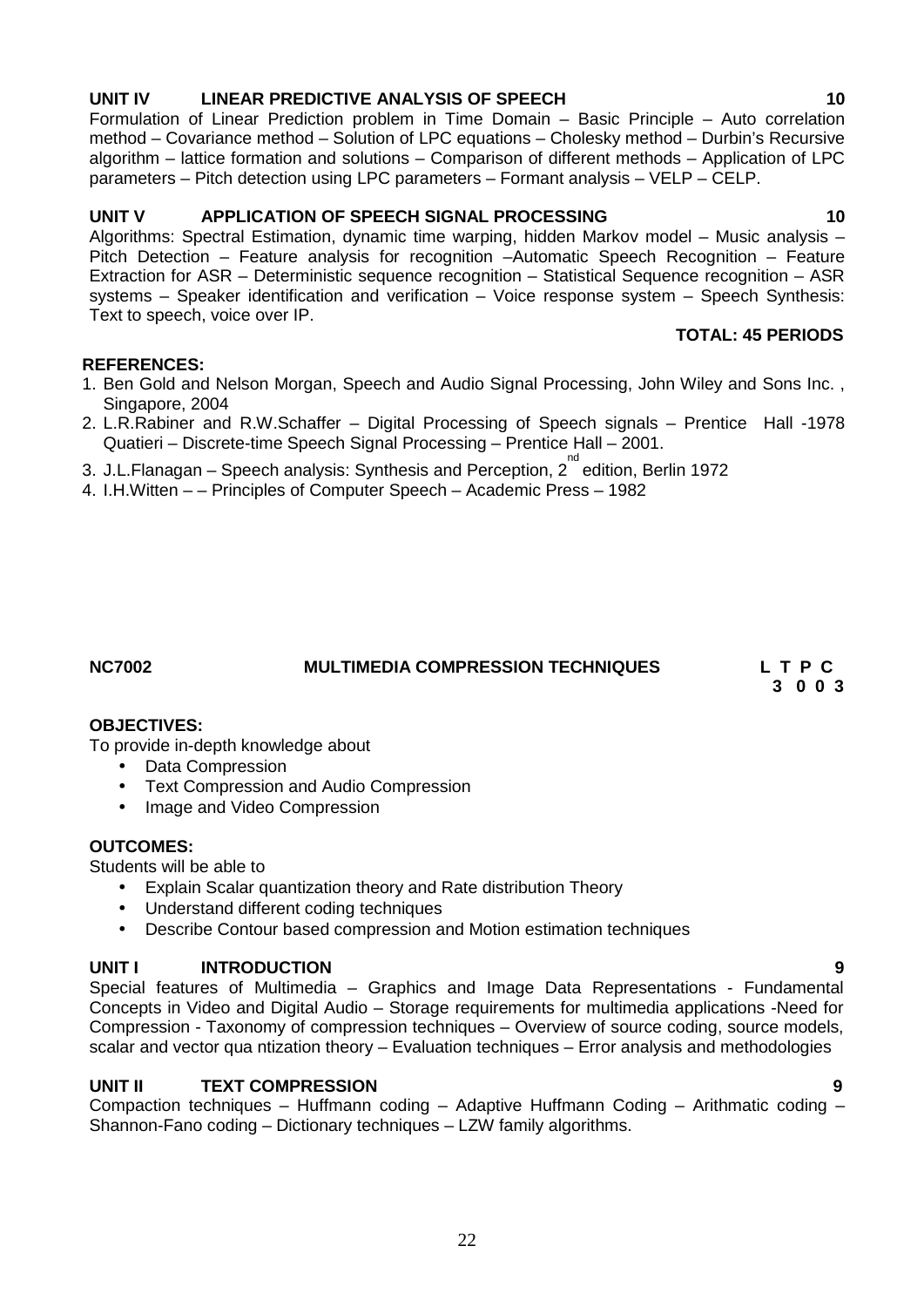# **UNIT III AUDIO COMPRESSION 9**

Audio compression techniques - μ- Law and A- Law companding. Speech compression- waveform codecs-source codecs- hybrid codecs-Shorten compressor, Frequency domain and filtering – Basic sub-band coding – Application to speech coding – G.722 –Application to audio coding – MPEG audio, progressive encoding for audio – Silence compression, speech compression techniques – Formant and CELP Vocoders.

### **UNIT IV IMAGE COMPRESSION 9**

Predictive techniques – DM, PCM, DPCM: Optimal Predictors and Optimal Quantization– Contour based compression – Transform Coding – JPEG Standard – Sub-band coding algorithms: Design of Filter banks – Wavelet based compression: Implementation using filters – EZW, SPIHT coders – JPEG 2000 standards – JBIG, JBIG2 Standards

### **UNIT V VIDEO COMPRESSION 9**

Video compression techniques and standards – MPEG Video Coding I: MPEG – 1 and 2 MPEG Video Coding II: MPEG – 4 and 7 – Motion estimation and compensation techniques – H.261 Standard – DVI technology – PLV performance – DVI real time compression – Packet Video.

### **TOTAL: 45 PERIODS**

#### **REFERENCES:**

- 1. Khalid Sayood : Introduction to Data Compression, Morgan Kauffman Harcourt India, 2nd Edition, 2000.
- 2. David Salomon : Data Compression The Complete Reference, Springer Verlag New York Inc., 2nd Edition, 2001.

- Yun Q.Shi, Huifang Sun : Image and Video Compression for Multimedia Engineering Fundamentals, Algorithms & Standards, CRC press, 2003.

- 3. Peter Symes : Digital Video Compression, McGraw Hill Pub., 2004.
- 4. Mark Nelson : Data compression, BPB Publishers, New Delhi, 1998.
- 5. Mark S.Drew, Ze-Nian Li : Fundamentals of Multimedia, PHI, 1st Edition, 2003.
- 6. Watkinson,J : Compression in Video and Audio, Focal press, London. 1995.
- 7. Jan Vozer : Video Compression for Multimedia, AP Profes, New York, 1995

#### **DS7201 ADVANCED DIGITAL IMAGE PROCESSING L T P C**

#### **OBJECTIVES:**

- To understand the image fundamentals and mathematical transforms necessary for image processing and to study the image enhancement techniques.
- To understand the image segmentation and representation techniques.
- To understand how image are analyzed to extract features of interest.
- To introduce the concepts of image registration and image fusion.
- To analyze the constraints in image processing when dealing with 3D data sets.

#### **UNIT I FUNDAMENTALS OF DIGITAL IMAGE PROCESSING 9**

Elements of visual perception, brightness, contrast, hue, saturation, mach band effect, 2D image transforms-DFT, DCT, KLT, and SVD. Image enhancement in spatial and frequency domain, Review of morphological image processing

#### **UNIT II SEGMENTATION 9**

Edge detection, Thresholding, Region growing, Fuzzy clustering, Watershed algorithm, Active contour methods, Texture feature based segmentation, Model based segmentation, Atlas based segmentation, Wavelet based Segmentation methods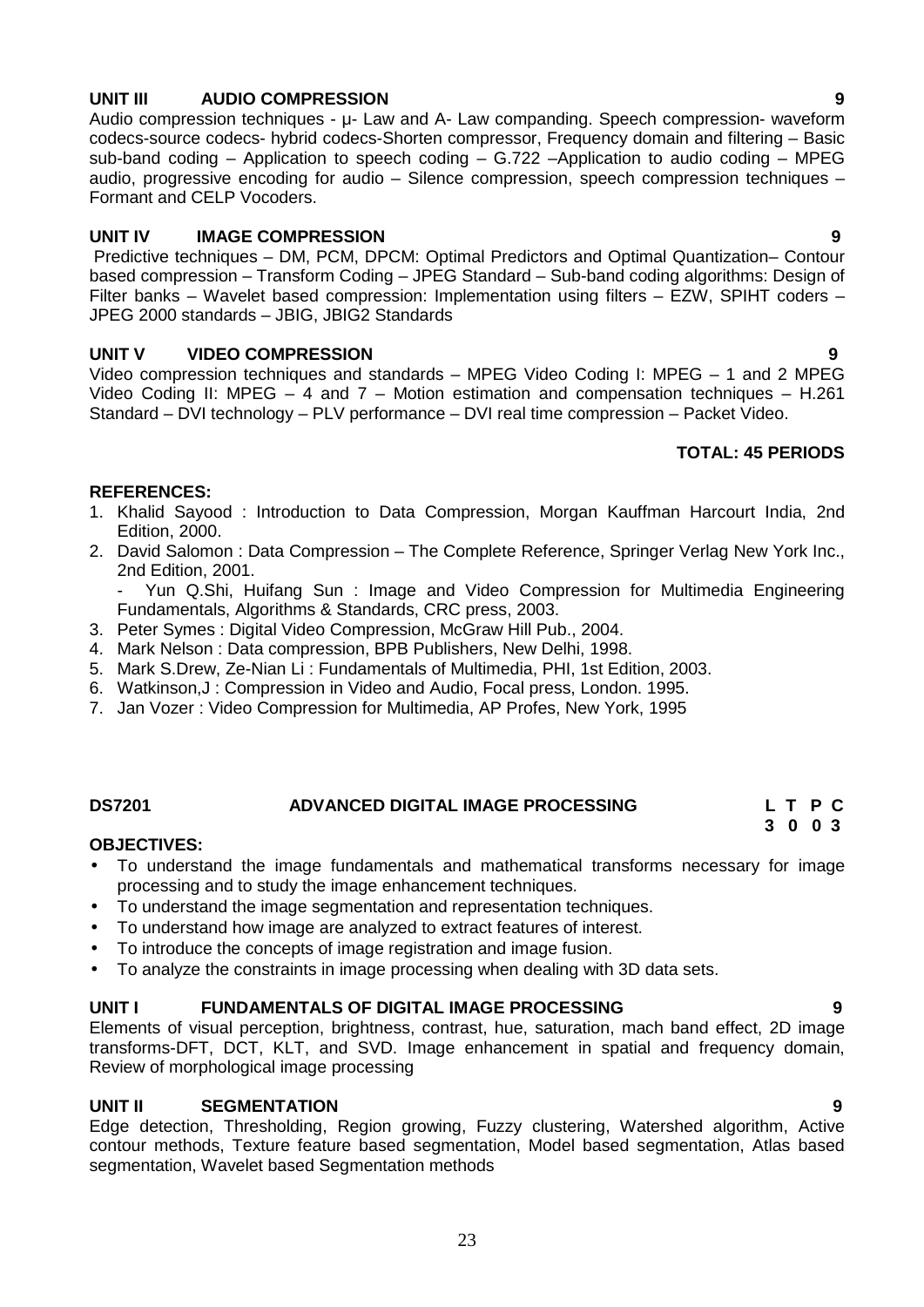### **UNIT III FEATURE EXTRACTION 9**

First and second order edge detection operators, Phase congruency, Localized feature extraction detecting image curvature, shape features Hough transform, shape skeletonization, Boundary descriptors, Moments, Texture descriptors- Autocorrelation, Co-occurrence features, Run length features, Fractal model based features, Gabor filter, wavelet features.

### **UNIT IV REGISTRATION AND IMAGE FUSION 9**

Registration- Preprocessing, Feature selection-points, lines, regions and templates Feature correspondence-Point pattern matching, Line matching, region matching Template matching .Transformation functions-Similarity transformation and Affine Transformation. Resampling- Nearest Neighbour and Cubic Splines

Image Fusion-Overview of image fusion, pixel fusion, Multire solution based fusion discrete wavelet transform, Curvelet transform. Region based fusion.

#### **UNIT V 3D IMAGE VISUALIZATION 9**

Sources of 3D Data sets, Slicing the Data set, Arbitrary section planes, The use of color, Volumetric display, Stereo Viewing, Ray tracing, Reflection, Surfaces, Multiply connected surfaces, Image processing in 3D, Measurements on 3D images.

### **TOTAL: 45 PERIODS**

#### **OUTCOMES:**

Upon Completion of the course, the students will be able to

- To understand image formation and the role human visual system plays in perception of gray and color image data.
- To apply image processing techniques in both the spatial and frequency (Fourier) domains.
- To design image analysis techniques in the form of image segmentation and to evaluate the methodologies for segmentation.
- To conduct independent study and analysis of feature extraction techniques.
- apply image processing algorithms in practical applications.

#### **TEXT BOOKS:**

- 1. John C.Russ, "The Image Processing Handbook", CRC Press,2007.
- 2. Mark Nixon, Alberto Aguado, "Feature Extraction and Image Processing", Academic Press, 2008.
- 3. Ardeshir Goshtasby, " 2D and 3D Image registration for Medical, Remote Sensing and Industrial Applications",John Wiley and Sons,2005.

#### **REFERENCES:**

- 1. Rafael C. Gonzalez, Richard E. Woods, , Digital Image Processing', Pearson, Education, Inc., Second Edition, 2004.
- 2. Anil K. Jain, , Fundamentals of Digital Image Processing', Pearson Education, Inc., 2002.
- 3. Rick S.Blum, Zheng Liu," Multisensor image fusion and its Applications", Taylor & Francis, 2006.

#### **CU7006 WAVELET TRANSFORMS AND APPLICATIONS L T P C**

**3 0 0 3**

#### **OBJECTIVES:**

- To study the basics of signal representation and Fourier theory
- To understand Multi Resolution Analysis and Wavelet concepts
- To study the wavelet transform in both continuous and discrete domain
- To understand the design of wavelets using Lifting scheme
- To understand the applications of Wavelet transform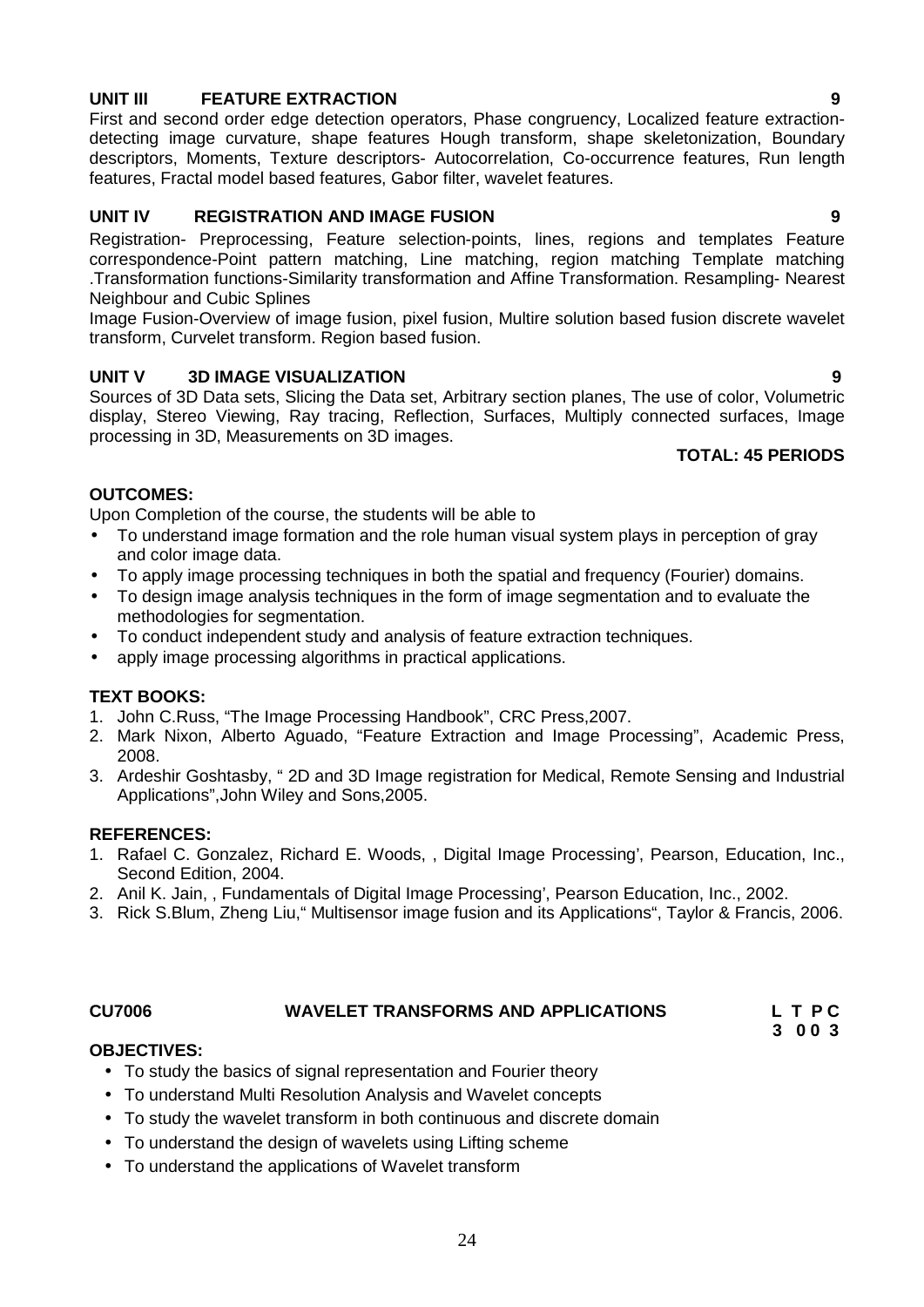**UNIT I FUNDAMENTALS 9** Vector Spaces – Properties– Dot Product – Basis – Dimension, Orthogonality and Orthonormality – Relationship Between Vectors and Signals – Signal Spaces – Concept of Convergence – Hilbert Spaces for Energy Signals- Fourier Theory: Fourier series expansion, Fourier transform, Short time Fourier transform, Time-frequency analysis.

### **UNIT II MULTI RESOLUTION ANALYSIS 9**

Definition of Multi Resolution Analysis (MRA) – Haar Basis – Construction of General Orthonormal MRA – Wavelet Basis for MRA – Continuous Time MRA Interpretation for the DTWT – Discrete Time MRA – Basis Functions for the DTWT – PRQMF Filter Banks.

#### **UNIT III CONTINUOUS WAVELET TRANSFORMS 9**

Wavelet Transform – Definition and Properties – Concept of Scale and its Relation with Frequency – Continuous Wavelet Transform (CWT) – Scaling Function and Wavelet Functions (Daubechies Coiflet, Mexican Hat, Sinc, Gaussian, Bi Orthogonal)– Tiling of Time – Scale Plane for CWT.

### **UNIT IV DISCRETE WAVELET TRANSFORM 9**

Filter Bank and Sub Band Coding Principles – Wavelet Filters – Inverse DWT Computation by Filter Banks – Basic Properties of Filter Coefficients – Choice of Wavelet Function Coefficients – Derivations of Daubechies Wavelets – Mallat's Algorithm for DWT – Multi Band Wavelet Transforms Lifting Scheme- Wavelet Transform Using Polyphase Matrix Factorization – Geometrical Foundations of Lifting Scheme – Lifting Scheme in Z –Domain.

### **UNIT V APPLICATIONS 9**

Wavelet methods for signal processing- Image Compression Techniques: EZW-SPHIT Coding -Image Denoising Techniques: Noise Estimation – Shrinkage Rules – Shrinkage Functions – Edge Detection and Object Isolation, Image Fusion, and Object Detection.

**TOTAL: 45 PERIODS**

#### **OUTCOMES:**

Upon Completion of the course, the students will be able to

- Use Fourier tools to analyse signals
- Gain knowledge about MRA and representation using wavelet bases
- Acquire knowledge about various wavelet transforms and design wavelet transform
- Apply wavelet transform for various signal & image processing applications

#### **TEXT BOOKS:**

- 1. Rao R M and A S Bopardikar, Wavelet Transforms Introduction to theory and Applications, Pearson Education, Asia, 2000.
- 2. L.Prasad & S.S.Iyengar, Wavelet Analysis with Applications to Image Processing, CRC Press, 1997.

### **REFERENCES**

- 1. J. C. Goswami and A. K. Chan, "Fundamentals of wavelets: Theory, Algorithms and Applications" WileyInterscience Publication,John Wiley & Sons Inc., 1999.
- 2. M. Vetterli, J. Kovacevic, "Wavelets and subband coding" Prentice Hall Inc, 1995.
- 3. Stephen G. Mallat, "A wavelet tour of signal processing" 2 nd Edition Academic Press, 2000.
- 4. Soman K P and Ramachandran K I, Insight into Wavelets From Theory to practice, Prentice Hall, 2004.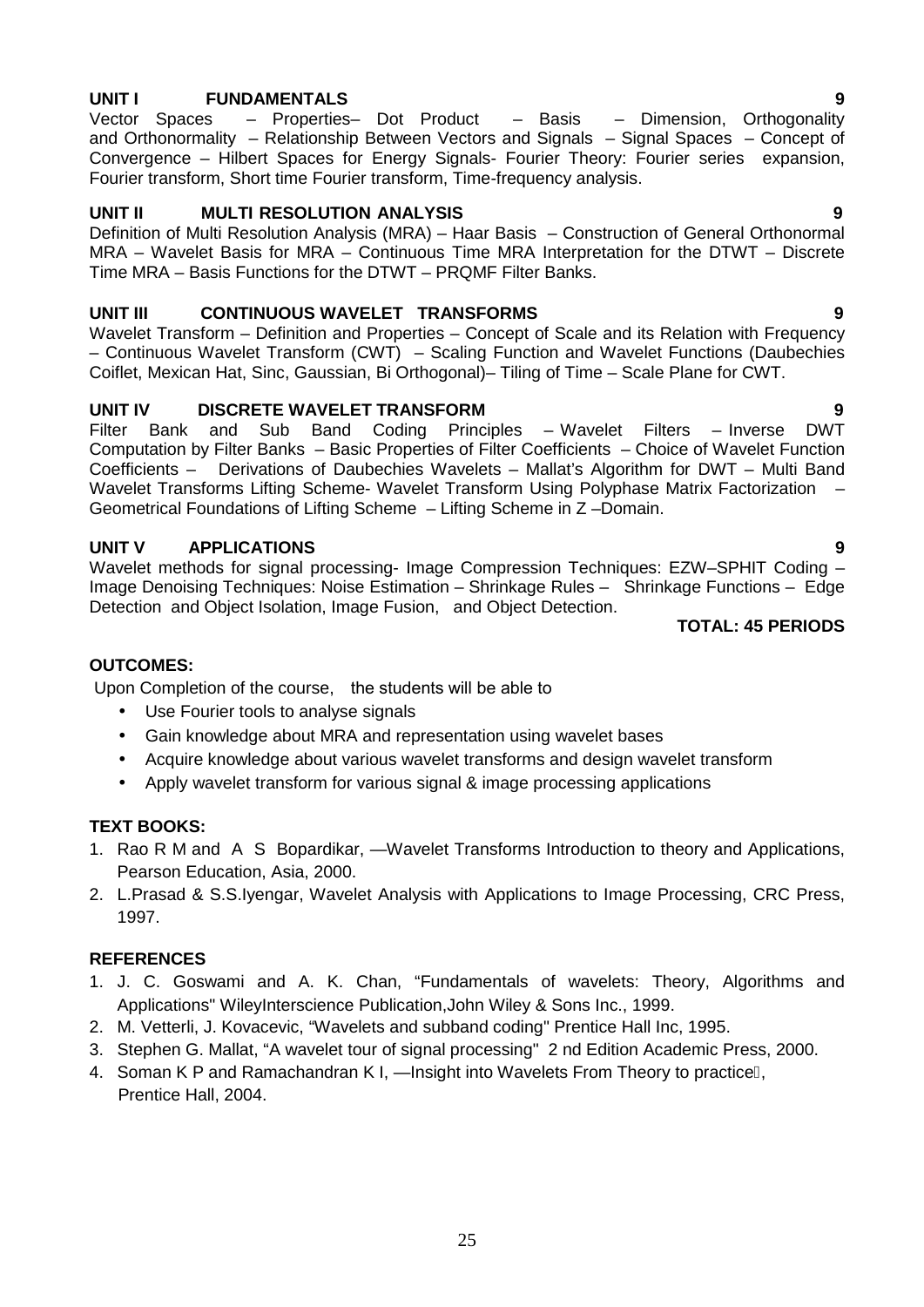### **DS7101 DSP PROCESSOR ARCHITECTURE AND PROGRAMMING L T P C**

### **OBJECTIVES:**

The objective of this course is to provide in-depth knowledge on

- Digital Signal Processor basics
- Third generation DSP Architecture and programming skills
- Advanced DSP architectures and some applications.

#### **OUTCOMES:**

Students should be able to:

- **Become Digital Signal Processor specialized engineer**
- DSP based System Developer

#### **UNIT I FUNDAMENTALS OF PROGRAMMABLE DSPs 9**

Multiplier and Multiplier accumulator – Modified Bus Structures and Memory access in PDSPs – Multiple access memory – Multi-port memory – VLIW architecture- Pipelining – Special Addressing modes in P-DSPs – On chip Peripherals.

#### **UNIT II TMS320C5X PROCESSOR 9**

Architecture – Assembly language syntax - Addressing modes – Assembly language Instructions - Pipeline structure, Operation – Block Diagram of DSP starter kit – Application Programs for processing real time signals.

#### **UNIT III TMS320C6X PROCESSOR 9**

Architecture of the C6x Processor - Instruction Set - DSP Development System: Introduction – DSP Starter Kit Support Tools- Code Composer Studio - Support Files - Programming Examples to Test the DSK Tools – Application Programs for processing real time signals.

#### **UNIT IV ADSP PROCESSORS 9**

Architecture of ADSP-21XX and ADSP-210XX series of DSP processors- Addressing modes and assembly language instructions – Application programs –Filter design, FFT calculation.

#### **UNIT V ADVANCED PROCESSORS 9**

Architecture of TMS320C54X: Pipe line operation, Code Composer studio – Architecture of TMS320C6X - Architecture of Motorola DSP563XX – Comparison of the features of DSP family processors.

## **TOTAL: 45 PERIODS**

#### **REFERENCES:**

- 1. B.Venkataramani and M.Bhaskar, "Digital Signal Processors Architecture, Programming and Applications" – Tata McGraw – Hill Publishing Company Limited. New Delhi, 2003.
- 2. Avtar Singh and S. Srinivasan, Digital Signal Processing Implementations using DSP Microprocessors with Examples from TMS320C54xx, cengage Learning India Private Limited, Delhi 2012
- 3. User guides Texas Instrumentation, Analog Devices, Motorola.
- 4. Rulph Chassaing, Digital Signal Processing and Applications with the C6713 and C6416 DSK, A JOHN WILEY & SONS, INC., PUBLICATION, 2005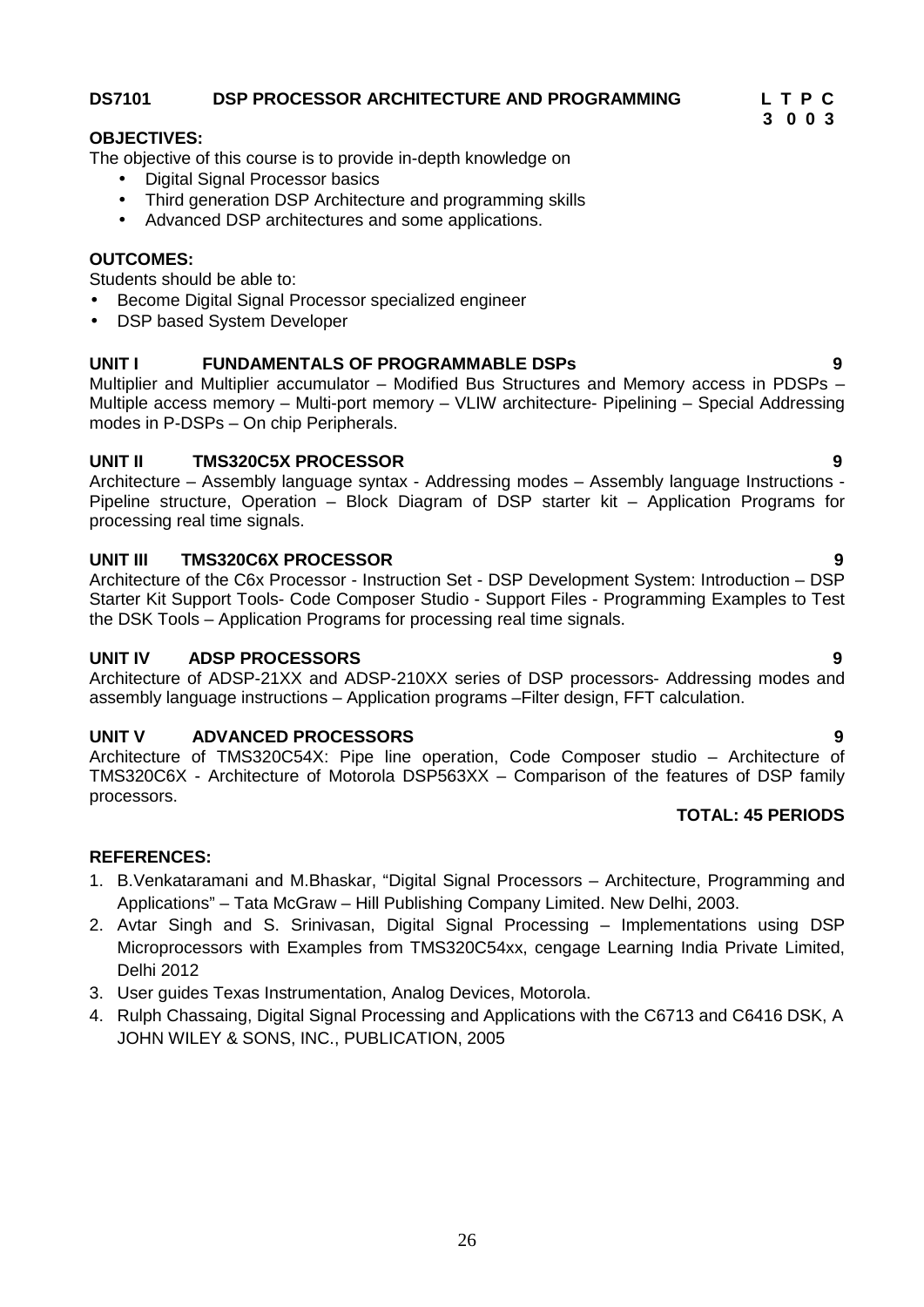ISO OSI Layer Architecture, TCP/IP Layer Architecture, Functions of Network layer, General Classification of routing, Routing in telephone networks, Dynamic Non hierarchical Routing (DNHR), Trunk status map routing (TSMR), real-time network routing (RTNR), Distance vector routing, Link state routing, Hierarchical routing.

### **UNIT II INTERNET ROUTING 10**

Interior protocol : Routing Information Protocol (RIP), Open Shortest Path First (OSPF), Bellman Ford Distance Vector Routing. Exterior Routing Protocols: Exterior Gateway Protocol (EGP) and Border Gateway Protocol (BGP). Multicast Routing: Pros and cons of Multicast and Multiple Unicast Routing, Distance Vector Multicast Routing Protocol (DVMRP), Multicast Open Shortest Path First (MOSPF), MBONE, Core Based Tree Routing.

### **UNIT III ROUTING IN OPTICAL WDM NETWORKS 10**

Classification of RWA algorithms, RWA algorithms, Fairness and Admission Control, Distributed Control Protocols, Permanent Routing and Wavelength Requirements, Wavelength Rerouting- Benefits and Issues, Lightpath Migration, Rerouting Schemes, Algorithms- AG, MWPG.

### **UNIT IV MOBILE - IP NETWORKS 9**

Macro-mobility Protocols, Micro-mobility protocol: Tunnel based : Hierarchical Mobile IP, Intra domain Mobility Management, Routing based: Cellular IP, Handoff Wireless Access Internet Infrastructure (HAWAII).

### **UNIT V MOBILE AD – HOC NETWORKS 9**

Internet-based mobile ad-hoc networking communication strategies, Routing algorithms – Proactive routing: destination sequenced Distance Vector Routing (DSDV), Reactive routing: Dynamic Source Routing (DSR), Ad hoc On-Demand Distance Vector Routing (AODV), Hybrid Routing: Zone Based Routing (ZRP).

# **TOTAL: 45 PERIODS**

### **REFERENCES:**

- 1. William Stallings, 'High speed networks and Internets Performance and Quality of Service', Il<sup>nd</sup> Edition, Pearson Education Asia. Reprint India 2002
- 2. M. Steen Strub, 'Routing in Communication network, Prentice Hall International, New york, 1995.
- 3. S. Keshav, 'An engineering approach to computer networking' Addison Wesley 1999.
- 4. William Stallings, 'High speed Networks TCP/IP and ATM Design Principles, Prentice- Hall, New York, 1995
- 5. C.E Perkins, 'Ad Hoc Networking', Addison Wesley, 2001
- 6. Ian F. Akyildiz, Jiang Xie and Shantidev Mohanty, " A Survey of mobility Management in Next generation All IP- Based Wireless Systems", IEEE Wireless Communications Aug. 2004, pp 16- 27.
- 7. A.T Campbell et al., "Comparison of IP Micromobility Protocols," IEEE Wireless Communications Feb. 2002, pp 72-82.
- 8. C.Siva Rama Murthy and Mohan Gurusamy, "WDM Optical Networks Concepts, Design and Algorithms", Prentice Hall of India Pvt. Ltd, New Delhi –2002.

### **OBJECTIVES:**

- To expose the students to the layered architecture for communication networks and the specific functionality of the network layer.
- To enable the student to understand the basic principles of routing and the manner this is implemented in conventional networks and the evolving routing algorithms based on
- Internetworking requirements, optical backbone and the wireless access part of the network.
- To enable the student to understand the different routing algorithms existing and their performance characteristics.

#### **UNIT I INTRODUCTION 7**

#### **NC7001 NETWORK ROUTING ALGORITHMS L T P C**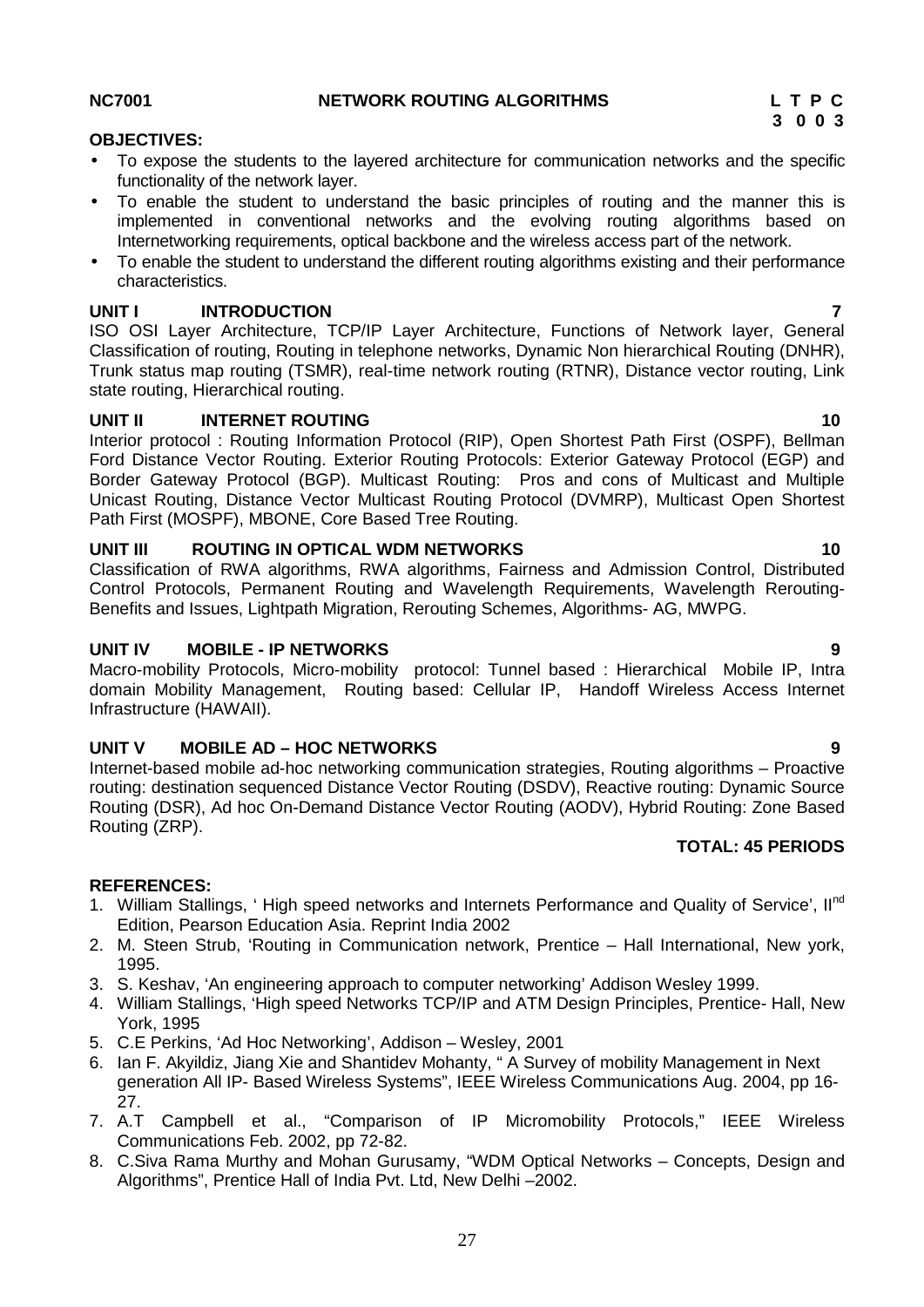#### **OUTCOMES:**

- 1. Given the network and user requirements and the type of channel over which the network has to operate, the student would be in a position to apply his knowledge for identifying a suitable routing algorithm , implementing it and analyzing its performance.
- 2. The student would also be able to design a new algorithm or modify an existing algorithm to satisfy the evolving demands in the network and by the user applications.

#### **NC7201 COMMUNICATION NETWORK SECURITY L T P C**

### **UNIT I DATA ENCRYPTION STANDARD 9**

Services – Mechanisms and Attacks – OSI security Architecture – Model for Network Security – Classical Encryption Techniques – Symmetric Cipher Model – Substitution Techniques – Transposition Techniques – Rotor Machines– Stenography – Block Ciphers and Data Encryption Standard – Simplified DES – Block Cipher Principles, Data Encryption Standard – Strength of DES – Differential and Linear Crypt Analysis, Block Cipher Design Principles – Block Cipher Modes of Operation.

#### **UNIT II ADVANCED ENCRYPTION STANDARD 9**

Advanced Encryption Standard – Evaluation Criteria for AES, AES Cipher– Contemporary Symmetric Ciphers – Triple DES, Blowfish, RC5 – Characteristics of Advanced Symmetric Block Ciphers – RC4 Stream Cipher – Confidentiality using Symmetric Encryption – Placement of Encryption Function – Traffic Confidentiality – Key Distribution and Random Number Generation.

#### **UNIT III PUBLIC KEY ENCRYPTION AND HASH FUNCTIONS 9**

Public Key Cryptography and RSA – Principles of Public Key Cryptosystems – RSA Algorithm – Key Management and other public key cryptosystems – Key Management– Diffie–Hellman Key Exchange – Elliptic Curve Arithmetic – Elliptic Curve Cryptography – Message Authentication and Hash Functions – Authentication Requirements – Authentication Functions – Message Authentication Codes – Hash Functions and MACs; Hash Algorithms – MD5 Message Digest Algorithm, Secure Hash Algorithm RIPEMD 160, HMAC– Digital Signatures and Authentication Protocols – Digital Signature Standards .

#### **UNIT IV NETWORK SECURITY PRACTICE 9**

Authentication Applications – Kerberos – X.509 Authentication Service– Electronic Mail Security – Pretty Good Privacy – S/MIME– IP Security – IP Security Overview– IP Security Architecture Authentication Header – Encapsulating Security Payload – Combining Security Associations – Web Security – Web Security Considerations – Secure Sockets Layer and Transport Layer Security – Secure Electronic Transaction .

#### **UNIT V WIRELESS NETWORK SECURITY 9**

Security Attack issues specific to Wireless systems: Worm hole, Tunneling, DoS. WEP for Wi-Fi network, Security for 4G networks: Secure Ad hoc Network, Secure Sensor Network.

#### **TOTAL: 45 PERIODS**

#### **TEXT BOOKS:**

- 1. William Stallings, "Network Security Essentials", 2nd edition, Prentice Hall of India New Delhi, 2004.
- 2. Charlie Kaufman, "Network Security Private Communication in Public World" 2nd edition, Prentice Hall of India New Delhi, 2004.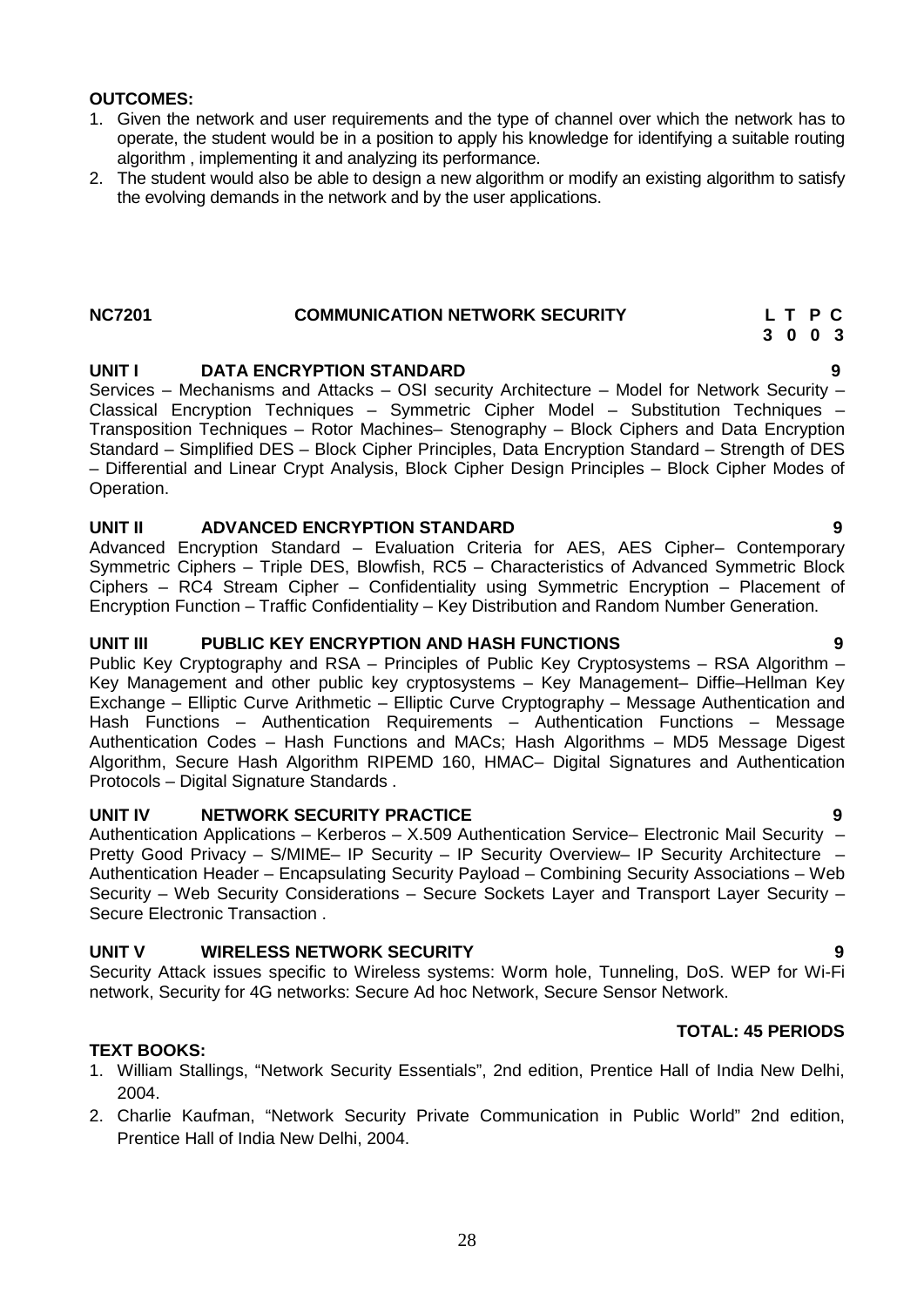#### **REFERENCES:**

- 1. William Stallings, "Cryptography and Network Security", 3rd edition, Prentice Hall of India, New Delhi, 2004.
- 2. R.K.Nichols and P.C. Lekkas ," Wireless Security" Mc Graw Hill 2002

#### **NC7202 WIRELESS ADHOC AND SENSOR NETWORKS L T P C**

# **3 0 0 3**

### **UNIT I ADHOC NETWORKS AND ROUTING PROTOCOLS 9**

Ad hoc Wireless Networks – What is an Ad Hoc Network? Heterogeneity in Mobile Devices – Wireless Sensor Networks – Traffic Profiles – Types of Ad hoc Mobile Communications – Types of Mobile Host Movements – Challenges Facing Ad hoc Mobile Networks – Ad hoc wireless Internet . Issues in Designing a Routing Protocol for Ad Hoc Wireless Networks – Classifications of Routing Protocols – Table–Driven Routing Protocols – Destination Sequenced Distance Vector (DSDV) – Wireless Routing Protocol (WRP) – Cluster Switch Gateway Routing (CSGR) – Source–Initiated On–Demand Approaches – Ad hoc On–Demand Distance Vector Routing (AODV) – Dynamic Source Routing (DSR) –Temporally Ordered Routing Algorithm (TORA) – Signal Stability Routing (SSR) –Location–Aided Routing (LAR) – Power–Aware Routing (PAR) – Zone Routing Protocol (ZRP).

#### **UNIT II MULTICAST ROUTING AND SECURITY 9**

Issues in Designing a Multicast Routing Protocol – Operation of Multicast Routing Protocols – An Architecture Reference Model for Multicast Routing Protocols –Classifications of Multicast Routing Protocols – Tree–Based Multicast Routing Protocols– Mesh–Based Multicast Routing Protocols – Summary of Tree and Mesh based Protocols – Energy–Efficient Multicasting – Multicasting with Quality of Service Guarantees – Application – Dependent Multicast Routing –

Comparisons of Multicast Routing Protocols - Design Goals of a Transport Layer Protocol for Ad hoc Wireless Networks –Classification of Transport Layer Solutions – TCP over Ad hoc Wireless Networks- Security in Ad Hoc Wireless Networks – Network Security Requirements – Issues and Challenges in Security Provisioning – Network Security Attacks – Key Management – Secure Routing in Ad hoc Wireless Networks.

#### **UNIT III QoS AND ENERGY MANAGEMENT 9**

Issues and Challenges in Providing QoS in Ad hoc Wireless Networks – Classifications of QoS Solutions – MAC Layer Solutions – Network Layer Solutions – QoS Frameworks for Ad hoc Wireless Networks Energy Management in Ad hoc Wireless Networks – Introduction – Need for Energy Management in Ad hoc Wireless Networks – Classification of Energy Management Schemes – Battery Management Schemes – Transmission Power Management Schemes – System Power Management Schemes.

#### **UNIT IV SENSOR NETWORKS – ARCHITECTUREAND MACPROTOCOLS 9**

Single node architecture – Hardware components, energy consumption of sensor nodes, Network architecture – Sensor network scenarios, types of sources and sinks, single hop versus multi-hop networks, multiple sinks and sources, design principles, Development of wireless sensor networks. , physical layer and transceiver design consideration in wireless sensor networks, Energy usage profile, choice of modulation, Power Management - MAC protocols – fundamentals of wireless MAC protocols, low duty cycle protocols and wakeup concepts, contention-based protocols, Schedule based protocols - SMAC, BMAC, Traffic-adaptive medium access protocol (TRAMA), Link Layer protocols – fundamentals task and requirements, error control, framing, link management.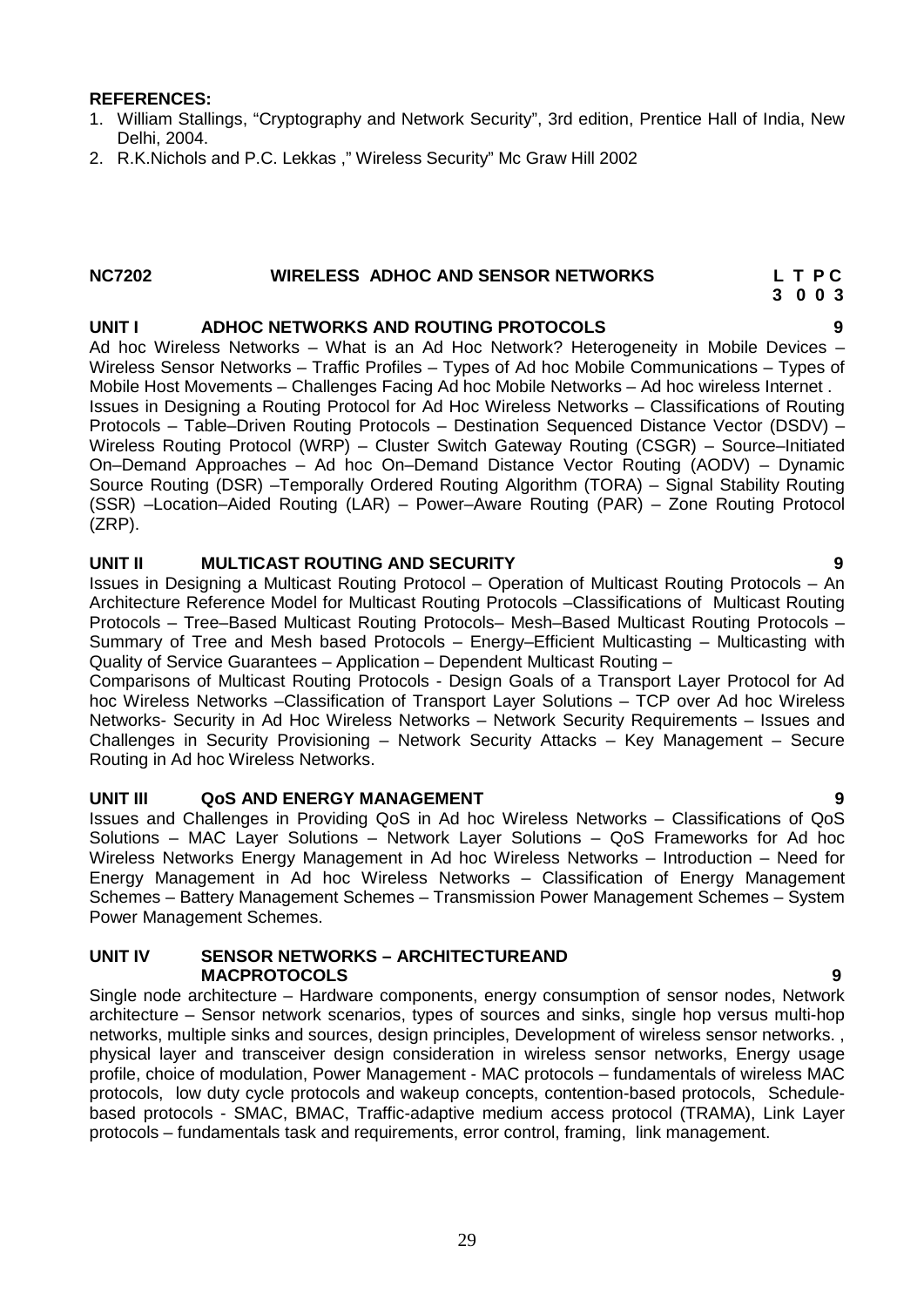### **UNIT V SENSOR NETWORKS – ROUTING PROTOCOLS AND OPERATING SYSTEMS 9**

Gossiping and agent-based uni-cast forwarding, Energy-efficient unicast, Broadcast and multicast, geographic routing, mobile nodes, Data-centric routing – SPIN, Directed Diffusion, Energy aware routing, Gradient-based routing – COUGAR, ACQUIRE, Hierarchical Routing – LEACH, PEGASIS, Location Based Routing – GAF, GEAR, Data aggregation – Various aggregation techniques. Introduction to TinyOS – NesC, Interfaces, modules, configuration, Programming in TinyOS using NesC, Emulator TOSSIM.

### **TOTAL: 45 PERIODS**

### **REFERENCES**

- 1. C. Siva Ram Murthy and B. S. Manoj, "Ad Hoc Wireless Networks Architectures and Protocols", Prentice Hall, PTR, 2004.
- 2. C. K. Toh, "Ad Hoc Mobile Wireless Networks Protocols and Systems", Prentice Hall, PTR, 2001.
- 3. Charles E. Perkins, "Ad Hoc Networking", Addison Wesley, 2000.
- 4. Kazem Sohraby, Daniel Minoli and Taieb Znati, " Wireless Sensor Networks Technology- Protocols and Applications", John Wiley & Sons, 2007.
- 5. Feng Zhao, Leonidas Guibas, "Wireless Sensor Networks: an information processing approach", Else vier publication, 2004.
- 6. C.S.Raghavendra Krishna, M.Sivalingam and Tarib znati, "Wireless Sensor Networks", Springer publication, 2004.
- 7. Holger Karl , Andreas willig, "Protocol and Architecture for Wireless Sensor Networks", John wiley publication, Jan 2006.
- 8. K.Akkaya and M.Younis, " A Survey of routing protocols in wireless sensor networks", Elsevier Adhoc Network Journal, Vol.3, no.3,pp. 325-349, 2005.
- 9. Philip Levis, " TinyOS Programming", 2006 www.tinyos.net.
- 10. I.F. Akyildiz, W. Su, Sankarasubramaniam, E. Cayirci, "Wireless sensor networks: a survey", computer networks, Elsevier, 2002, 394 - 422.
- 11. Jamal N. Al-karaki, Ahmed E. Kamal, "Routing Techniques in Wireless sensor networks: A survey", IEEE wireless communication, December 2004, 6 – 28.

#### **NE7007 NETWORK MANAGEMENT L T P C**

**3 0 0 3**

#### **OBJECTIVES**

The objective of this course is to

- To understand the need for interoperable network management
- To learn to the concepts and architecture behind standards based network management
- To understand the concepts and terminology associated with SNMP and TMN
- To understand network management as a typical distributed application
- To study the current trends in network management technologies

#### **UNIT I FUNDAMENTALS OF COMPUTER NETWORK TECHNOLOGY 9**

Network Topology, LAN, Network node components- Hubs, Bridges, Routers, Gateways, Switches, WAN, ISDN Transmission Technology, Communications protocols and standards. Network Management: Goals, Organization, and Functions, Network and System Management, Network Management System Platform, Current Status and future of Network

### **UNIT II OSI NETWORK MANAGEMENT 9**

OSI Network management model-Organizational model-Information model, communication model. Abstract Syntax Notation - Encoding structure, Macros Functional model CMIP/CMIS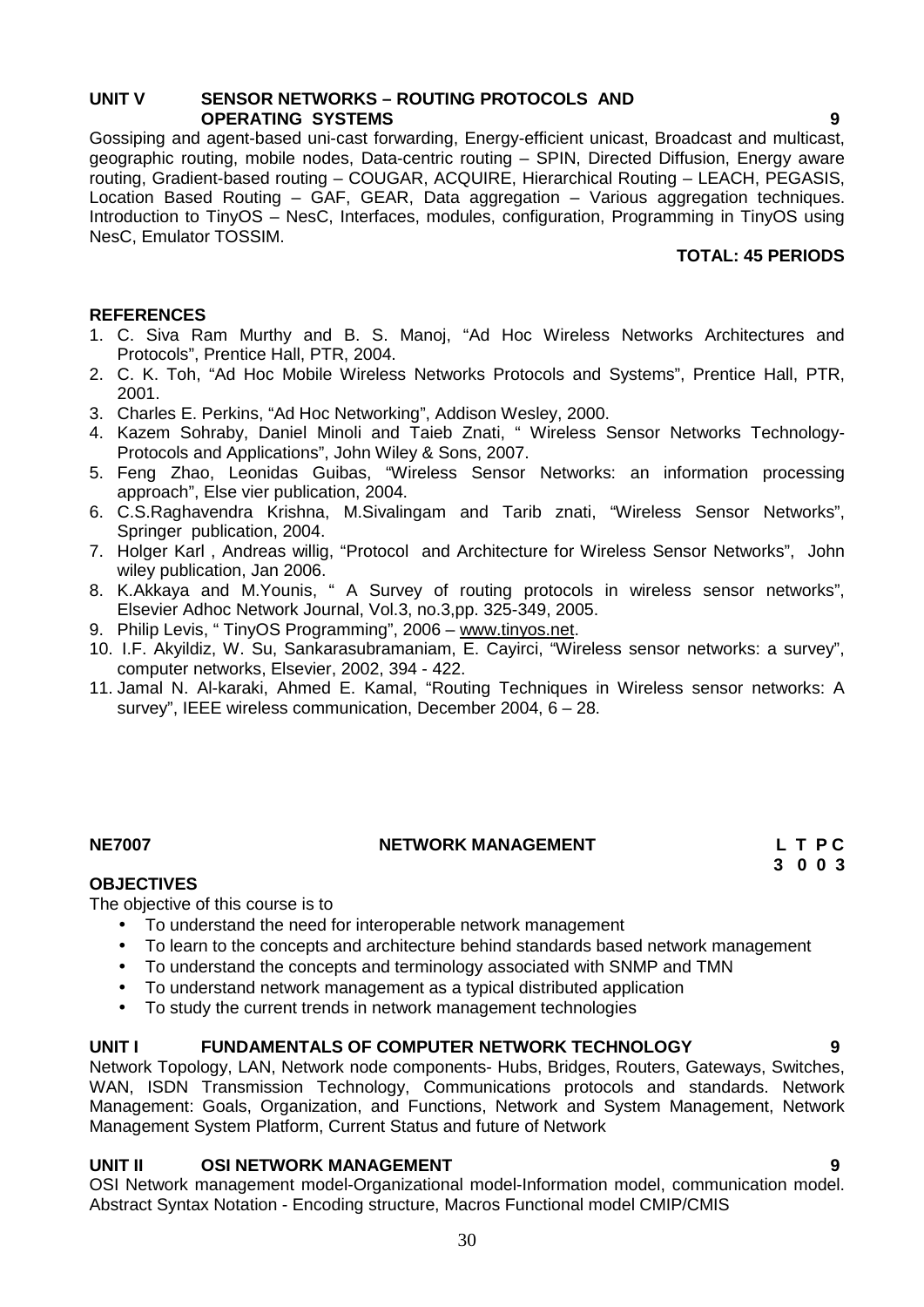#### **UNIT III INTERNET MANAGEMENT(SNMP) 9**

SNMP(V1 and V2)-Organizational model-System Overview, The information model, communication model-Functional model, SNMP proxy server, Management information, protocol remote monitoring- , RMON SMI and MIB, RMON1,RMON2 - A Case Study of Internet Traffic Using RMON.

### **UNIT IV BROADBAND NETWORK MANAGEMENT 9**

Broadband networks and services, ATM Technology-VP,VC, ATM Packet, Integrated service, ATMLAN emulation, Virtual Lan. ATM Network Management-ATM Network reference model, integrated local management Interface. ATM Management Information base, Role of SNMD and ILMI in ATM Management, M1, M2, M3, M4 Interface. ATM Digital Exchange Interface Management, TMN conceptual Model- TMN Architecture, TMN Management Service Architecture

### **UNIT V NETWORK MANAGEMENT APPLICATIONS 9**

Configuration management, Fault management, performance management, Event Correlation Techniques security Management, Accounting management, Report Management, Policy Based Management Service Level Management- Network Management Tools, Network Statistics Measurement Systems – Web Based Management, XML Based Network Management - : Future Directions.

### **TOTAL : 45 PERIODS**

#### **OUTCOMES:**

Upon completion of this course, the students will be able to

- Analyze the issues and challenges pertaining to management of emerging network technologies such as wired/wireless networks and high-speed internets.
- Apply network management standards to manage practical networks.
- Formulate possible approaches for managing OSI network model.
- Use on SNMP for managing the network
- Use RMON for monitoring the behavior of the network
- Explore the possibilities of improving the speed of the network and managing them
- Identify the various components of network and formulate the scheme for the managing them

#### **REFERENCES:**

- 1. Mani Subramanian, "Network Management Principles and practice ", Pearson Education, New Delhi, 2010.
- 2. STALLINGS, WILLIAM, "SNMP, SNMPv2, SNMPv3, and RMON 1 and 2," Pearson Education, 2012
- 3. Salah Aiidarous, Thomas Plevayk, "Telecommunications Network Management Technologies and Implementations ", eastern Economy Edition IEEE press, New Delhi, 1998.
- 4. Lakshmi G. Raman, "Fundamentals of Telecommunication Network Management", Eastern Economy Edition IEEE Press, New Delhi, 1999.

### **CU7007 INTERNETWORKING MULTIMEDIA L T P C**

# **UNIT I MULTIMEDIA NETWORKING 9** Digital Sound, Video and Graphics – Basic Multimedia Networking – Multimedia Characteristics –

Evolution of Internet Services Model – Network Requirements for Audio/ Video Transform – Multimedia Coding and Compression for Text, Image Audio And Video.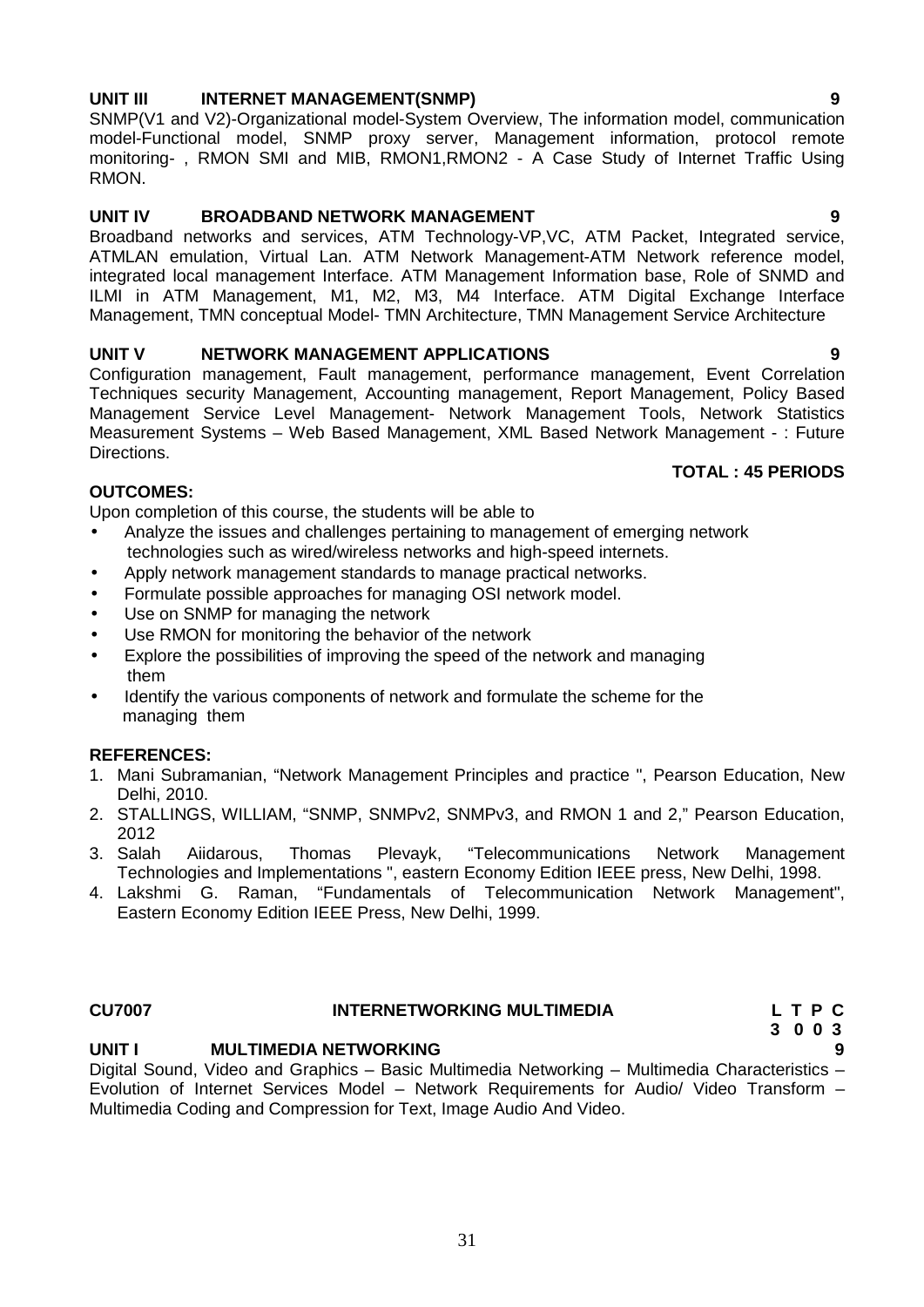# **UNIT II BROADBAND NETWORK TECHNOLOGY 9**

Broadband Services – ATM and IP, IPV6, High Speed Switching – Resource Reservation, Buffer Management – Traffic Shaping – Caching – Scheduling and Policing, Throughput, Delay and Jitter Performance – Storage and Media Services – Voice and Video Over IP – MPEG–2 over ATM/IP – Indexing Synchronization of Requests – Recording and Remote Control .

### **UNIT III RELIABLE TRANSPORT PROTOCOL AND APPLICATIONS 9**

Multicast over Shared Media Network – Multicast Routing and Addressing – Scaling Multicast and NBMA Networks – Reliable Transport Protocols – TCP Adaptation Algorithm – RTP, RTCP – MIME – Peer–to–Peer Computing – Shared Application – Video Conferencing, Centralized and Distributed Conference Control – Distributed Virtual Reality – Light Weight Session Philosophy .

### **UNIT IV MULTIMEDIA COMMUNICATION STANDARDS 9**

Objective of MPEG – 7 Standard – Functionalities and Systems of MPEG–7 MPEG–21 Multimedia Framework Architecture – Content Representation – Content Management and Usage – Intellectual Property Management – Audio Visual System – H322: Guaranteed QOS LAN Systems – MPEG\_4 Video Transport Across Internet.

#### **UNIT V MULTIMEDIA COMMUNICATION ACROSS NETWORKS 9**

Packet Audio/Video in The Network Environment –Video Transport across Generic Networks – Layered Video Coding– Error Resilient Video Coding Techniques – Scalable Rate Control – Streaming Video Across Internet – Multimedia Transport Across ATM Networks and IP Network – Multimedia Across Wireless Networks .

#### **REFERENCES:**

- 1. B O Szuprowicz, "Multimedia Networking", McGraw Hill, Newyork, 1995.
- 2. K R Rao, Zoran S, Bojkovic and Dragorad A, Milovanovic "Multimedia communication systems", PHI, 2003.
- 3. Jon Crowcroft, Mark Handley, Ian Wakeman "Internetworking Multimedia" Harcourt, Singapore, 1998.
- 4. Tay Vaughan,"Multimedia Making it to work", 4th edition Tata McGraw Hill, NewDelhi, 2000.

#### **OC7004 INTEGRATED OPTICS L T P C**

# **UNIT I OPTICAL WAVE GUIDES 9**

Coupled mode theory in guided wave systems, Theory of gratings in wave guide structure- Guided wave control – Fabrication of optical waveguides in glass, lithium niobate substrate.

#### **UNIT II WAVEGUIDE COUPLERS 9**

Coupling of beams to planar guides-prism, grating couplers. Theory of beam couplers and design. Waveguide couplers and mode converters, Filters.

#### **UNIT III INTEGRATED OPTICAL DEVICES AND SYSTEMS 9**

2D Dielectric Waveguides -3D Dielectric Waveguides - Losses in Optical Waveguides Waveguide Fabrication and Fiber-to-Waveguide Couplers - Introduction to Plasmonics - Coupled-Mode Theory - Slot-Waveguides and Directional Couplers - Microresonators and Integrated Gratings - Optical Modulators- Optical interconnects and switches

### **UNIT IV SEMICONDUCTOR INTEGRATED OPTIC DEVICES 9**

Integrated semiconductors laser:- Gas heterostructure lasers, DFB lasers, modulators, Epitaxial detectors and electro absorption detectors, active switches, Optolectronic integrated circuits. Development trends.

#### **TOTAL: 45 PERIODS**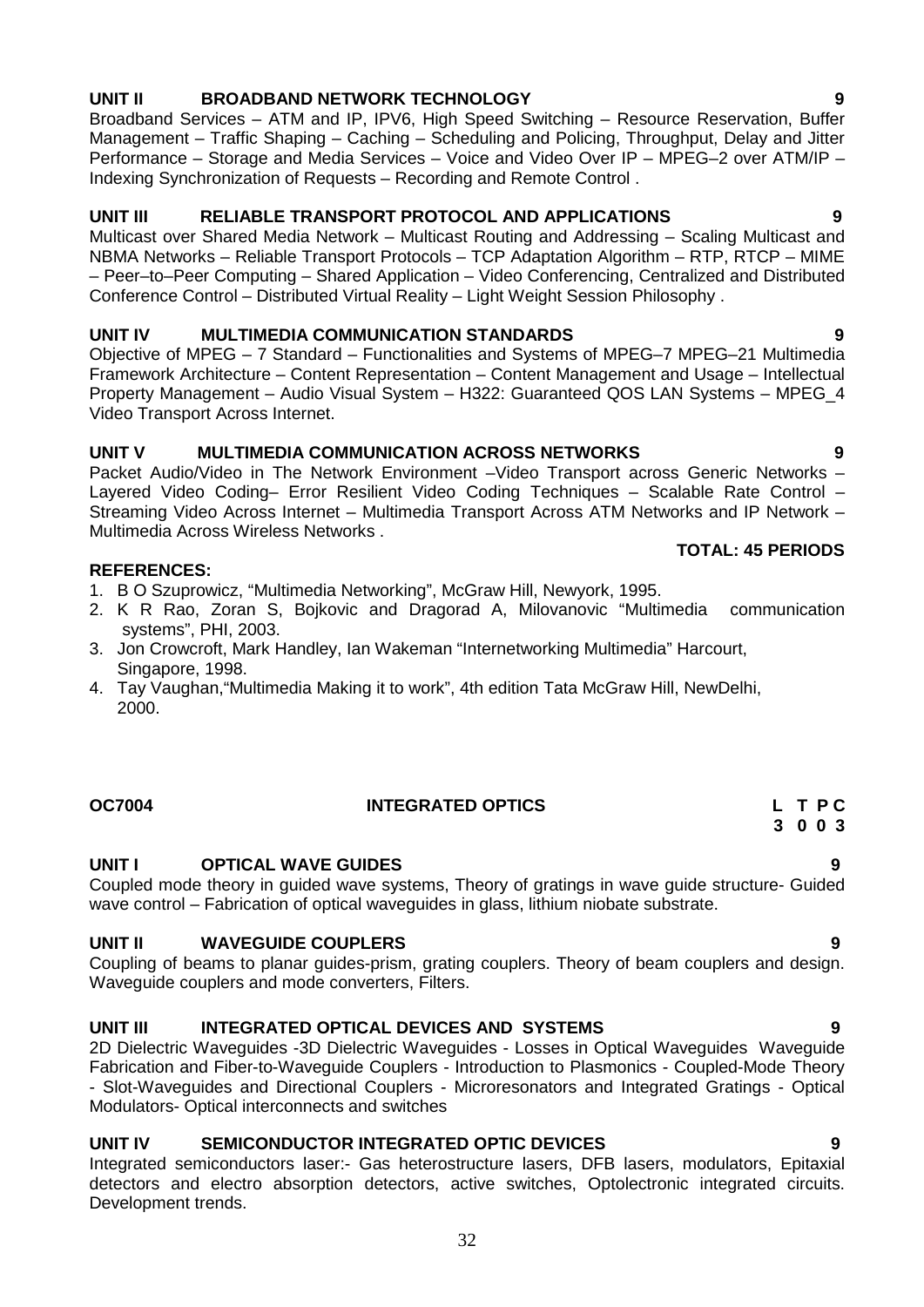### **UNIT V APPLICATIONS OF OPTICAL INTEGRATED CIRCUITS 9**

Optical switches, A/D converters, RF spectrum analysers, convolvers and correlators. Integrated optic sensors. Optical inter connectors.

### **TOTAL: 45 PERIODS**

#### **REFERENCES:**

- 1. Hiroshi Nishihara, Masamitsu Haruna, Toshiaki Suhara, Optical Integrated Circuits, McGraw- Hill, New York, 1992.
- 2. B.Saleh, Fundamental of Photonics, John Wiley, New York, 1991.
- 3. Tamir.T. (ed) Integrated optics, Vol. 7, Topics in applied Physics, Springer Verlag, New York, 1975.
- 4. Tamir.T. (ed) Guided wave Optoelectronics, Springer Verlag, Berlin, 1990.
- 5. .Buckman. AB, Guided Wave Photonics, Saunders College publishing, New York, 1992.
- 6. Photonic Switching, Technology & Sensors, Vol. 13, OSA publishing, 1987.
- 7. J. D. Joannopoulos, R. D. Meade, and J. N. Winn, Photonic Crystals: Molding the Flow of Light , Princeton University Press, 1995.

#### **OC7005 HIGH SPEED PHOTONICS AND OPTO ELECTRONICS L T P C 3 0 0 3**

### **UNIT I ELECTRONICS PROPERTIES OF SEMICONDUCTORS 9**

Semiconductor materials, Band structure, Band structure modification by alloying, Heterostructure, Intrinsic carrier concentration, Defect levels, excess carriers, recombination process, charge injection and non radiative effects.

#### **UNIT II HIGH SPEED PHENOMENA 9**

Picosecond process in carrier transport theory, carrier-carrier interaction, exciton-exciton interaction in super lattices, exciton life time reduction, reduction of electrons – photon scattering rates, hot electron diffusion.

#### **UNIT III HIGH SPEED OPTOELECTRONIC DEVICES 9**

Mode locked lasers, Fast multiple quantum well absorbers, suppressing of timing and energy fluctuation in lasers, Parametric oscillation in lasers, Ultra fast detectors – metal semiconductor photo diodes, Photo conductors, Switches.

#### **UNIT IV SHORT PULSE GENERATION 9**

Gain switching in semiconductor lasers, Self-pulsation in semiconductor laser, bistable laser, Short pulse generation using fiber non-linearity, Application to long distance and high speed communication.

#### **UNIT V APPLICATIONS**

High speed optical signal processing, Pico-second electro optic sampling, logic gates, parallel processing, high speed photonic interconnects.

#### **TOTAL: 45 PERIODS**

#### **REFERENCES:**

- 1. M.L.Riaziat, "Introduction to high speed electronics and Opto electronics", John Wiley, New York, 1995.
- 2. Sueta. T, Okoshi. T, "Fundamental of Ultra fast and Ultra parallel opto electronics", John Wiley, New York, 1996.
- 3. Mourou.G.A., Bloom O.M and Lee.C.H., "Principle electronics and Opto Electronics", Springer Vering, Berlin, 1995.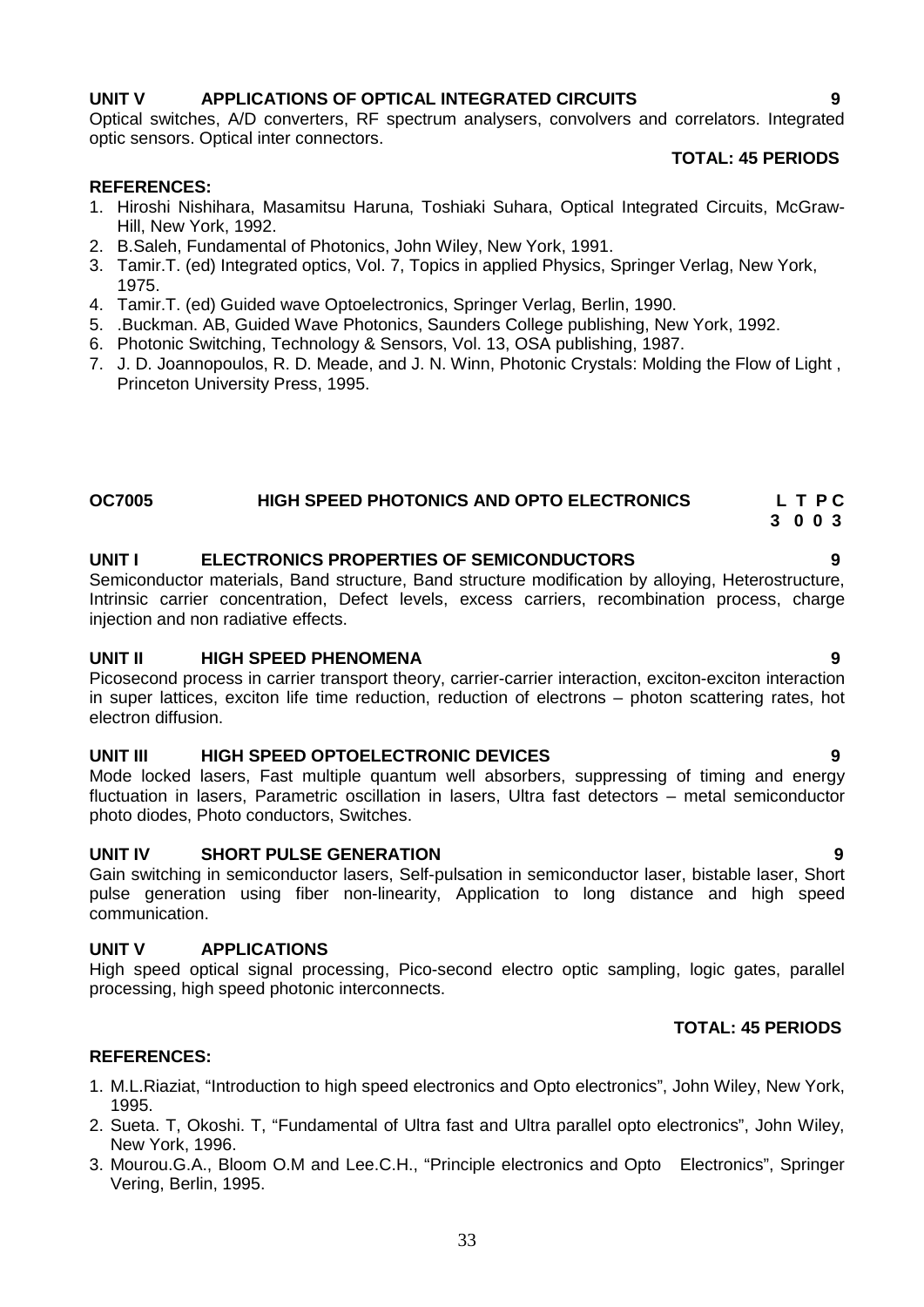#### **AP7005 QUANTUM ELECTRONICS L T P C**

# **3 0 0 3**

### **OBJECTIVES:**

- 1. To know the concepts of EM fields and wave equations.
- 2. To study the types of lasers and its characteristics.
- 3. To know the various methods of scattering.
- 4. To learn the concept of Non-linear optics.

### **UNIT I BASIC THEOREMS AND POSTULATES OF QUANTUM MECHANICS 9**

Introduction to Quantum Electronics- Résumé of electromagnetic theory-Waveguides-Planar-mirror waveguides-Modes in dielectric slab waveguides-Effective Index Method-Guided wave coupling and interference-Coupled Mode Theory-Directional coupler-Mode coupling in periodic waveguides-Mode interference-The Schrodinger wave equation, some solutions of time independent Schrodinger equation, Matrix formulation of quantum mechanics, Lattice vibration and their quantization, Electromagnetic fields and their quantization.

## **UNIT II LASER 9**

Gaussian beam in a homogenous medium, Gaussian beam in a lens waveguide, Elliptic Gaussian beams, Optical resonators, Spontaneous and induced transitions, gain coefficient, homogenous and inhomogeneous broadening, Laser oscillations, Semiconductor laser, quantum well laser, modulation of optical radiation, Q switching and Mode locking of laser, Quantum wires and dots, Laser arrays, Concept of super modes, Phase amplitude in laser, Free electron lasers.

### **UNIT III NONLINEAR OPTICS 9**

Introduction to nonlinear (NL) optics, 2nd order NL effects-The nonlinear optical susceptibility tensor, Second harmonic generation, parametric oscillations, parametric amplifiers, Applications-- Nonlinear polarization -physical origin-Complex notation, conservation laws-Second Harmonic Generation, Birefringence and Quasi- Phase Matching-3rd order NL effects-Self-Phase Modulation, Optical soliton-Stimulated Raman Scattering-Electro-optic (EO) modulation of light-Linear EO effect, Phase retardation-Amplitude, and Phase modulation-Traveling wave modulator

### **UNIT IV STIMULATED RAMAN AND BRILLOUIN SCATTERING 9**

Stimulated Raman scattering, Antisokes scattering, stimulated Brillouin scattering, self focusing of optical beams.

### **UNIT V NOISE 9**

Noise in laser amplifier and oscillator, Laser spectra, Measurements

### **REFERENCES:**

- 1. Amnon Yariv, "Quantum Electronics", John Wiley 1989
- 2. Max Schubert, Bernd Wilhelmi, "Nonlinear optics and quantum electronics", Wiley-Interscience 1986
- 3. D.Marcuse, "Principle of Quantum Electronics", Cambridge 1980
- 4. David Klyshko, "Physical Foundations of Quantum Electronics" , World Scientific 2011
- 5. J.T. Verdeyen, "Laser Electronics", Prentice-Hall 1995
- 6. Harisson Paul, "Quantum Wells, Wires and Dots", Wiley 2011
- 7. G.P.Agarwal and N.K.Dutta, "Long Wavelength Semiconductor lasers", Van Nostrand Reinhold 1986
- 8. A.Yariv, "Optical Electronics", CBS College Publishing 1984

#### **TOTAL:45 PERIODS**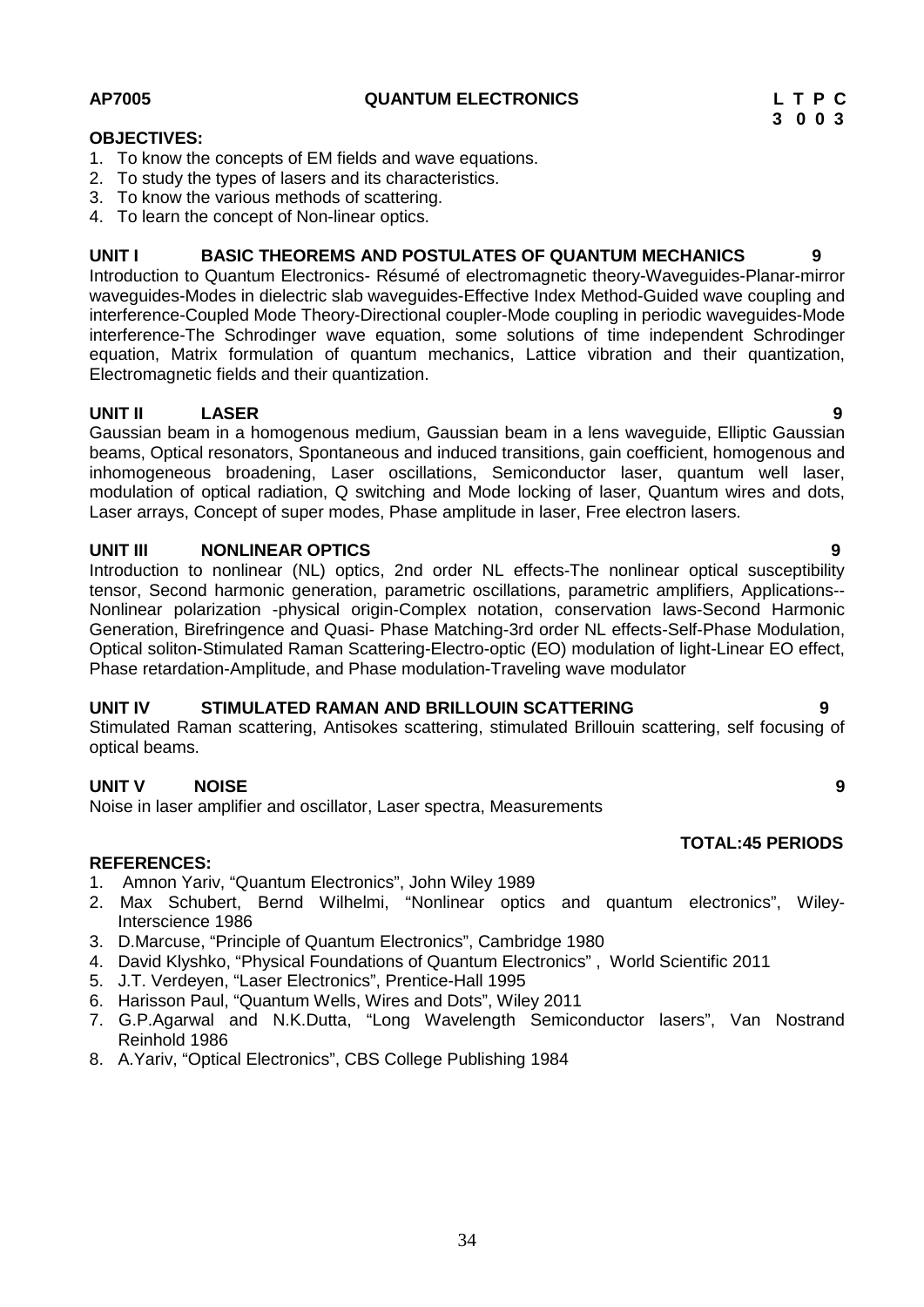### **UNIT I INTRODUCTION TO LASER COMMUNICATIONS 9**

Atmospheric low loss windows, optical sources and detectors for these windows, Characteristics of source and detectors. Optical transmitting and receiving antennas.

#### **UNIT II SYSTEM DESIGN 9**

Link equation, Transmitter terminal, Antenna design, Antenna gain, Beam width, C/N, Optical detectors, Optical modulation formats, Deriving error statistics, Signal requirements for acquisition and tracking, Fundamentals of system design.

#### **UNIT III SEMICONDUCTOR AND METAL LASER SOURCES FOR SATELLITE COMMUNICATIONS 9**

Performance and Geometries, output wavelength control, Semiconductor laser lifetime, Direct and indirect modulation techniques and radiation effects.

#### **UNIT IV OPTICAL RECEIVERS AND SYSTEM DESIGN 9**

Direct detection, coherent detection and demodulation. Gimbals in transceiver design, Receiver options and optics; Lasers; antennas / Telescope, Internal optical systems, Transmitter analysis.

### **UNIT V LASER BEAM POINTING CONTROL 9**

Acquisition and Tracking systems, System description, Acquisition methodology, racking and pointing control system, RF cross link system design, link equation.

#### **REFERENCES:**

1. Morris Katzman, "Laser Satellite Communications", Prentice Hall Inc, New York, 1991.

2. J. Franz and V.K.Jain, "Optical Communication Systems", Narosa Publication, New Delhi, 1994.

| L T PC                   |
|--------------------------|
|                          |
| 3 0 0 3                  |
| <b>OPTICAL COMPUTING</b> |

#### **OBJECTIVES:**

- To know the basic pricinciples of optical computing.
- To study about various optical computing elements.
- To study and compare analog and digital optical computing.

#### **UNIT I OPTICAL COMPUTING PRINCIPLES 9**

Non Von-Neuman architecture, various forms of parallel processing, SLM, LEDs, Lasers and Photo detectors arrays, Holographic techniques, Optical storage devices.

#### **UNIT II DIGITAL LOGIC 9**

Symbolic substitution, Image computing, Cellular logic, Boolean logic, Cellular arrays, Cellular hyper cubes, conventional hyper cube, Binary stack coded arithmetic, Binary Row coded, Binary symbol, Coded arithmetic multilevel logic processing.

#### **UNIT III OPTICAL COMPUTING ELEMENTS 9**

ß switches, Machzender interferometeric logic elements for Boolean functions, Acousto optic; optical matrix multipliers, Non linear optical switches as memories.

#### **UNIT IV ANALOG OPTICAL COMPUTING 9**

Linear optic processing, Analog optical arithmatics. Recognition by analog optical system.

**TOTAL: 45 PERIODS**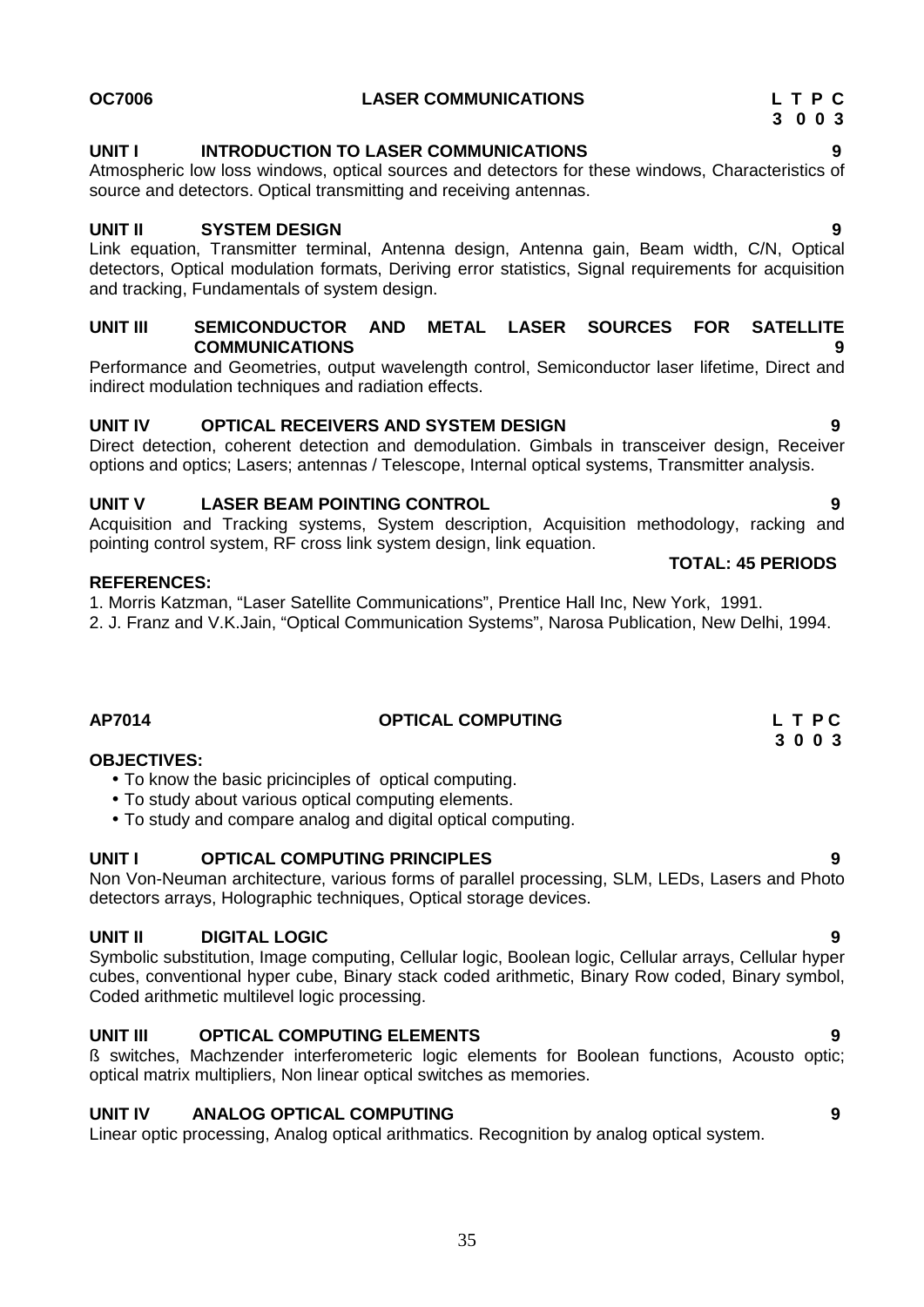### **UNIT V DIGITAL OPTICAL COMPUTING 9**

Devices, Shadow casting, Symbolic substitution, Optical matrix processing, Optical linear neural network. Nonlinear network.

#### **REFERENCES:**

- 1. A.Karim Mohammed and A.S.Abdul Awwall, Optical computing-An introduction, John Wiley, New York, 1992.
- 2. Mc. Aulay Alastair.D, Optical Computer Architecture: The Application of optical concepts to next generation computers, John Wiley, New York, 1991.
- 3. Dror Feitelsen, Optical Computing, MIT press, Cambridge, 1988.

### **AP7007 FIBER OPTIC SENSORS L T P C**

#### **OBJECTIVES:**

- To familiarize about fiber optic sensor technology.
- To study about Optical resonators.
- To acquire knowledge about magnetic sensors.
- To know about Chemical and Biosensors.
- To gain knowledge about smart structures.

### **UNIT I SENSOR TECHNOLOGY 9**

The Emergence of Fiber Optic Sensor Technology-Optical Fibers-Light Sources-Optical Detectors- Optical Modulators- Intensity-Based and Interferometric Sensors-Fabry perot, Mach Zender, Michelson and Sagnac

#### **UNIT II GRATING SENSORS 9**

Multimode Grating and Polarisation Sensors-Sensors Based on Relative Movement of Opposed Gratings-Grating Period Modulation-Sensors Based on the Photoelastic Effect-Retardation Plates- Fiber Grating Sensors

#### **UNIT III DISTRIBUTED AND MAGNETIC SENSORS 9**

Fiber Optic Distributed and Magnetic Sensor-Distributed Sensing- Basic Principles of Sensor Multiplexing- Interferometric Sensor Multiplexing- Faraday effect sensors-Magneto strictive - Lorentz force sensors-Evanescent Field Absorption Sensors

#### **UNIT IV CHEMICAL AND BIOSENSOR 9**

Fiber Optic Chemical and Biosensor: Reagent Mediated sensor-Humidity sensor – pH sensor - Hydrogen sensor -  $CO<sub>2</sub>$  sensor – Ammonia sensor - Chloride sensor – Glucose sensor – Oxygen sensor - Surface Plasmonic Resonance based sensor

#### **UNIT V APPLICATIONS 9**

Industrial Applications of Fiber Optic Sensors : Temperature – Pressure - fluid level – flow – position - vibration - rotation measurements - Current -voltage measurement - Chemical analysis. Introduction to smart structures - Applications –skins.

#### **REFERENCES:**

- 1. Eric Udd, William B. Spillman, Jr., "Fiber Optic Sensors: An Introduction for Engineers and Scientists", John Wiley & Sons 2011
- 2. Bhagav nad sa Gupta, Banshi Das Gupta, "Fiber Optic Sensors: Principles and Applications", New India Publishing 2006
- 3. David A. Krohn, "Fiber optic sensors: fundamentals and applications", ISA Publishing 2000
- 4. Francis T.S. Yu, Shizhuo Yin, Paul B. Ruffin, "Fiber Optic Sensors", CRC Press Publisher 2010
- 5. B.Culshaw and J.Daykin, "Optic fiber Sensors Systems and Applications", Artech House 1989
- 6. KTV Grattan & BT Meggit, "Optical fiber sensor technology & Applications", Kluwer Academic 2000

# **TOTAL: 45 PERIODS**

**TOTAL: 45 PERIODS**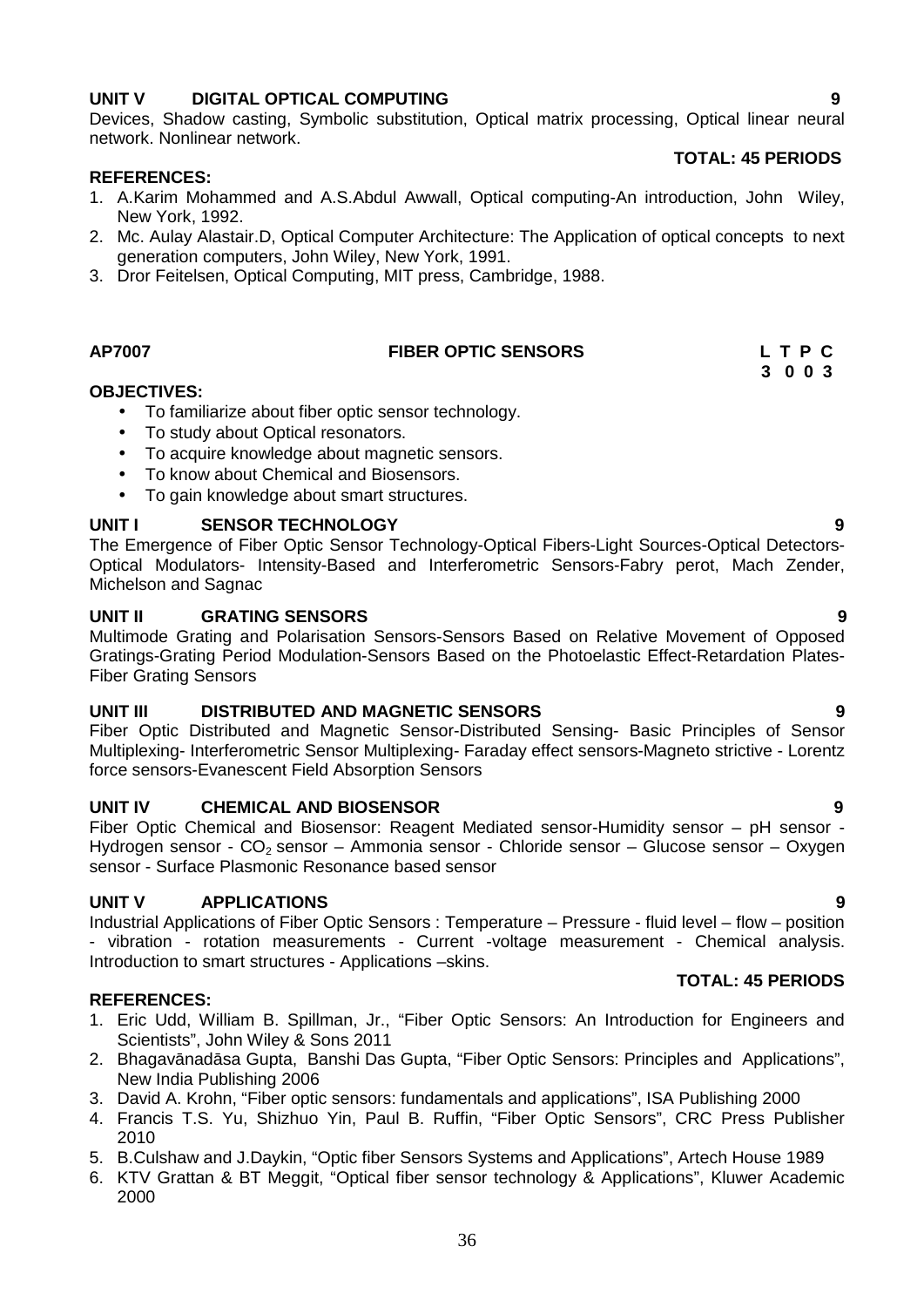### **UNIT I BROAD BAND ACCESS TECHNOLOGIES 9**

Evolution path of Typical access networks-Fiber to the Home building access networks-PON-WDM FTTH-FTTH Network topologies –Multiple access techniques for PON- Wireless Access Network - Fiber in the access Network-Basic Optical access network components –Radio over fiber –Free Space Optical communication .

#### **UNIT II OPTICAL ACCESS NETWORKS 9**

Band width allocation for Ethernet Passive optical networks EPON -Data link Layer Protocol-for PON- Multipoint Content Protocol MPCP.-QoS in EPON- QoS enabled Dynamic bandwidth allocation Algorithm-QoS protection and Admission control in EPON-Bandwidth management for Multichannel EPON-Separate and Combined Time and Wavelength Assignment.

**UNIT III OPTICAL WIRELESS ACCESS NETWORKS**<br>Radio Over Fiber networks – basic technologies -Networking concepts and Techniques-Radio Over Fiber networks – basic technologies Wi Max networks – Point to Multipoint Wimax networks – Mobility in Wimax networks –Integrated architecture of EPON and WiMAx –Hybrid architecture –Multistage integration.

#### **UNIT IV HYBRID WIRELESS-OPTICAL BROADBAND ACCESS NETWORKS (WOBAN) 9**

WOBAN – Archietecture – Study on physical layer of optical backhaul and wireless front end- Connectivity and Routing – Delay aware routing algorithm –Capacity and Delay aware routing – GROW NET integrated routing -Fault tolerance and self healing techniques.

#### **UNIT V BROAD BAND ACCESS NETWORKS –APPLICATIONS 9**

Broad band drivers and network requirements –Network architecture – Scalable broad band access networks – Deployment – Next generation access and Backhaul –WDM-PON analysis and applications

#### **REFERENCES:**

- 1. Abdallah Shami ,Martin Maier,Chadi Assi, "Broadband Access Networks Technologies and Deployments" Springer 2009
- 2. Adeel Ahmed,salman asadulla ' Deploying IPv6 in Broadband Access Networks John Wiley sons, 2009
- 3. Chinlon Lin, Broadband Optical Access Networks and Fiber-to-the-Home: Systems Technologies and Deployment Strategies'John Wiley sons , ISBN-10: 0470094788
- 4. ISBN-13: 978-0470094785 | Edition: 1.

**UNIT I ACTIVE OPTICAL DEVICES 9**

Laser Diodes – types – Properties and Modulations-Amplifiers – Transimpedance amplifiers –TIA performance amplifiers –Open loop TIA, Differential TIA ,- AGC- Liquid crystal display,Novel liquid crystals,Thin film transistors,Electroluminescent display,Thin film deposition techniques,Plasma display panel,Plasma gas characteristics,Field emission display,Field emitter tip fabrication, Field emission characteristics

# **OC7007 BROAD BAND ACCESS NETWORKS L T P C**

# **3 0 0 3**

**TOTAL: 45 PERIODS**

#### **OC7008 OPTICAL DEVICES AND CIRCUITS L T P C 3 0 0 3**